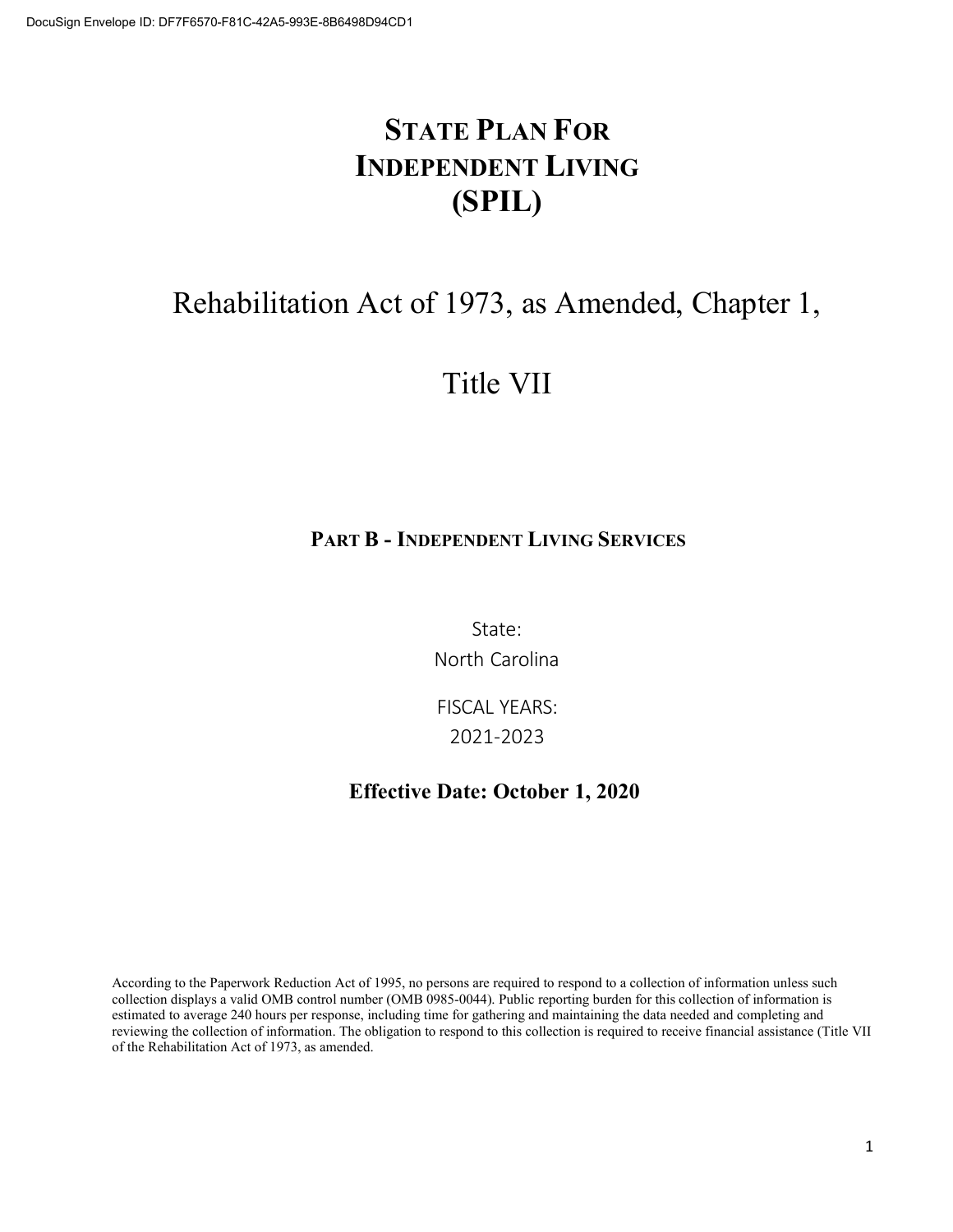## **Executive Summary**

The purpose of a State Plan for Independent Living (SPIL) is to identify goals, objectives and activities planned by the Governor-appointed North Carolina State Independent Living Council (NCSILC) that will reflect the State's commitment to improve independent living for people with disabilities. This 3-year plan also specifies a budget and outlines which entities within the state willbe responsible for fulfilling the goals.

The SPIL must be created by the Centers for Independent Living (NC CILs) in collaboration with NCSILC. In North Carolina there are seven NC CILs whose Executive Directors have worked with stakeholders for over a year to determine what actions can be taken to improve the lives of North Carolinians with disabilities. Over the next three years (October 2020 – September 2023) the NC CILs will perform most of the activities in order to meet the SPIL goals. NCSILC will perform some of the activities; as well as monitor, review and evaluate the progress of the plan.

## Goals in the 2021-2023 SPIL

1 - NC CILs will provide quality services, as needed, to people with disabilities.

2 - North Carolinians with disabilities of all ages will be prepared for emergency situations.

3 - North Carolinians with disabilities of all ages will have access to increased independentliving options.

4 - NCSILC will be effective and efficient.

## These goals will be met through the following objectives

1.1 - NC CIL network is strong.

1.2 - NC CILs staff/board members will receive training on independent living issues - including, but not limited to, best practices of provision of core services (advocacy, independent living skills, peer support, information & referral, and community integration); non-profit governance; outreach to underserved populations; and increasing accessible, affordable housing.

1.3 – NC CILs will provide core services to individuals with disabilities of all ages who live intheir service areas.

2.1 – NCSILC will ensure access to disability-specific planning and preparedness resources.

3.1 - NCSILC's website will be a resource for information for people with disabilities of all ages and those who have questions/concerns about serving people with disabilities.

3.2 – NCSILC will address the need for affordable, accessible housing.

3.3 - Youth with disabilities in NC will have opportunities to improve their leadership abilities.

4.1 -NCSILC members will demonstrate knowledge of NC CILs and IL philosophy, comply with attendance requirements, and participate in online training.

4.2 - NCSILC nonprofit office will coordinate NCSILC-related activities.

4.3 - NCSILC will be properly recognized within state government.

4.4 - NCSILC will ensure economic stability of NCSILC and NC CILs.

Activities, outcomes and indicators to attain these objectives are included in this document.

The funding for completion of these goals comes from the Workforce Innovations and Opportunities Act (WIOA); Title VII Part B; and from Innovations and Expansion (I&E) funds distributed through North Carolina Division of Vocational Rehabilitation Services (NCDVRS). NCSILC may raise additional funds for some of the activities, as identified in the document. Both the Part B and the I&E funds will be dispersed by NCDVRS.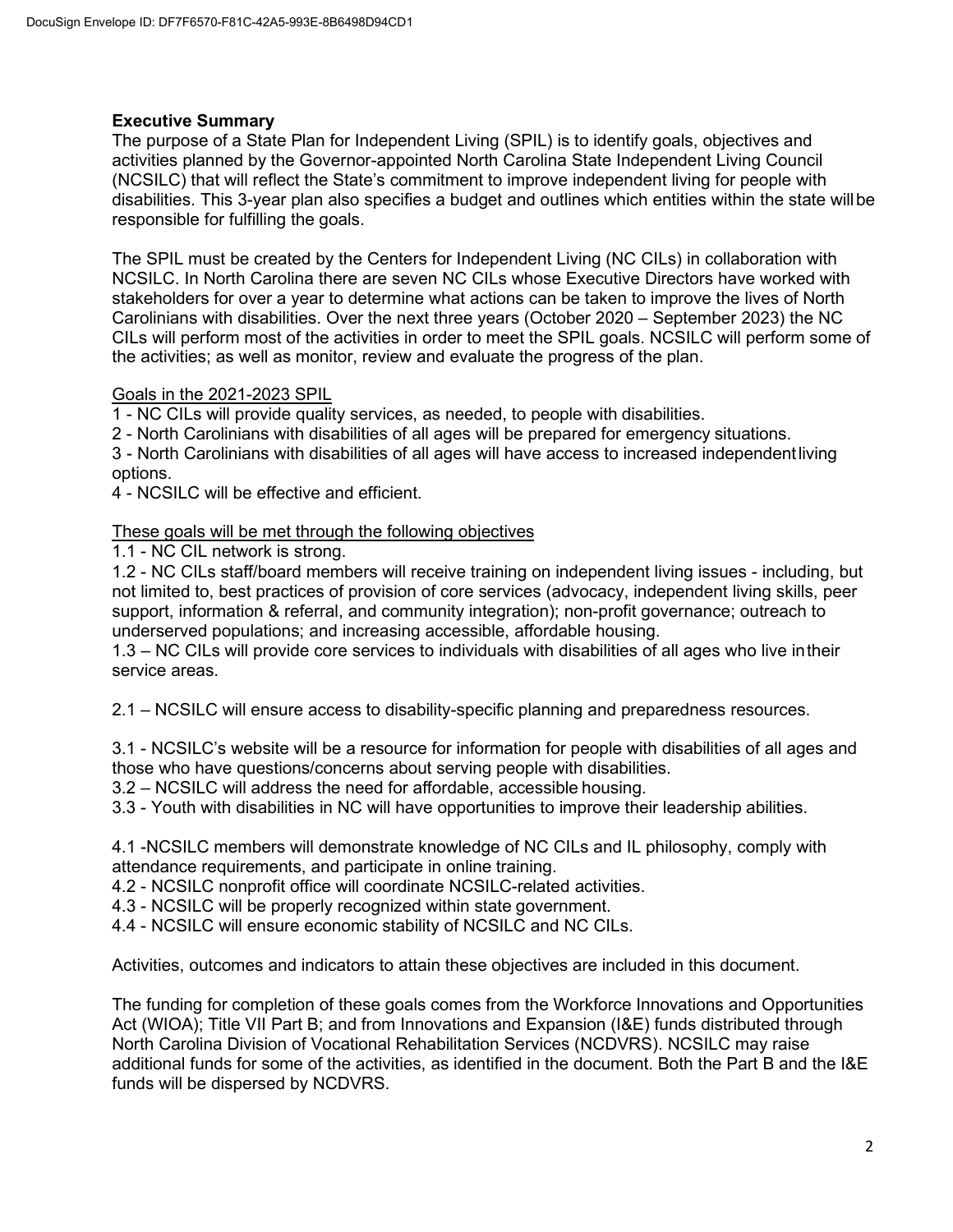## **Section 1: Goals, Objectives and Activities**

#### 1.1 Mission:

The mission of the Independent Living Network of North Carolina (ILNNC) is: "To support the independence of people with disabilities through consumer empowerment and community education."

The mission of the North Carolina Statewide Independent Living Council (NCSILC) is: "To promote a philosophy of independent living, including a philosophy of consumer control, peer support, self-help, self-determination, equal access and individual & systems advocacy, in order to maximize opportunities for individuals with disabilities and the integration and full inclusion of individuals with disabilities into the mainstream of society."

## 1.2 Goals:

*Goals of the IL Network for the three-year period of the plan.*

Goal #1 NC CILs provide quality services, as needed, to people with disabilities.

Goal #2 NC individuals with disabilities of all ages will be prepared for emergency situations.

Goal #3 I North Carolinians with disabilities of all ages will have access to increased independent living options.

Goal #4 NCSILC will be effective and efficient.

## 1.3 Objectives

*Objectives for the three-year period of the plan – including geographic scope, desired outcomes, target dates, and indicators. Including compatibility with the purpose of Title VII, Chapter 1.*

## **Goal #1 NC CILs provide quality services, as needed, to people with disabilities**

Objective 1.1 NC CIL network is strong.

Activity 1.1.1: A representative from each NC CIL, both Part B and Part C, will attend 75% of the regularly scheduled quarterly NCSILC meetings, as verified by sign-in sheets.

Activity 1.1.2: NC CIL representatives will meet in person at least once annually in a multi-day retreat to focus on network building and consistency in services and reporting. Verification will be by records kept and reports given at NCSILC meeting following each retreat.

Objective 1.2 NC CILs staff/board members will receive training on IL issues, including, but not limited to, best practices of provision of core services; non-profit governance; outreach to underserved populations; and increasing accessible, affordable housing.

Activity 1.2.1: NC CILs staff/board members will attend at least one conference annually, such as but not limited to, National Council on Independent Living (NCIL), Association of Programs for Rural Independent Living (APRIL), SouthEastern Center Directors Association (SECDA), National ADA Symposium, and/or Disability Rights NC, as verified by program and expense reports submitted by each NC CIL.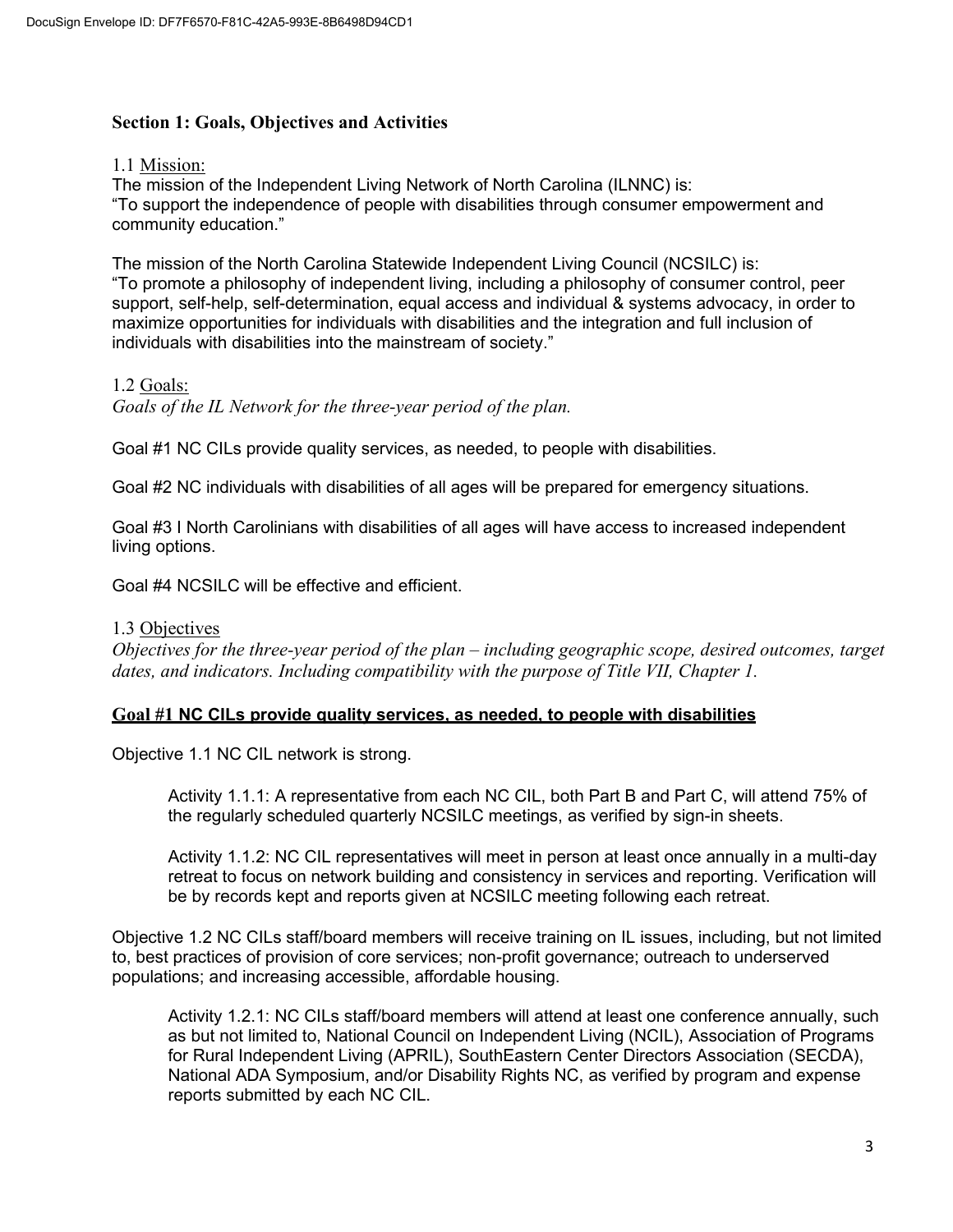Objective 1.3 NC CILs will provide core services to individuals with disabilities of all ages who live in their service areas.

Activity 1.3.1: Each NC CIL will present at least one workshop/talk to external entities regarding its services, proper interactions with people with disabilities, and/or compliance with state/federal laws affecting people with disabilities - as verified by the program and expense report from the NC CIL for a statewide total of a minimum of eight workshops/talks per year.

Activity 1.3.2: Each NC CIL will maintain information on its website about its services and issues relevant to people with disabilities in its service area. NCSILC's goal committee will verify that the activity has been met.

Activity 1.3.3: As per each NC CILs Service Delivery definitions, NC CILs will provide, statewide, a minimum of:

- 1,000 units of Information and Referrals
- 24 advocacy and self-advocacy activities
- 24 peer support activities
- 24 independent living skills training activities
- 24 community integration activities
- 8 youth transition activities

Activity 1.3.4: Each NC CIL will perform an annual consumer satisfaction survey. The survey will include five common questions across all NC CILs and verified by the report from the NC CIL to the NCSILC through the program and expense reports.

Activity 1.3.5: Each NC CIL will submit its annual federal report to the Designated State Entity (DSE) and NCSILC which as verified by the DSE and the NCSILC ED/Chair.

## **Goal #2 NC individuals with disabilities of all ages will be prepared for emergency situations**

Objective 2.1: NCSILC will ensure access to disability-specific planning & preparedness resources

Activity 2.1.1: Each NC CIL's website will include emergency preparedness information for use by people with disabilities and other service providers to provide information about being prepared in a disaster. The NCSILC's goal committee will verify that the activity has beenmet.

Activity 2.1.2: NC CILs will collaborate with federal, state and local agencies to coordinate, provide information, and conduct a minimum of seven outreach efforts regarding emergency preparedness, as verified by program and expense reports.

Activity 2.1.3: NC CILs will ensure that the state's emergency preparedness plan is inclusive of people with disabilities by reviewing the emergency plan and making suggested changes as needed, as verified by program and expense reports and a copy of the emergency preparedness plan.

Activity 2.1.4: NC CILs will ensure that emergency preparedness plans in their local communities are inclusive of people with disabilities, including those residing in congregate living environments whether they are there by choice or by force, by reviewing each emergency plan and making suggested changes as needed, as verified by program and expense reports and a copy of each community's emergency preparedness plan.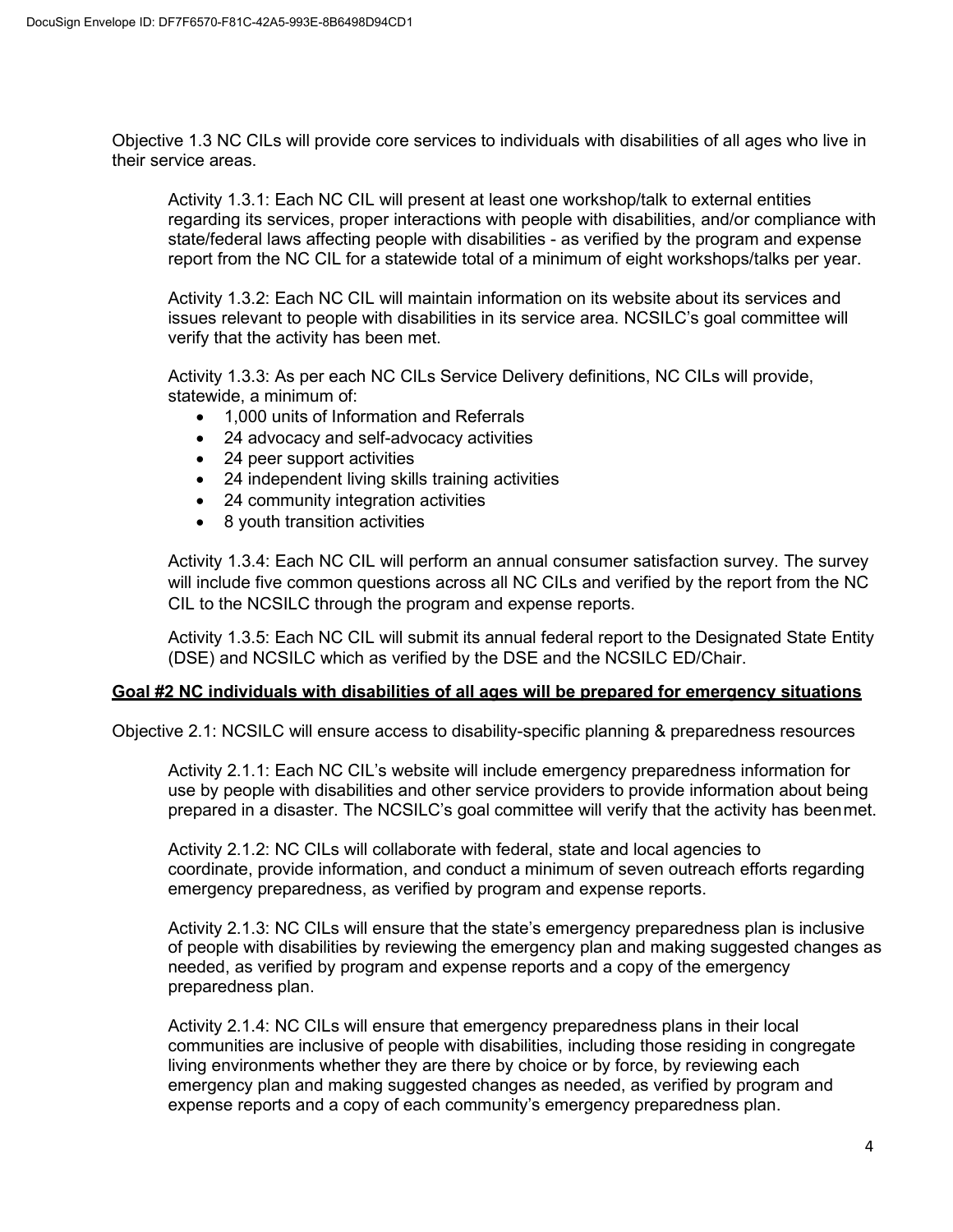Activity 2.1.5 – NC CILs will ensure that staff members who interface with consumers are trained on emergency preparedness, as verified by program and expense reports.

Activity 2.1.6 – NC CILs will provide information and training to consumers on emergency preparedness, as verified by program and expense reports.

## **Goal #3 Individuals with disabilities of all ages will have access to increased independent living options**

Objective 3.1 NCSILC's website will be a resource for information for people with disabilities of all ages and those who have questions/concerns about serving people with disabilities.

Activity 3.1.1: NCSILC will design a website and maintain a Social media presence (i.e. Facebook, Twitter, Instagram, blogging) about:

- Independent Living programs<br>○ Information on NCSILC initiati
- Information on NCSILC initiatives outlined in the state plan
- o Information about NC CILs
- o A list of organizations and agencies that conduct activities that impact affordable, accessible housing
- o Information about ABLE accounts and financial stability

The NCSILC's goal committee will verify that each activity has been met.

Objective 3.2 NCSILC will address the need for affordable, accessible housing.

Activity 3.2.1.1 In year 1, at each NCSILC meeting, there will be a speaker specific to barriers to affordable, accessible housing in NC, as verified by NCSILC meeting agendas and meetings. Speakers will represent:

- o Universal Design Institute
- o Human Rights Commission
- o NC Low Income Housing Coalition (aka NC Housing Coalition)
- o One other entity identified by NCSILC Executive Committee

Activity 3.2.1.2: In year 2, create an NCSILC workgroup to research and recommend activities that can increase access to affordable, accessible housing in NC, as verified by NCSILC meeting minutes and workgroup reports on the status of research and by the end of year 2 recommended activities.

Activity Year 3.2.1.3: In year 3, implement activities recommended through Activity 3.2.1.2., as verified by NCSILC meeting agendas and minutes.

Objective 3.3 Youth with disabilities in NC will have opportunities to improve their leadership abilities.

Activity 3.3.1.1: In year 1 NCSILC will create a workgroup to research and recommend an effective and realistic event to be held in year 3 of the SPIL which will meet Objective 3.3, as verified by the workgroup's report in NCSILC meeting minutes.

Activity 3.3.1.2: In year 1, NCSILC will perform resource development activities to raise funds earmarked for a youth leadership event to be held in year 3 of the SPIL, as verified by activities reported in the minutes of each NCSILC meeting.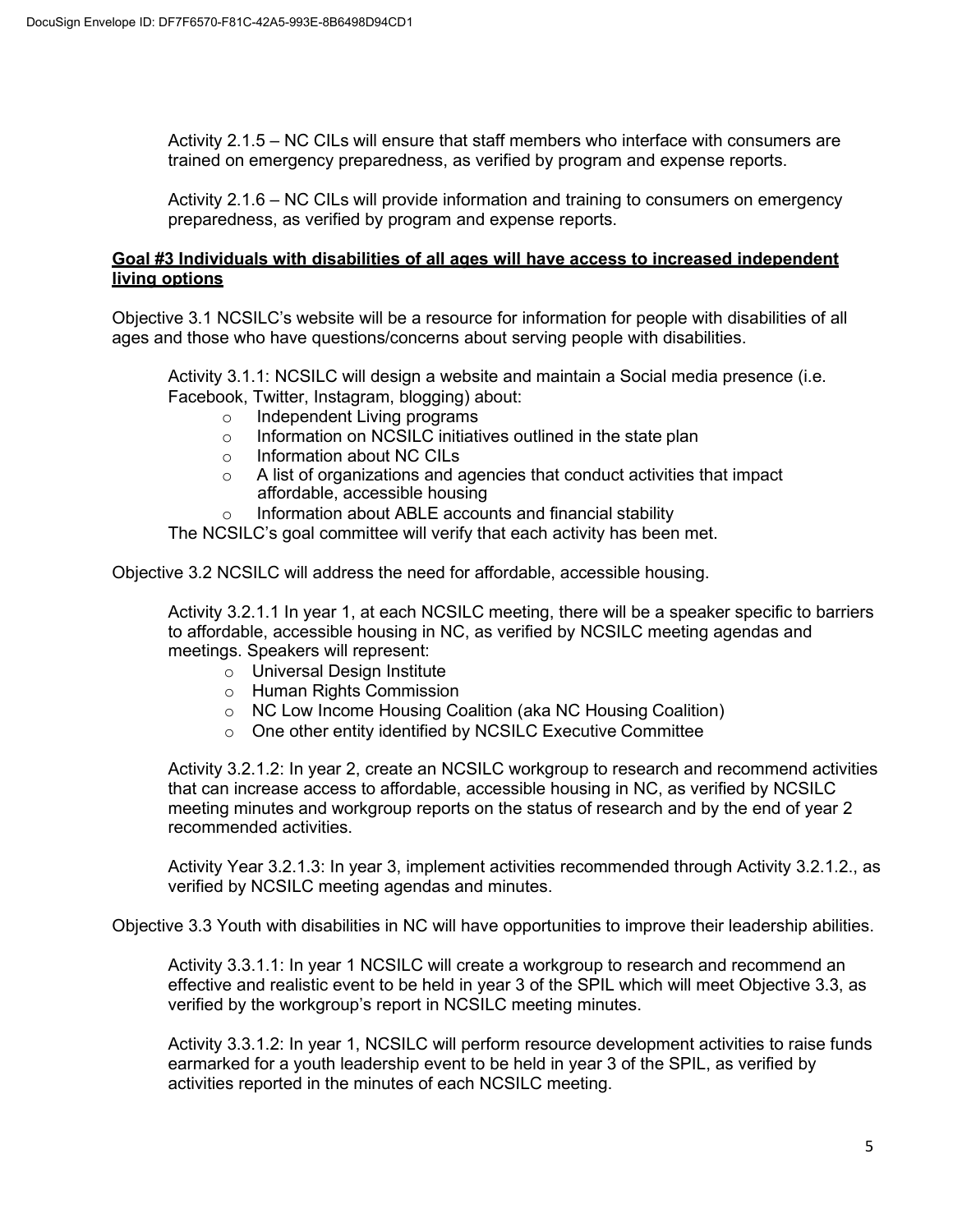Activity 3.3.2 In year 2, NCSILC will perform resource development activities to raise funds earmarked for the youth leadership event to be held in year 3 of the SPIL, as verified by activities reported in the minutes of each NCSILC meeting.

Activity 3.3.3.1: NCSILC will perform resource development activities to raise funds earmarked for the youth leadership event to be held in year 3.

Activity 3.3.3.2: NCSILC will hold youth leadership event that is realistic and affordable based on funds raised in the three years.

## **Goal 4 - NCSILC will be effective and efficient**

Objective 4.1: NCSILC members will demonstrate knowledge of NC CILs and IL philosophy, comply with attendance requirements and participate in online training.

Activity 4.1.1: NCSILC will provide ongoing orientation and training to NCSILC members. Training topics will include, but not be limited to, IL Philosophy; Roles and Responsibilities of NCSILCs; best practices for writing the State Plan for Independent Living (SPIL), as verified by agendas of the training sessions and pre-post evaluations for each session.

Activity 4.1.2: Each NCSILC member will receive national training by participating in at least one workshop per year in person, or via electronic workshop by ILRU, as verified by certification or report to the Chair/ED of NCSILC upon completion of each workshop.

Objective 4.2: NCSILC nonprofit office will coordinate NCSILC-related activities.

Activity 4.2.1: NCSILC will hold four public meetings each year, one in each fiscal quarter, in accordance with the bylaws, as verified by program and expense reports and sign-in sheets.

Activity 4.2.2: NCSILC will create job descriptions for NCSILC staff and executive committee members, as verified by minutes of NCSILC meetings and the inclusion of job descriptions in the Policies and Procedures Manual.

Activity 4.2.3: NCSILC will annually review its bylaws to ensure compliance with federal regulations, and amend as necessary, as verified by minutes of NCSILC meetings.

Activity 4.2.4: NCSILC will submit its annual federal compliance report on time, confirming it meets the standards and indicators as required by WIOA, as verified by the "successful submission" email from OILP and forwarded in an email to all members of NCSILC.

Activity 4.2.5: NCSILC will convene an annual joint meeting of NCSILC and NC CILs Boards to discuss issues, opportunities and challenges, provide Board training, determine strategies for Board advocacy and other relevant topics, as verified by minutes of NCSILC meetings and NC CIL program and expense reports.

Objective 4.3: NCSILC will be properly recognized within state government

Activity 4.3.1: NCSILC staff/Executive Committee will work with the Governor to ensure he/she issues and maintains a properly-worded executive order recognizing NCSILC, as verified by inclusion of the executive order in NCSILC Policies and Procedures Manual.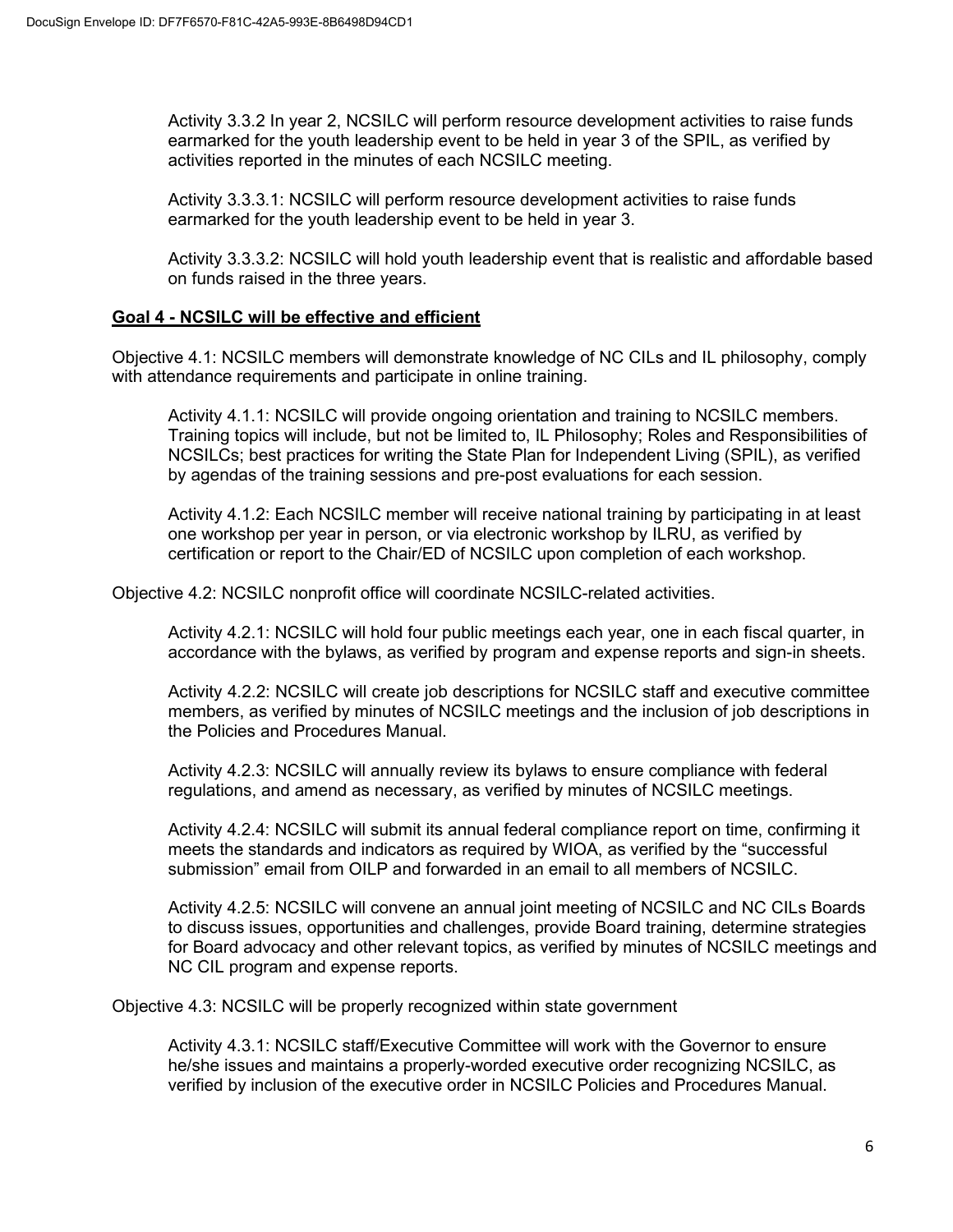Objective 4.4: NCSILC will ensure economic stability of NCSILC and NC CILs

Activity 4.4.1: NCSILC will annually educate at least three state Legislators (following NCSILC's bylaws and policies & procedures) regarding NC CILs and the services they provide, as verified by program and expense report. If the NCSILC member's visit to a Legislator is financially supported by any federal funds (including Part B funds,) the conversation will be limited to information about NC CILs. If the NCSILC member's visit to a Legislator is financially supported by non-federal funds, the conversation will include encouragement for the General Assembly to consider funding NC CILs with state funds, as verified by NCSILC meeting minutes documenting members' reports.

Activity 4.4.2: NCSILC will explore opportunities for resource development activities to obtain funding from sources other than Title VII Part B, Title VII Part C, and I&E funds, as verified by NCSILC meeting minutes documenting resource development activities investigated and the results. The NCSILC will maintain a current North Carolina Solicitation License from the NC Secretary of State.

Activity 4.4.3: NCSILC will ensure an annual 990 is performed. The result will be provided to all members of NCSILC and made available to the public through NCSILC's website.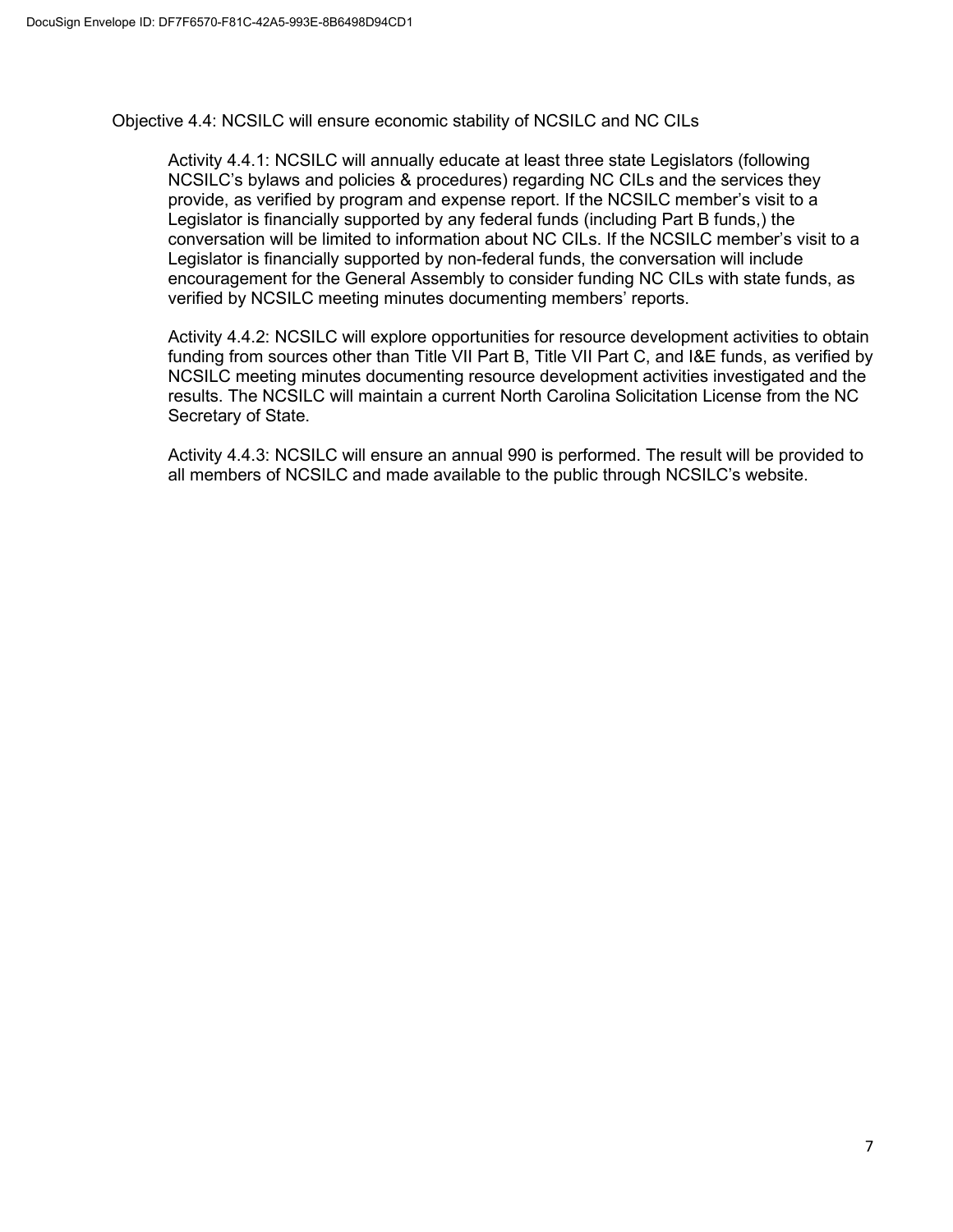Objectives for the three-year period of the plan – including geographic scope, desired outcomes, target dates, and indicators. Including compatibility with the purpose of Title VII, Chapter 1.

All goals and objectives listed below are statewide.

| <b>Goals</b>                                                                            | <b>Objectives</b>                                                                                                                                                                                                                                                                                                                                                                                                                          | <b>Desired</b><br><b>Outcomes</b>                                                                                                                                                                  | <b>Target</b><br><b>Date</b> | <b>Indicators</b>                                                                                                                                                                        |  |  |
|-----------------------------------------------------------------------------------------|--------------------------------------------------------------------------------------------------------------------------------------------------------------------------------------------------------------------------------------------------------------------------------------------------------------------------------------------------------------------------------------------------------------------------------------------|----------------------------------------------------------------------------------------------------------------------------------------------------------------------------------------------------|------------------------------|------------------------------------------------------------------------------------------------------------------------------------------------------------------------------------------|--|--|
| Goal 1                                                                                  |                                                                                                                                                                                                                                                                                                                                                                                                                                            |                                                                                                                                                                                                    |                              |                                                                                                                                                                                          |  |  |
| NC CILs will provide<br>quality services, as<br>needed, to people with<br>disabilities. | Objective 1.1<br>NC CIL network is strong.                                                                                                                                                                                                                                                                                                                                                                                                 | CILs in NC have<br>consistent policies<br>and procedures and<br>each CIL is aware<br>of services provided<br>by the other CILs.                                                                    | Year 3,<br>Quarter<br>4      | *# of NCSILC<br>meetings attended<br>by NC CIL EDs;<br>*# of Network<br>retreats and<br>attendance by NC<br><b>CIL EDs</b>                                                               |  |  |
| Same as above                                                                           | Objective 1.2<br>NC CILs staff/board<br>members will receive<br>training on independent<br>living issues - including, but<br>not limited to, best<br>practices of provision of<br>core services (advocacy,<br>independent living skills,<br>peer support, information &<br>referral, and community<br>integration); non-profit<br>governance; outreach to<br>underserved populations;<br>and increasing accessible,<br>affordable housing. | <b>Quality programs</b><br>are established for<br>people with<br>disabilities in the<br>counties covered by<br>a CIL.                                                                              | Year $3$<br>Quarter<br>4     | *# of conferences<br>attended by NC<br>CILs' staff/board<br>members                                                                                                                      |  |  |
| Same as above                                                                           | Objective 1.3<br>NC CILs will provide core<br>services to individuals with<br>disabilities of all ages who<br>live in their service areas.                                                                                                                                                                                                                                                                                                 | People with<br>disabilities in the<br>counties served by<br>a CIL have access<br>to core IL services.                                                                                              | Year 3,<br>Quarter<br>1      | $*$ # of<br>workshops/talks<br>provided to external<br>entities by NC CILs;<br>*# resources listed<br>NC CILs' websites                                                                  |  |  |
| Goal 2<br>North Carolinians with                                                        | Objective 2.1                                                                                                                                                                                                                                                                                                                                                                                                                              | <b>All North</b>                                                                                                                                                                                   | Year 3,                      | *# of resources                                                                                                                                                                          |  |  |
| disabilities of all ages<br>will be prepared for<br>emergency situations.               | NCSILC will ensure access<br>to disability-specific<br>planning and preparedness<br>resources.                                                                                                                                                                                                                                                                                                                                             | Carolinians with<br>disabilities have<br>access to<br>emergency<br>preparedness<br>information,<br>including resources,<br>and that local<br>emergency<br>preparedness plans<br>in counties served | Quarter<br>4                 | listed on NCSILC<br>website;<br>*# of activities<br>reported in NC CILs'<br>P&Es<br>*# of state and local<br>emergency<br>preparedness plans<br>that include people<br>with disabilities |  |  |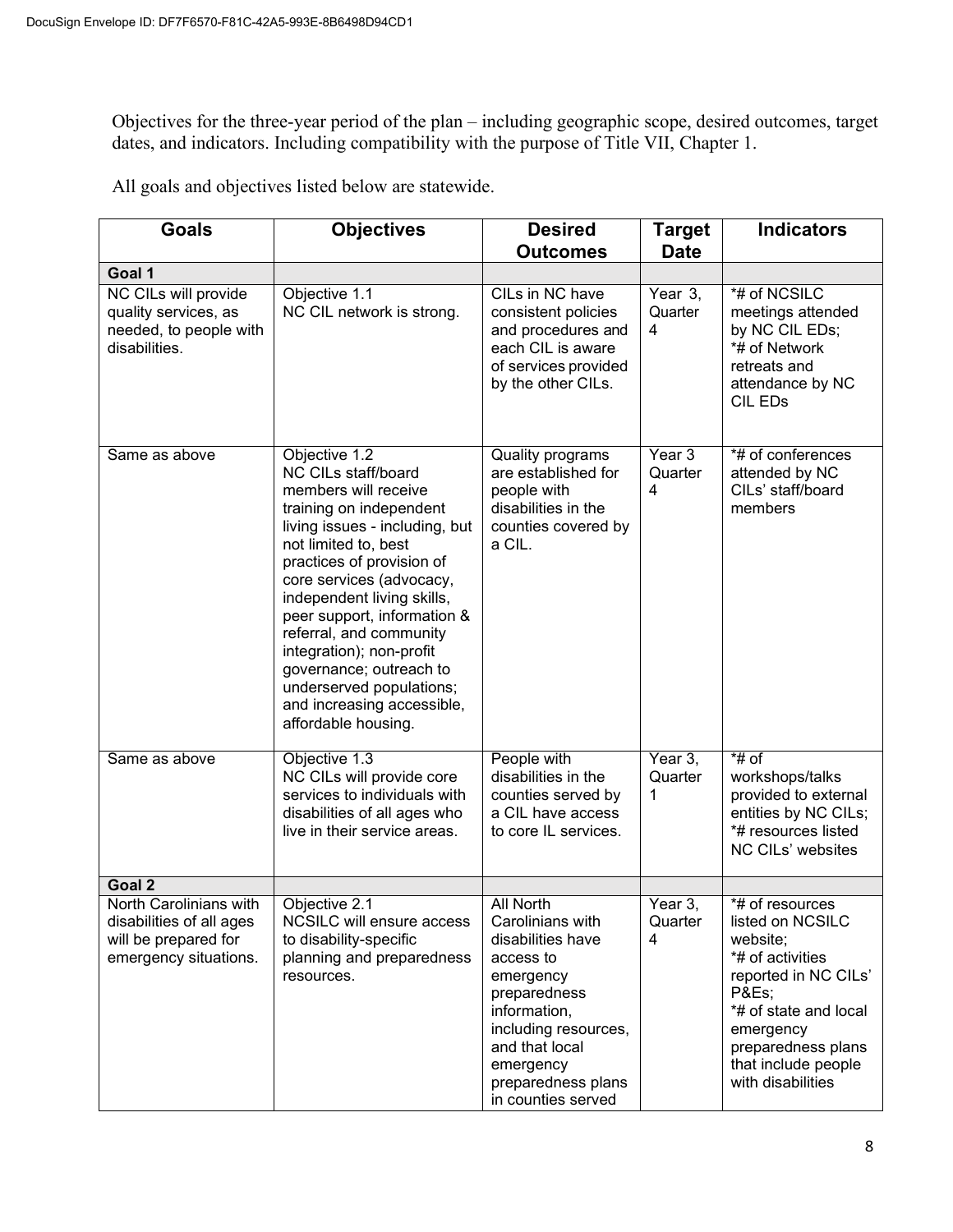|                                                                                                                       |                                                                                                                                                                                                               | by a CIL includes                                                                                                                                                            |                         |                                                                                                                                                                                                                                                |
|-----------------------------------------------------------------------------------------------------------------------|---------------------------------------------------------------------------------------------------------------------------------------------------------------------------------------------------------------|------------------------------------------------------------------------------------------------------------------------------------------------------------------------------|-------------------------|------------------------------------------------------------------------------------------------------------------------------------------------------------------------------------------------------------------------------------------------|
|                                                                                                                       |                                                                                                                                                                                                               | people with                                                                                                                                                                  |                         |                                                                                                                                                                                                                                                |
| Goal 3                                                                                                                |                                                                                                                                                                                                               | disabilities.                                                                                                                                                                |                         |                                                                                                                                                                                                                                                |
| North Carolinians with<br>disabilities of all ages<br>will have access to<br>increased independent<br>living options. | Objective 3.1<br>NCSILC's website will be a<br>resource for information for<br>people with disabilities of<br>all ages and those who<br>have questions/concerns<br>about serving people with<br>disabilities. | Independent living<br>information is<br>available to North<br>Carolinians with<br>disabilities through<br>a variety of social<br>platforms.                                  | Year 3,<br>Quarter<br>4 | *# social platforms<br>maintained by<br>NCSILC;<br>*# posts on each<br>social platform                                                                                                                                                         |
| Same as above                                                                                                         | Objective 3.2<br>NCSILC will address the<br>need for affordable,<br>accessible housing.                                                                                                                       | NCSILC has a plan<br>to address the lack<br>of affordable,<br>accessible housing<br>in for North<br>Carolinians with<br>disabilities.                                        | Year 3.<br>Quarter<br>4 | *# presentations<br>during first year of<br>SPIL as outlined in<br>activities:<br>*# subcommittee<br>meetings;<br>*Written plan to<br>address housing<br>issues                                                                                |
| Same as above                                                                                                         | Objective 3.3<br>Youth with disabilities in<br>NC will have opportunities<br>to improve their leadership<br>abilities.                                                                                        | Youth with<br>disabilities are given<br>the chance to learn<br>about leadership,<br>advocacy, IL<br>philosophy and<br>other skills identified<br>by the NCSILC<br>workgroup. | Year 3,<br>Quarter<br>4 | *# meetings by<br>subcommittee:<br>*# resource<br>development<br>activities undertaken<br>compared to #<br>successful;<br>*Amount of funds<br>raised for youth<br>event, if applicable;<br>*# participants in<br>youth event, if<br>applicable |
| Goal 4                                                                                                                |                                                                                                                                                                                                               |                                                                                                                                                                              |                         |                                                                                                                                                                                                                                                |
| <b>NCSILC will be</b><br>effective and efficient.                                                                     | Objective 4.1<br><b>NCSILC</b> members will<br>demonstrate knowledge of<br>NC CILs and IL philosophy,<br>comply with attendance<br>requirements, and<br>participate in online<br>training.                    | Each NCSILC<br>member is qualified<br>to serve in<br>accordance with<br>expectations<br>outlined in WIOA.                                                                    | Year 3,<br>Quarter<br>4 | *# NCSILC<br>members who<br>participate in<br>orientation and<br>training;<br>*% NCSILC<br>members who<br>improved knowledge<br>via pre and post<br>testing;<br>*# NCSILC<br>members who take<br>at least one ILRU<br>course each year         |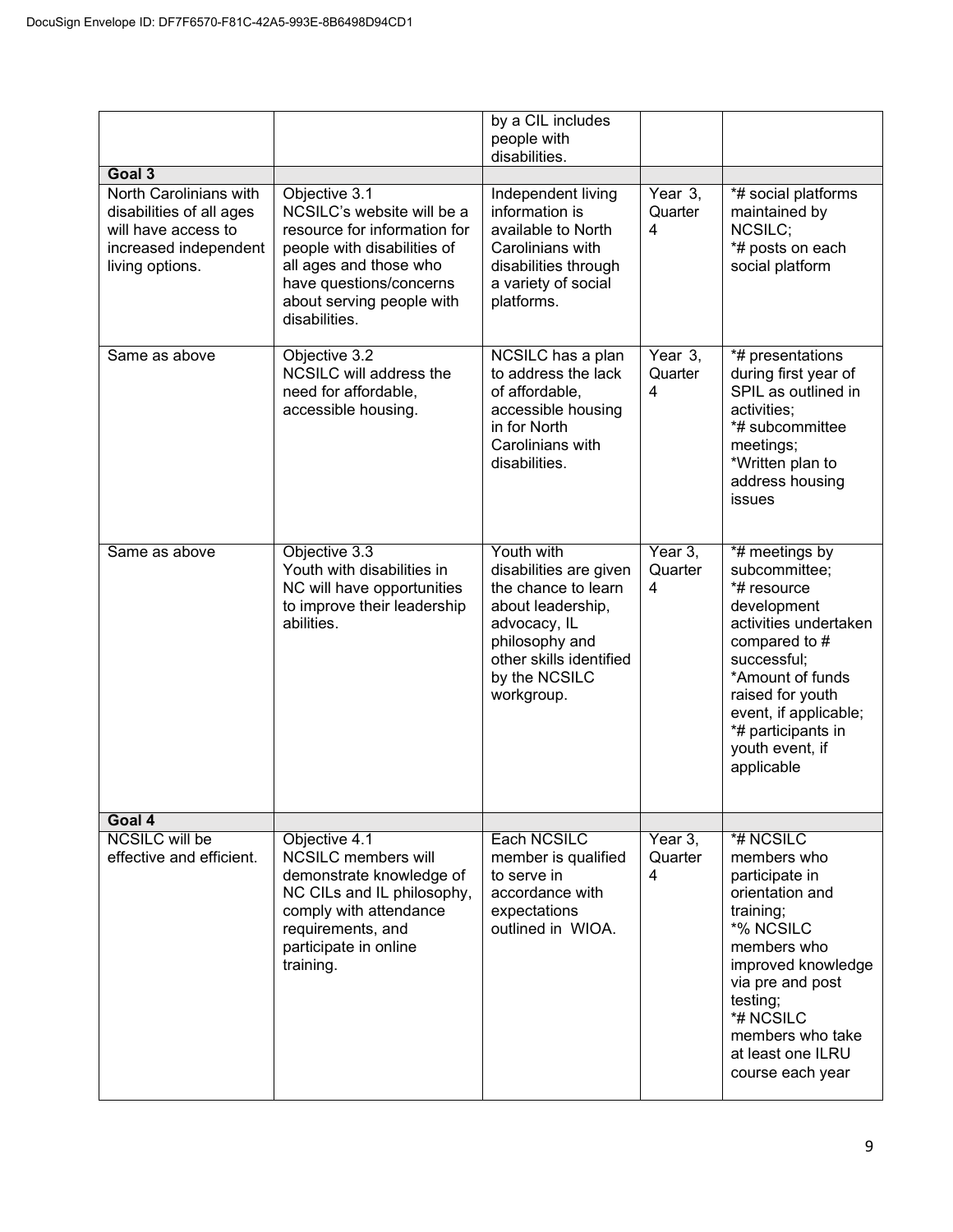| Same as above | Objective 4.2<br>NCSILC nonprofit office will<br>coordinate NCSILC-related<br>activities.  | NCSILC adheres to<br>its bylaws and the<br>requirements of<br>WIOA.                                                 | Year 3,<br>Quarter<br>$\overline{4}$ | *# of NCSILC<br>meetings held each<br>year;<br>*Job descriptions for<br><b>NCSILC</b> staff and<br>executive committee<br>members;<br>*# subcommittee<br>meetings re: review<br>of bylaws;<br>*On-time<br>submission of<br>annual PPR;<br>*# of NC CIL<br>staff/board members<br>who participate in<br>annual IL summit |
|---------------|--------------------------------------------------------------------------------------------|---------------------------------------------------------------------------------------------------------------------|--------------------------------------|-------------------------------------------------------------------------------------------------------------------------------------------------------------------------------------------------------------------------------------------------------------------------------------------------------------------------|
| Same as above | Objective 4.3<br>NCSILC will be properly<br>recognized within state<br>government.         | <b>NCSILC</b> has<br>standing with state<br>government to<br>properly execute its<br>statutory<br>responsibilities. | Year 1<br>Quarter<br>4               | *Executive order<br>properly-worded and<br>maintained                                                                                                                                                                                                                                                                   |
| Same as above | Objective 4.4<br><b>NCSILC will ensure</b><br>economic stability of<br>NCSILC and NC CILs. | Each NC CIL is<br>fiscally supported in<br>order to continue its<br>mission in its<br>service area.                 | Year 3<br>Quarter<br>$\overline{4}$  | *# state legislators<br>made aware of CILs<br>by NCSILC<br>members;<br>*Amount of Part B<br>and other dollars<br>provided to NC CILs<br>by actions of NC<br>SILC;<br>*Annual solicitation<br>license maintained                                                                                                         |
|               |                                                                                            |                                                                                                                     |                                      |                                                                                                                                                                                                                                                                                                                         |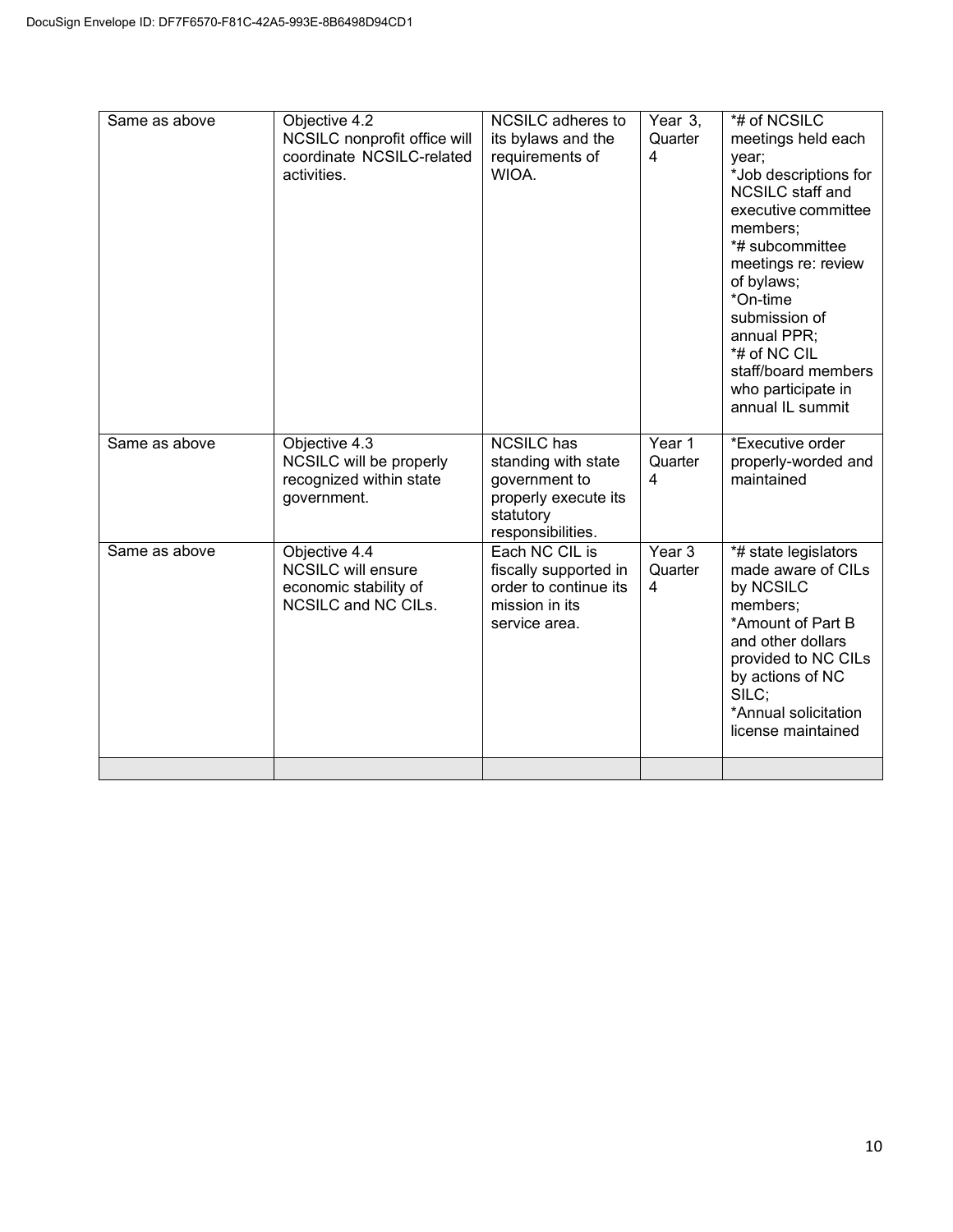## 1.4 Evaluation

Methods and processes the SILC will use to evaluate the effectiveness of the SPIL including timelines and evaluation of satisfaction of individuals with disabilities.

| <b>Timeline</b>                    | Goals<br>(copy from<br>section 1.2                                  | <b>Objectives</b><br>(copy from<br>section 1.3                                            | Data to be<br>collected                                                                                                                                                                                         | Data<br>collection<br>method                                        | Organization<br>primarily<br>responsible                                       |                                                                                |
|------------------------------------|---------------------------------------------------------------------|-------------------------------------------------------------------------------------------|-----------------------------------------------------------------------------------------------------------------------------------------------------------------------------------------------------------------|---------------------------------------------------------------------|--------------------------------------------------------------------------------|--------------------------------------------------------------------------------|
|                                    | above)                                                              | above)                                                                                    |                                                                                                                                                                                                                 |                                                                     | for data<br>collection                                                         |                                                                                |
| Throughout<br>three-year<br>period | Goal #1 NC<br>CILs provide<br>quality<br>services, as<br>needed, to | Objective 1.1<br>The NC CIL<br>network is<br>strong.                                      | 1.1.1 NC CIL<br>representation at<br>each NCSILC<br>meeting                                                                                                                                                     | Sign-in sheets                                                      | <b>NC CIL</b><br>$\circ$<br><b>NCSILC</b><br>$\circ$                           |                                                                                |
|                                    | people with<br>disabilities                                         |                                                                                           | 1.1.2 NC CIL<br>representation at<br>annual network<br>retreat                                                                                                                                                  | Each NC CIL's<br>P&E report                                         | <b>NC CIL</b><br>$\circ$<br><b>NCSILC</b><br>$\circ$<br><b>DSE</b><br>$\circ$  |                                                                                |
|                                    |                                                                     | Objective 1.2 NC<br>CILs staff/board<br>members will<br>receive training<br>on IL issues, | 1.2.1 NC CILs<br>staff/board members<br>will attend at least<br>one conference<br>annually                                                                                                                      | Each NC CIL's<br>P&E report                                         | <b>NC CILs</b><br>$\circ$<br><b>NCSILC</b><br>$\circ$<br><b>DSE</b><br>$\circ$ |                                                                                |
|                                    |                                                                     |                                                                                           | Objective 1.3 NC<br>CILs will provide<br>core services to<br>individuals with<br>disabilities of all                                                                                                            | 1.3.1 NC CILs<br>present<br>workshops/talks to<br>external entities | Each NC CIL's<br>P&E report                                                    | <b>NC CILs</b><br>$\circ$<br><b>NCSILC</b><br>$\circ$<br><b>DSE</b><br>$\circ$ |
|                                    |                                                                     | ages who live in<br>their service<br>areas                                                | 1.3.2 NC CILs will<br>maintain information<br>on their websites<br>about services and<br>issues relevant to<br>people with<br>disabilities in their<br>service area.                                            | Each NC CIL's<br>website                                            | <b>NC CILs</b><br>$\circ$<br><b>NCSILC</b><br>$\circ$                          |                                                                                |
|                                    |                                                                     |                                                                                           | 1.3.3. NC CILs will<br>provide Information<br>and Referrals;<br>advocacy and self-<br>advocacy; peer<br>support;<br>independent living<br>skills training;<br>community<br>integration; and<br>youth transition | Each NC CIL's<br>P&E report                                         | <b>NC CILs</b><br>$\circ$<br><b>NCSILC</b><br>$\circ$<br><b>DSE</b><br>$\circ$ |                                                                                |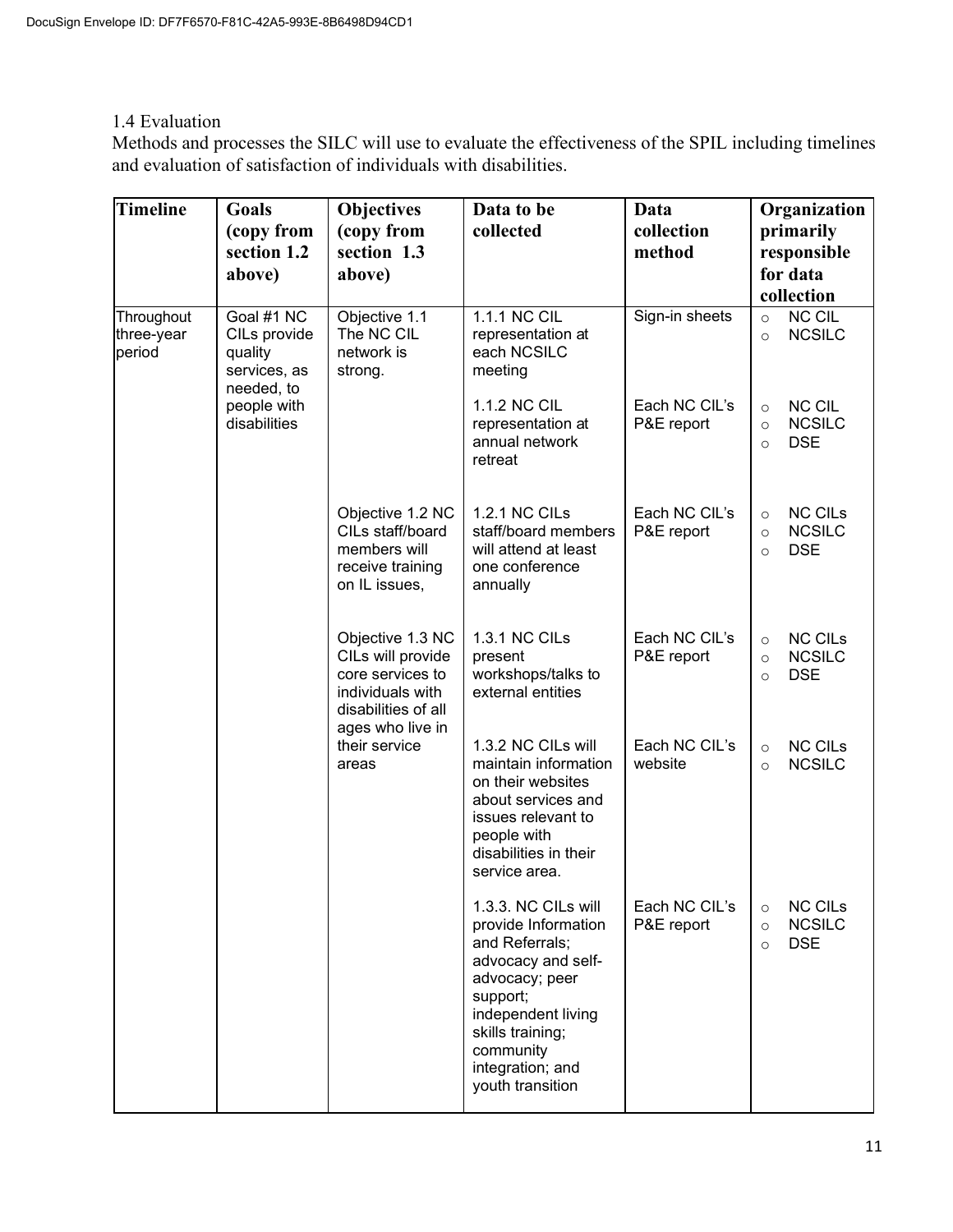|                                                                                                                        |                                                                                                                            | 1.3.4 NC CILs will<br>perform annual<br>consumer<br>satisfaction surveys.<br>1.3.5 NCCILs will<br>submit their annual<br>federal reports to the<br>DSE and NCSILC.                                                                   | Each NC CIL's<br>P&E report<br><b>NCSILC</b><br>minutes                                             | $\circ$<br>$\circ$<br>$\circ$<br>$\circ$<br>$\circ$ | <b>NC CILS</b><br><b>NCSILC</b><br><b>DSE</b><br><b>NC CILS</b><br><b>NCSILC</b> |
|------------------------------------------------------------------------------------------------------------------------|----------------------------------------------------------------------------------------------------------------------------|--------------------------------------------------------------------------------------------------------------------------------------------------------------------------------------------------------------------------------------|-----------------------------------------------------------------------------------------------------|-----------------------------------------------------|----------------------------------------------------------------------------------|
| Goal #2 NC<br>individuals<br>with<br>disabilities of<br>all ages will<br>be prepared<br>for<br>emergency<br>situations | Objective 2.1:<br><b>NCSILC will</b><br>ensure access to<br>disability-specific<br>planning &<br>preparedness<br>resources | 2.1.1 : Each NC<br>CIL's website will<br>include emergency<br>preparedness<br>information for use<br>by people with<br>disabilities and other<br>service providers                                                                   | Each NC CIL's<br>website                                                                            | $\circ$<br>$\circ$<br>$\circ$                       | <b>NC CILs</b><br><b>NCSILC</b><br><b>DSE</b>                                    |
|                                                                                                                        |                                                                                                                            | 2.1.2 : NC CILs will<br>collaborate with<br>federal, state and<br>local agencies to<br>coordinate, educate,<br>and conduct a<br>minimum of seven<br>outreach efforts<br>regarding<br>emergency<br>preparedness                       | Each NC CIL's<br>P&E report                                                                         | $\circ$<br>$\circ$<br>$\circ$                       | <b>NC CILs</b><br><b>NCSILC</b><br><b>DSE</b>                                    |
|                                                                                                                        |                                                                                                                            | $2.1.3$ : The NC CIL<br>Network will ensure<br>that the state's<br>emergency<br>preparedness plan<br>is inclusive of people<br>with disabilities by<br>reviewing the<br>emergency plan and<br>making suggested<br>changes as needed, | Each NC CIL's<br>P&E report and<br>a copy of the<br>emergency<br>preparedness<br>plans worked<br>on | $\circ$<br>$\circ$<br>$\circ$                       | <b>NC CILS</b><br><b>NCSILC</b><br><b>DSE</b>                                    |
|                                                                                                                        |                                                                                                                            |                                                                                                                                                                                                                                      |                                                                                                     |                                                     |                                                                                  |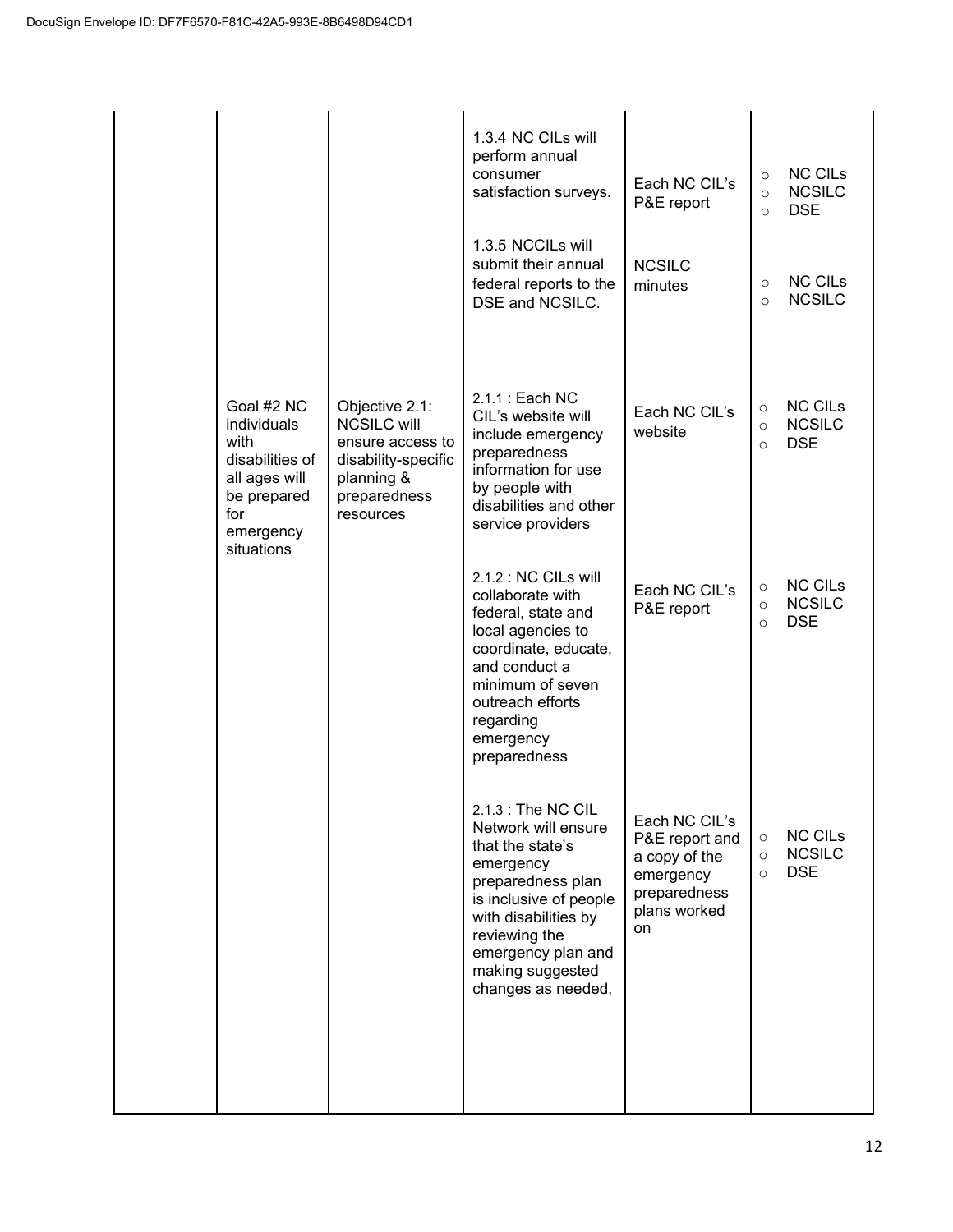|                                                                                                                     |                                                                                                                                        | 2.1.4 : NC CILs will<br>ensure that<br>emergency<br>preparedness plans<br>in their local<br>communities are<br>inclusive of people<br>with disabilities by<br>reviewing each<br>emergency plan and<br>making suggested<br>changes as needed | Each NC CIL's<br>P&E report and<br>a copy of each<br>emergency<br>preparedness<br>plans worked<br>on | <b>NC CILS</b><br>$\circ$<br><b>NCSILC</b><br>$\circ$<br><b>DSE</b><br>$\Omega$ |
|---------------------------------------------------------------------------------------------------------------------|----------------------------------------------------------------------------------------------------------------------------------------|---------------------------------------------------------------------------------------------------------------------------------------------------------------------------------------------------------------------------------------------|------------------------------------------------------------------------------------------------------|---------------------------------------------------------------------------------|
|                                                                                                                     |                                                                                                                                        | 2.1.5 : NC CILs will<br>ensure that staff<br>members who<br>interface with<br>consumers are<br>trained on<br>emergency<br>preparedness                                                                                                      | Each NCCIL's<br>P&E report                                                                           | <b>NC CILS</b><br>$\circ$<br><b>NCSILC</b><br>$\circ$<br><b>DSE</b><br>$\Omega$ |
|                                                                                                                     |                                                                                                                                        | 2.1.6 : NC CILs will<br>provide information<br>and training to<br>consumers on<br>emergency<br>preparedness,                                                                                                                                | Each NC CIL's<br>P&E report                                                                          | <b>NC CILS</b><br>$\circ$<br><b>NCSILC</b><br>$\circ$<br><b>DSE</b><br>$\circ$  |
| Goal #3<br>Individuals<br>with<br>disabilities<br>of all ages<br>will have<br>access to<br>increased<br>independent | Objective 3.1<br><b>NCSILC's</b><br>website will be<br>a resource for<br>information for<br>people with<br>disabilities of<br>all ages | 3.1.1: NCSILC will<br>design a website<br>and maintain a<br>Social media<br>presence                                                                                                                                                        | <b>NCSILC"s</b><br>website and<br>other social<br>media<br>platforms                                 | <b>NCSILC</b><br>$\circ$<br><b>DSE</b><br>$\circ$                               |
| living<br>options                                                                                                   | Objective 3.2<br><b>NCSILC will</b><br>address the<br>need for<br>affordable,<br>accessible<br>housing                                 | 3.2.1.1: In year 1 at<br>each NCSILC<br>meeting, there will<br>be a speaker<br>specific to barriers to<br>affordable,<br>accessible housing<br>in NC                                                                                        | <b>NCSILC</b><br>meeting<br>agendas and<br>meetings                                                  | <b>NCSILC</b><br>$\circ$<br><b>DSE</b><br>$\circ$                               |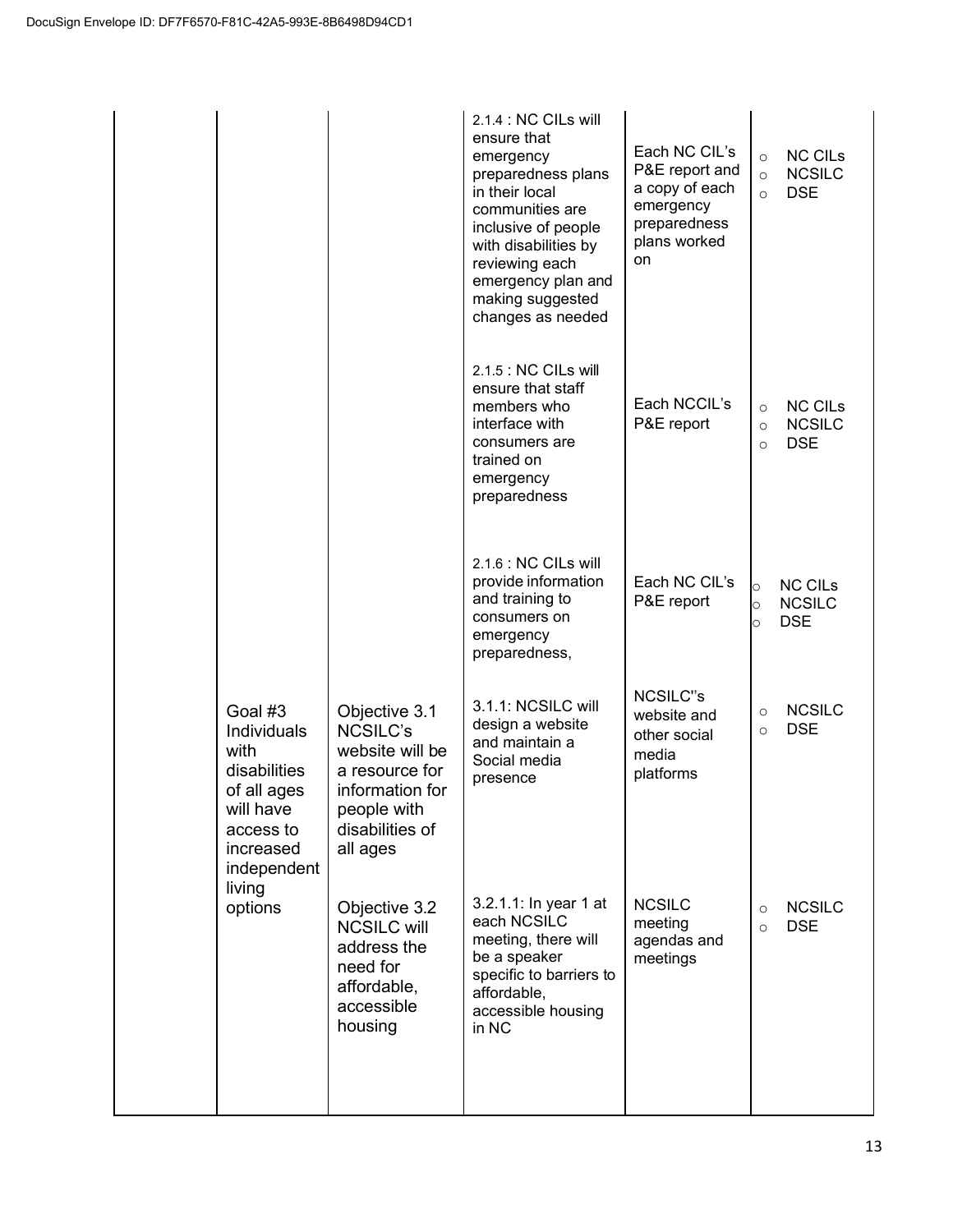|  |                                                                                                                                | 3.2.1.2 : In year 2,<br>create an NCSILC<br>workgroup to<br>research and<br>recommend<br>activities that can<br>increase access to<br>affordable,<br>accessible housing<br>in NC                     | <b>NCSILC</b><br>meeting<br>agendas and<br>meetings | $\circ$<br>$\circ$ | <b>NCSILC</b><br><b>DSE</b> |
|--|--------------------------------------------------------------------------------------------------------------------------------|------------------------------------------------------------------------------------------------------------------------------------------------------------------------------------------------------|-----------------------------------------------------|--------------------|-----------------------------|
|  |                                                                                                                                | 3.2.1.3 : In year 3,<br>implement activities<br>recommended by<br>workgroup                                                                                                                          | <b>NCSILC</b><br>meeting<br>agendas and<br>minutes  | $\circ$<br>$\circ$ | <b>NCSILC</b><br><b>DSE</b> |
|  | Objective 3.3<br>Youth with<br>disabilities in<br>NC will have<br>opportunities to<br>improve their<br>leadership<br>abilities | 3.3.1.1 : In year 1,<br>create an NCSILC<br>workgroup to<br>research and<br>recommend an<br>effective and<br>realistic event to be<br>held in year 3 of the<br>SPIL which will meet<br>Objective 3.3 | <b>NCSILC</b><br>meeting<br>minutes                 | $\circ$<br>$\circ$ | <b>NCSILC</b><br><b>DSE</b> |
|  |                                                                                                                                | 3.3.1.2 : In year 1,<br>perform resource<br>development<br>activities to raise<br>funds earmarked for<br>a youth leadership<br>event to be held in<br>year 3 of the SPIL                             | <b>NCSILC</b><br>meeting<br>minutes                 | $\circ$<br>$\circ$ | <b>NCSILC</b><br><b>DSE</b> |
|  |                                                                                                                                | 3.3.2: In year 2,<br>perform resource<br>development<br>activities to raise<br>funds earmarked for<br>the youth leadership<br>event to be held in<br>year 3 of the SPIL                              | <b>NCSILC</b><br>meeting<br>minutes                 | $\circ$<br>$\circ$ | <b>NCSILC</b><br><b>DSE</b> |
|  |                                                                                                                                |                                                                                                                                                                                                      |                                                     |                    |                             |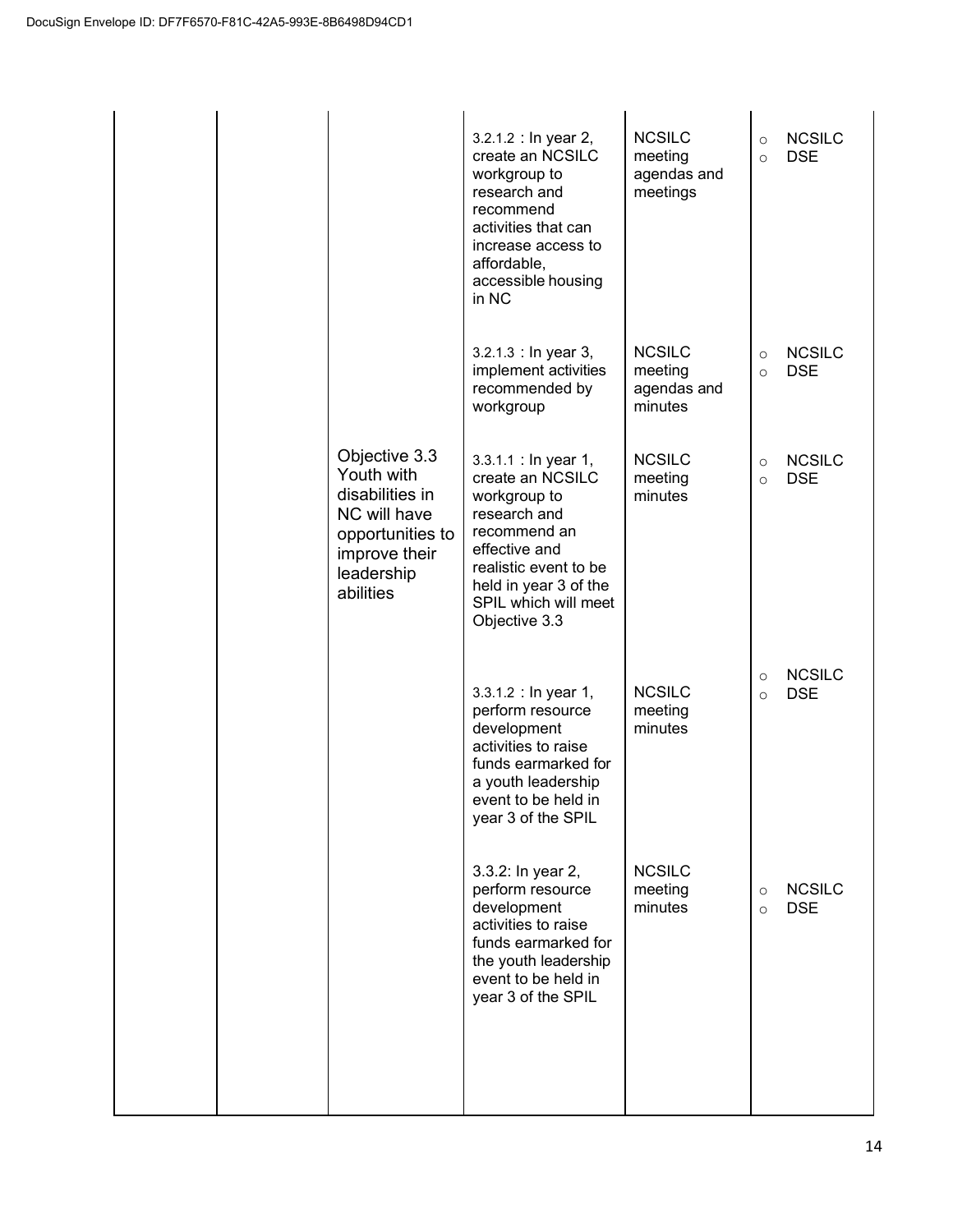|                                                                 |                                                                                                        | 3.3.3.1: NCSILC will<br>perform resource<br>development<br>activities to raise<br>funds earmarked for<br>the youth leadership<br>event to be held in<br>year 3 | <b>NCSILC</b><br>meeting<br>minutes                                                                                      | $\circ$<br>$\circ$ | <b>NCSILC</b><br><b>DSE</b> |
|-----------------------------------------------------------------|--------------------------------------------------------------------------------------------------------|----------------------------------------------------------------------------------------------------------------------------------------------------------------|--------------------------------------------------------------------------------------------------------------------------|--------------------|-----------------------------|
|                                                                 |                                                                                                        | 3.3.3.2 : NCSILC will<br>hold youth<br>leadership event<br>that is realistic and<br>affordable based on<br>funds raised under<br>this SPIL.                    | <b>NCSILC</b><br>meeting<br>minutes                                                                                      | $\circ$<br>$\circ$ | <b>NCSILC</b><br><b>DSE</b> |
| Goal 4 -<br><b>NCSILC will</b><br>be effective<br>and efficient | Objective 4.1:<br><b>NCSILC</b><br>members<br>demonstrate<br>knowledge of<br>NC CILs and IL            | 4.1.1 : NCSILC will<br>provide ongoing<br>orientation and<br>training to NCSILC<br>members.                                                                    | <b>NCSILC</b><br>meeting<br>minutes                                                                                      | $\circ$<br>$\circ$ | <b>NCSILC</b><br><b>DSE</b> |
|                                                                 | philosophy;<br>comply with<br>attendance<br>requirements;<br>and participate<br>in online<br>training  | 4.1.2 : Each NCSILC<br>member will receive<br>national training by<br>participating in at<br>least one workshop<br>per year                                    | Certification or<br>report to the<br>Chair/ED of<br><b>NCSILC</b> upon<br>completion of<br>each workshop                 | $\circ$<br>$\circ$ | <b>NCSILC</b><br><b>DSE</b> |
|                                                                 | Objective 4.2:<br><b>NCSILC</b><br>nonprofit office<br>will coordinate<br>NCSILC-related<br>activities | 4.2.1 : NCSILC will<br>hold four public<br>meetings each year,<br>one in each fiscal<br>quarter                                                                | <b>NCSILC P&amp;E</b><br>reports and<br>sign in sheets                                                                   | $\circ$<br>$\circ$ | <b>NCSILC</b><br><b>DSE</b> |
|                                                                 |                                                                                                        | 4.2.2 : NCSILC will<br>create job<br>descriptions for<br><b>NCSILC</b> staff and<br>executive committee<br>members                                             | <b>NCSILC</b><br>meeting<br>minutes and<br>written job<br>descriptions in<br>the Policies<br>and<br>Procedures<br>Manual | $\circ$<br>$\circ$ | <b>NCSILC</b><br><b>DSE</b> |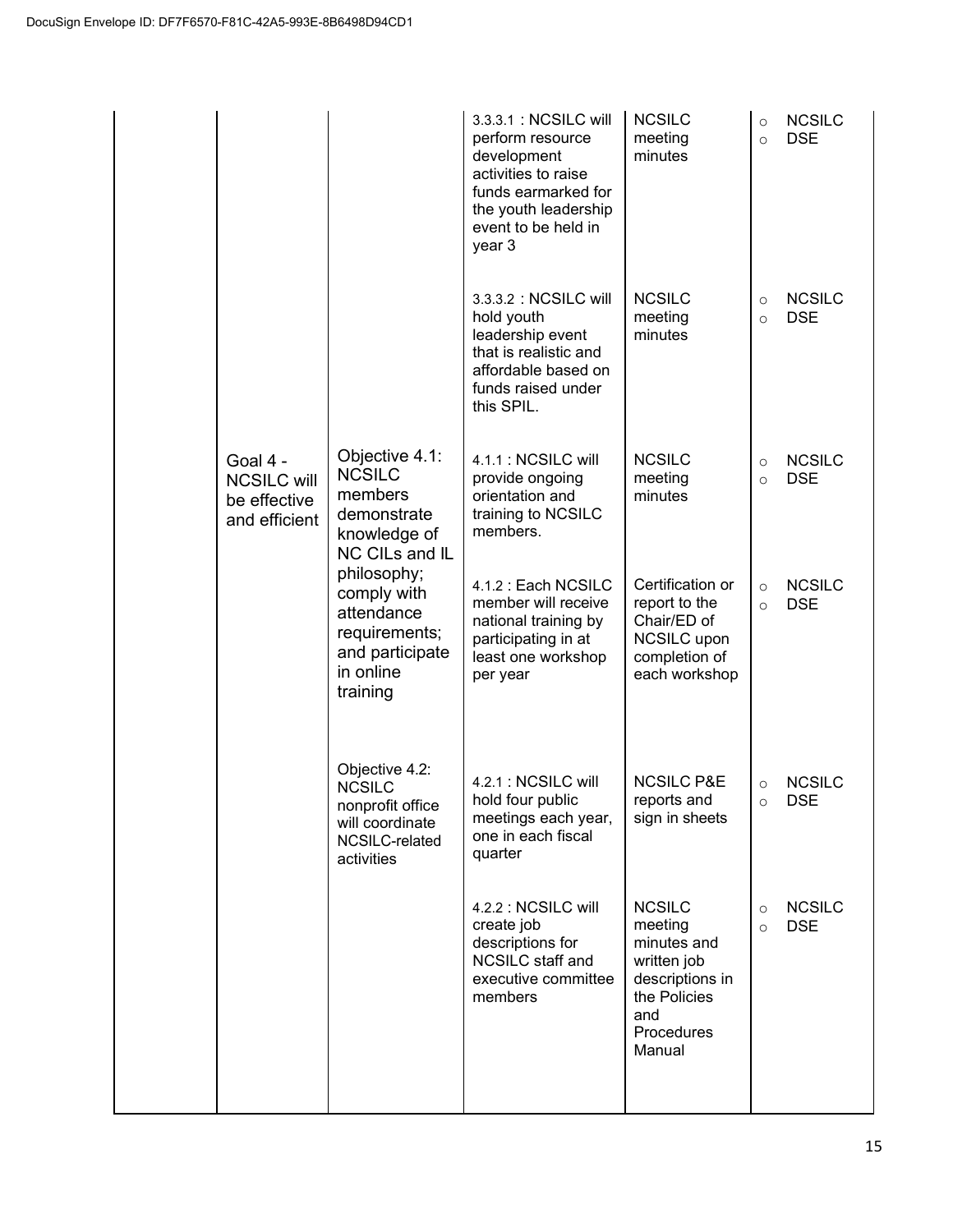|  |                                                                                                 | 4.2.3 : NCSILC will<br>annually review<br>bylaws to ensure<br>compliance with<br>federal regulations,<br>and amend as<br>necessary                                                                     | <b>NCSILC</b><br>meeting<br>minutes                                             | $\circ$<br>$\Omega$  | <b>NCSILC</b><br><b>DSE</b> |
|--|-------------------------------------------------------------------------------------------------|--------------------------------------------------------------------------------------------------------------------------------------------------------------------------------------------------------|---------------------------------------------------------------------------------|----------------------|-----------------------------|
|  |                                                                                                 | 4.2.4 : NCSILC will<br>submit its annual<br>federal compliance<br>report on time,<br>confirming it meets<br>the standards and<br>indicators as<br>required by WIOA                                     | <b>NCSILC</b><br>meeting<br>minutes and<br>email<br>forwarded to all<br>members | $\Omega$<br>$\Omega$ | <b>NCSILC</b><br><b>DSE</b> |
|  |                                                                                                 | 4.2.5 : NCSILC will<br>convene an annual<br>joint meeting of<br>NCSILC and NC CIL<br><b>Boards</b>                                                                                                     | <b>NCSILC</b><br>meeting<br>minutes and<br>each NC CIL's<br>P&E reports.        | O<br>Ő               | <b>NCSILC</b><br><b>DSE</b> |
|  | Objective 4.3:<br>NCSILC will be<br>properly<br>recognized<br>within state<br>government        | 4.3.1: NCSILC<br>staff/Executive<br>Committee will work<br>with the Governor to<br>ensure a properly-<br>worded executive<br>order recognizing<br><b>NCSILC</b>                                        | <b>NCSILC</b><br>meeting<br>minutes and a<br>copy of the<br>executive<br>order. | $\Omega$<br>$\circ$  | <b>NCSILC</b><br><b>DSE</b> |
|  | Objective 4.4:<br><b>NCSILC will</b><br>ensure<br>economic<br>stability of<br><b>NCSILC</b> and | 4.4.1 : NCSILC will<br>annually educate at<br>least 3 state<br>Legislators                                                                                                                             | <b>NCSILC</b><br>meeting<br>minutes and<br>members'<br>expense<br>reports       | $\circ$              | <b>NCSILC</b><br><b>DSE</b> |
|  | <b>NC CILs</b>                                                                                  | 4.4.2 : NCSILC will<br>explore<br>opportunities for<br>resource<br>development<br>activities to obtain<br>funding from<br>sources other than<br>Title VII Part B, Title<br>VII Part C and I&E<br>funds | <b>NCSILC</b><br>meeting<br>minutes                                             | $\circ$<br>$\Omega$  | <b>NCSILC</b><br><b>DSE</b> |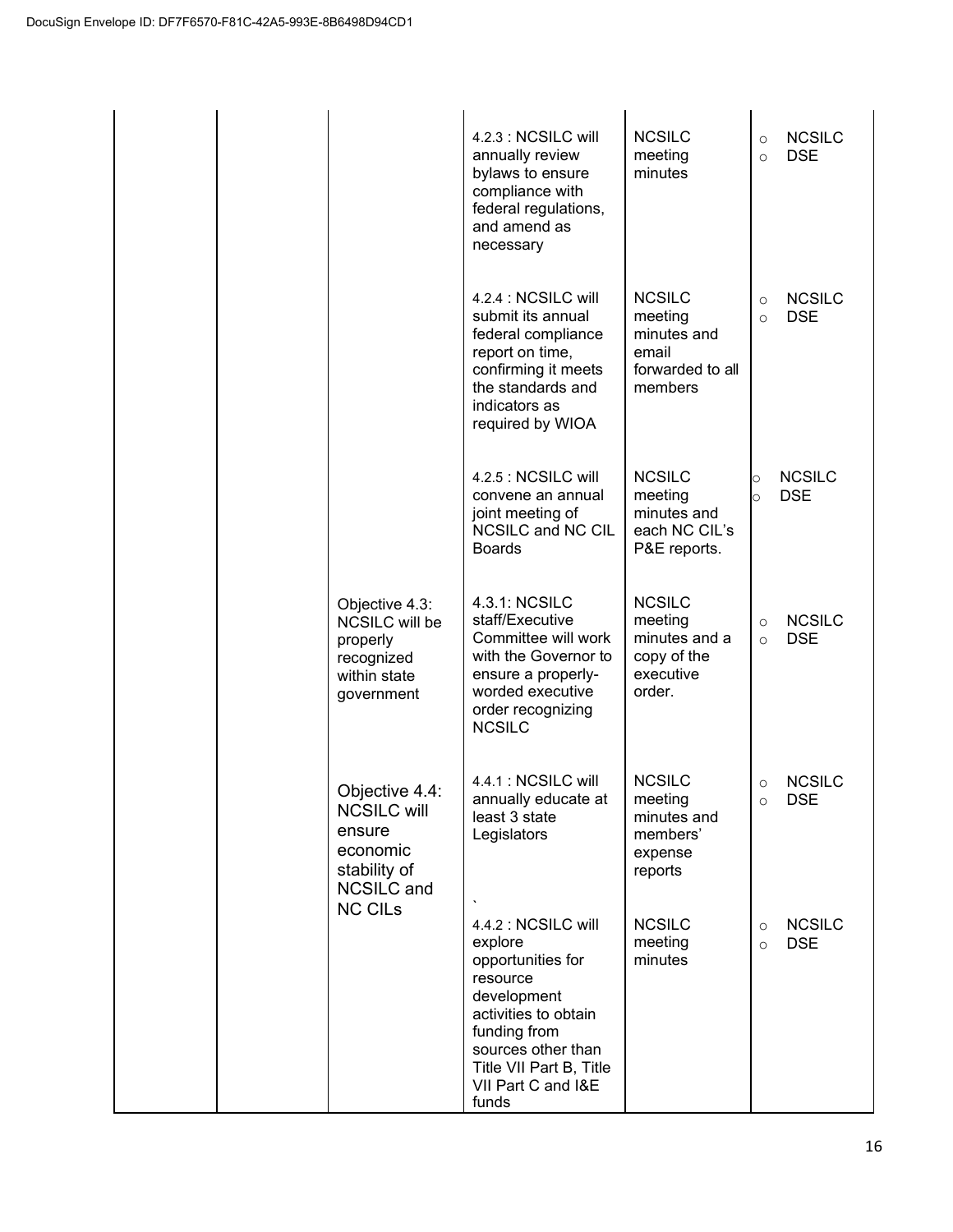## 1.5 Financial Plan

Sources, uses of, and efforts to coordinate funding to be used to accomplish the Goals and Objectives. Process for grants/contracts, selection of grantees, and distribution of funds to facilitate effective operations and provision of services.

| <b>Fiscal Year(s): 2020-2021</b>                                                                                                                                     |                                   |                                           |                                        |                          |                                                                                          |  |  |
|----------------------------------------------------------------------------------------------------------------------------------------------------------------------|-----------------------------------|-------------------------------------------|----------------------------------------|--------------------------|------------------------------------------------------------------------------------------|--|--|
| <b>Sources</b>                                                                                                                                                       |                                   | <b>Projected Funding Amounts and Uses</b> |                                        |                          |                                                                                          |  |  |
|                                                                                                                                                                      | <b>NCSILC</b><br>Resource<br>Plan | IL Services                               | General NC<br><b>CIL</b><br>Operations | Other SPIL<br>Activities | Retained by<br>DSE for<br>Administrative<br>costs (applies<br>only to Part B<br>funding) |  |  |
| <b>Title VII Funds</b>                                                                                                                                               |                                   |                                           |                                        |                          |                                                                                          |  |  |
| Chapter 1, Part B                                                                                                                                                    |                                   | \$570,035                                 |                                        |                          |                                                                                          |  |  |
| Chapter 1, Part C                                                                                                                                                    |                                   |                                           | \$2,303,432                            |                          |                                                                                          |  |  |
| <b>Other Federal</b><br><b>Funds</b><br>Sec. $101(a)(18)$ of<br>the Act<br>(Innovation and<br>Expansion)<br>Social Security<br>Reimbursement<br>Other<br>(CARES Act) | \$199,000                         |                                           | A maximum<br>of \$2,226,511            |                          |                                                                                          |  |  |
| <b>Non-Federal</b><br><b>Funds</b>                                                                                                                                   |                                   |                                           |                                        |                          |                                                                                          |  |  |
| <b>State Funds</b>                                                                                                                                                   |                                   |                                           |                                        |                          |                                                                                          |  |  |
| Other (NCSILC<br>resource<br>development)                                                                                                                            |                                   |                                           |                                        | <b>TBD</b>               |                                                                                          |  |  |
| Other (state match)                                                                                                                                                  |                                   | \$63,337                                  |                                        |                          |                                                                                          |  |  |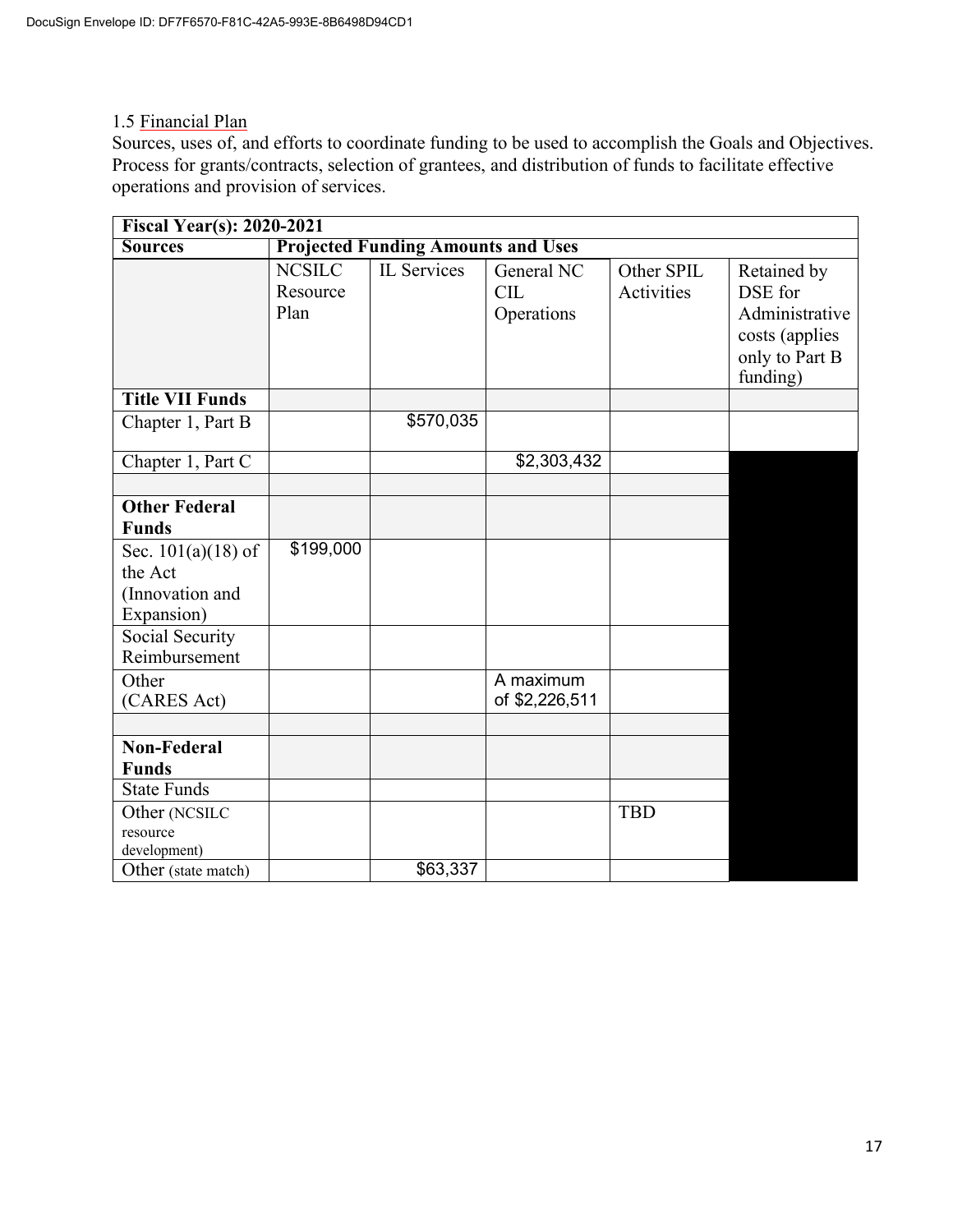|                        | Fiscal Year(s): 2021-2022         |                                           |                                        |                          |                                                                                          |  |  |  |
|------------------------|-----------------------------------|-------------------------------------------|----------------------------------------|--------------------------|------------------------------------------------------------------------------------------|--|--|--|
| <b>Sources</b>         |                                   | <b>Projected Funding Amounts and Uses</b> |                                        |                          |                                                                                          |  |  |  |
|                        | <b>NCSILC</b><br>Resource<br>Plan | IL Services                               | General NC<br><b>CIL</b><br>Operations | Other SPIL<br>Activities | Retained by<br>DSE for<br>Administrative<br>costs (applies<br>only to Part B<br>funding) |  |  |  |
| <b>Title VII Funds</b> |                                   |                                           |                                        |                          |                                                                                          |  |  |  |
| Chapter 1, Part B      |                                   | \$570,035                                 |                                        |                          |                                                                                          |  |  |  |
| Chapter 1, Part C      |                                   |                                           | \$2,303,432                            |                          |                                                                                          |  |  |  |
|                        |                                   |                                           |                                        |                          |                                                                                          |  |  |  |
| <b>Other Federal</b>   |                                   |                                           |                                        |                          |                                                                                          |  |  |  |
| <b>Funds</b>           |                                   |                                           |                                        |                          |                                                                                          |  |  |  |
| Sec. $101(a)(18)$ of   | \$199,000                         |                                           |                                        |                          |                                                                                          |  |  |  |
| the Act                |                                   |                                           |                                        |                          |                                                                                          |  |  |  |
| (Innovation and        |                                   |                                           |                                        |                          |                                                                                          |  |  |  |
| Expansion)             |                                   |                                           |                                        |                          |                                                                                          |  |  |  |
| Social Security        |                                   |                                           |                                        |                          |                                                                                          |  |  |  |
| Reimbursement          |                                   |                                           |                                        |                          |                                                                                          |  |  |  |
| Other                  |                                   |                                           |                                        |                          |                                                                                          |  |  |  |
|                        |                                   |                                           |                                        |                          |                                                                                          |  |  |  |
| <b>Non-Federal</b>     |                                   |                                           |                                        |                          |                                                                                          |  |  |  |
| <b>Funds</b>           |                                   |                                           |                                        |                          |                                                                                          |  |  |  |
| <b>State Funds</b>     |                                   |                                           |                                        |                          |                                                                                          |  |  |  |
| Other (NCSILC          |                                   |                                           |                                        | <b>TBD</b>               |                                                                                          |  |  |  |
| resource               |                                   |                                           |                                        |                          |                                                                                          |  |  |  |
| development)           |                                   |                                           |                                        |                          |                                                                                          |  |  |  |
| Other (State Match)    |                                   | \$63,337                                  |                                        |                          |                                                                                          |  |  |  |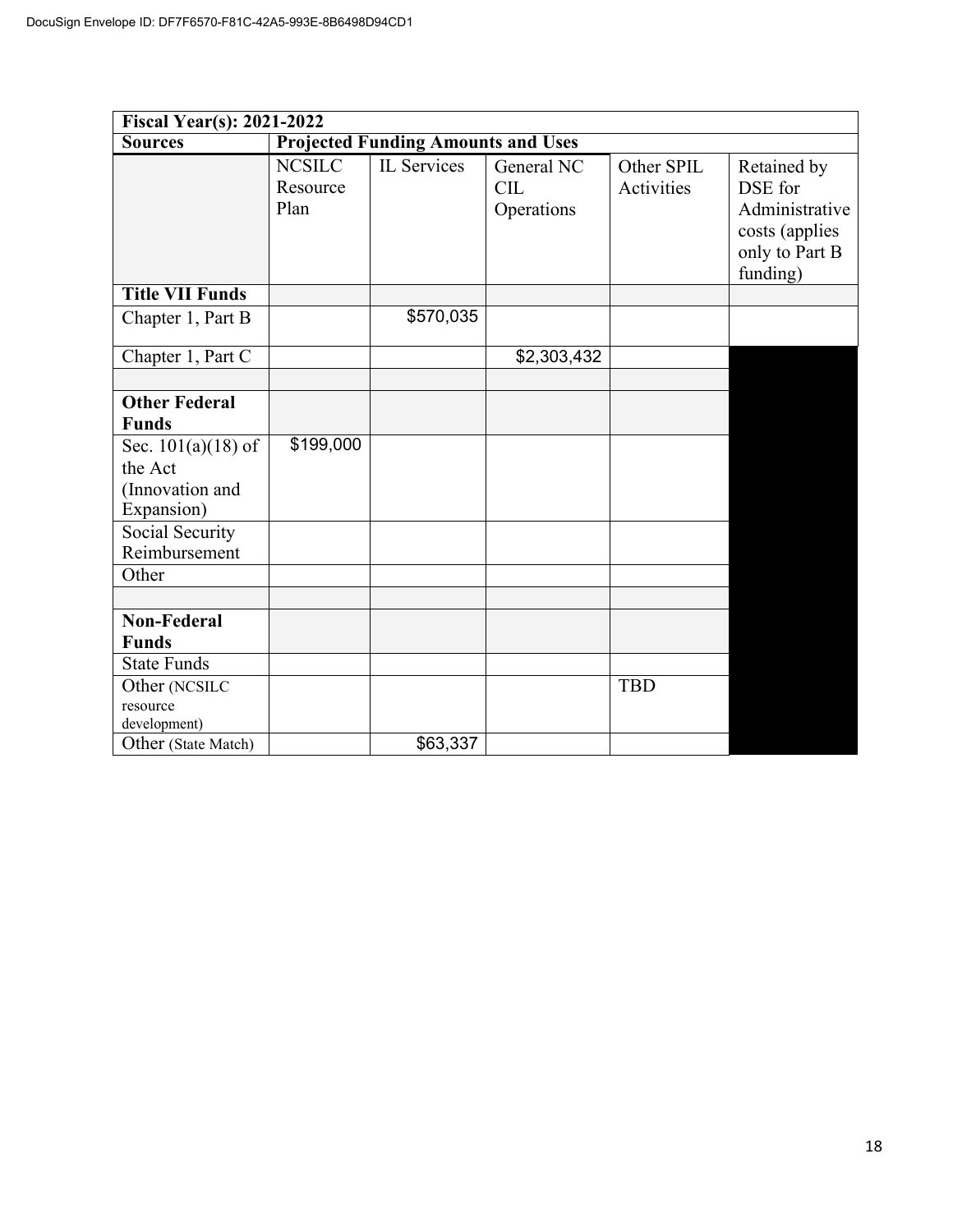| <b>Projected Funding Amounts and Uses</b><br><b>Sources</b><br><b>NCSILC</b><br>IL Services<br>General NC<br>Other SPIL<br>Retained by<br>DSE for<br>Resource<br>CIL<br>Activities<br>Plan<br>Administrative<br>Operations<br>costs (applies<br>only to Part B<br>funding)<br><b>Title VII Funds</b><br>\$570,035<br>Chapter 1, Part B<br>Chapter 1, Part C<br>\$2,303,432<br><b>Other Federal</b><br><b>Funds</b><br>\$199,000<br>Sec. $101(a)(18)$ of<br>the Act<br>(Innovation and<br>Expansion)<br>Social Security<br>Reimbursement<br>Other<br><b>Non-Federal</b><br><b>Funds</b><br><b>State Funds</b><br><b>TBD</b><br>Other (NCSILC<br>resource<br>development) | <b>Fiscal Year(s): 2022-2023</b> |  |  |  |  |  |  |  |
|-------------------------------------------------------------------------------------------------------------------------------------------------------------------------------------------------------------------------------------------------------------------------------------------------------------------------------------------------------------------------------------------------------------------------------------------------------------------------------------------------------------------------------------------------------------------------------------------------------------------------------------------------------------------------|----------------------------------|--|--|--|--|--|--|--|
|                                                                                                                                                                                                                                                                                                                                                                                                                                                                                                                                                                                                                                                                         |                                  |  |  |  |  |  |  |  |
|                                                                                                                                                                                                                                                                                                                                                                                                                                                                                                                                                                                                                                                                         |                                  |  |  |  |  |  |  |  |
|                                                                                                                                                                                                                                                                                                                                                                                                                                                                                                                                                                                                                                                                         |                                  |  |  |  |  |  |  |  |
|                                                                                                                                                                                                                                                                                                                                                                                                                                                                                                                                                                                                                                                                         |                                  |  |  |  |  |  |  |  |
|                                                                                                                                                                                                                                                                                                                                                                                                                                                                                                                                                                                                                                                                         |                                  |  |  |  |  |  |  |  |
|                                                                                                                                                                                                                                                                                                                                                                                                                                                                                                                                                                                                                                                                         |                                  |  |  |  |  |  |  |  |
|                                                                                                                                                                                                                                                                                                                                                                                                                                                                                                                                                                                                                                                                         |                                  |  |  |  |  |  |  |  |
|                                                                                                                                                                                                                                                                                                                                                                                                                                                                                                                                                                                                                                                                         |                                  |  |  |  |  |  |  |  |
|                                                                                                                                                                                                                                                                                                                                                                                                                                                                                                                                                                                                                                                                         |                                  |  |  |  |  |  |  |  |
|                                                                                                                                                                                                                                                                                                                                                                                                                                                                                                                                                                                                                                                                         |                                  |  |  |  |  |  |  |  |
|                                                                                                                                                                                                                                                                                                                                                                                                                                                                                                                                                                                                                                                                         |                                  |  |  |  |  |  |  |  |
|                                                                                                                                                                                                                                                                                                                                                                                                                                                                                                                                                                                                                                                                         |                                  |  |  |  |  |  |  |  |
|                                                                                                                                                                                                                                                                                                                                                                                                                                                                                                                                                                                                                                                                         |                                  |  |  |  |  |  |  |  |
|                                                                                                                                                                                                                                                                                                                                                                                                                                                                                                                                                                                                                                                                         |                                  |  |  |  |  |  |  |  |
|                                                                                                                                                                                                                                                                                                                                                                                                                                                                                                                                                                                                                                                                         |                                  |  |  |  |  |  |  |  |
|                                                                                                                                                                                                                                                                                                                                                                                                                                                                                                                                                                                                                                                                         |                                  |  |  |  |  |  |  |  |
|                                                                                                                                                                                                                                                                                                                                                                                                                                                                                                                                                                                                                                                                         |                                  |  |  |  |  |  |  |  |
|                                                                                                                                                                                                                                                                                                                                                                                                                                                                                                                                                                                                                                                                         |                                  |  |  |  |  |  |  |  |
|                                                                                                                                                                                                                                                                                                                                                                                                                                                                                                                                                                                                                                                                         |                                  |  |  |  |  |  |  |  |
| \$63,337<br>Other (State Match)                                                                                                                                                                                                                                                                                                                                                                                                                                                                                                                                                                                                                                         |                                  |  |  |  |  |  |  |  |

Description of financial plan narrative.

The above Financial Table was developed based on information from Notices of Award for both Parts B and C, and negotiations within the IL Network, NCSILC, and the DSE. With no guarantee of increased funding from Notices of Award in years 2 and 3, those Financial Tables replicate year 1. Should either Parts B or C awards for NC increase in years 2 and/or 3, the funds will be identified and the tables updated through negotiations within the IL Network, NCSILC and the DSE. The DSE has expressed a willingness to negotiate an increase in I&E funds for year 2 based on availability and year 1 deliverables.

NCSILC Resource Plan (funds used to complete SPIL Goals 3.1, 3.2 and SPIL Goal 4) will be funded in year 1 by \$199,000 in I&E funds provided by the DSE. The DSE commits to providing I&E funding for years 2 and 3. The amount will be negotiated yearly subject to I&E contractual deliverables as specified in the Scope of Work with the DSE.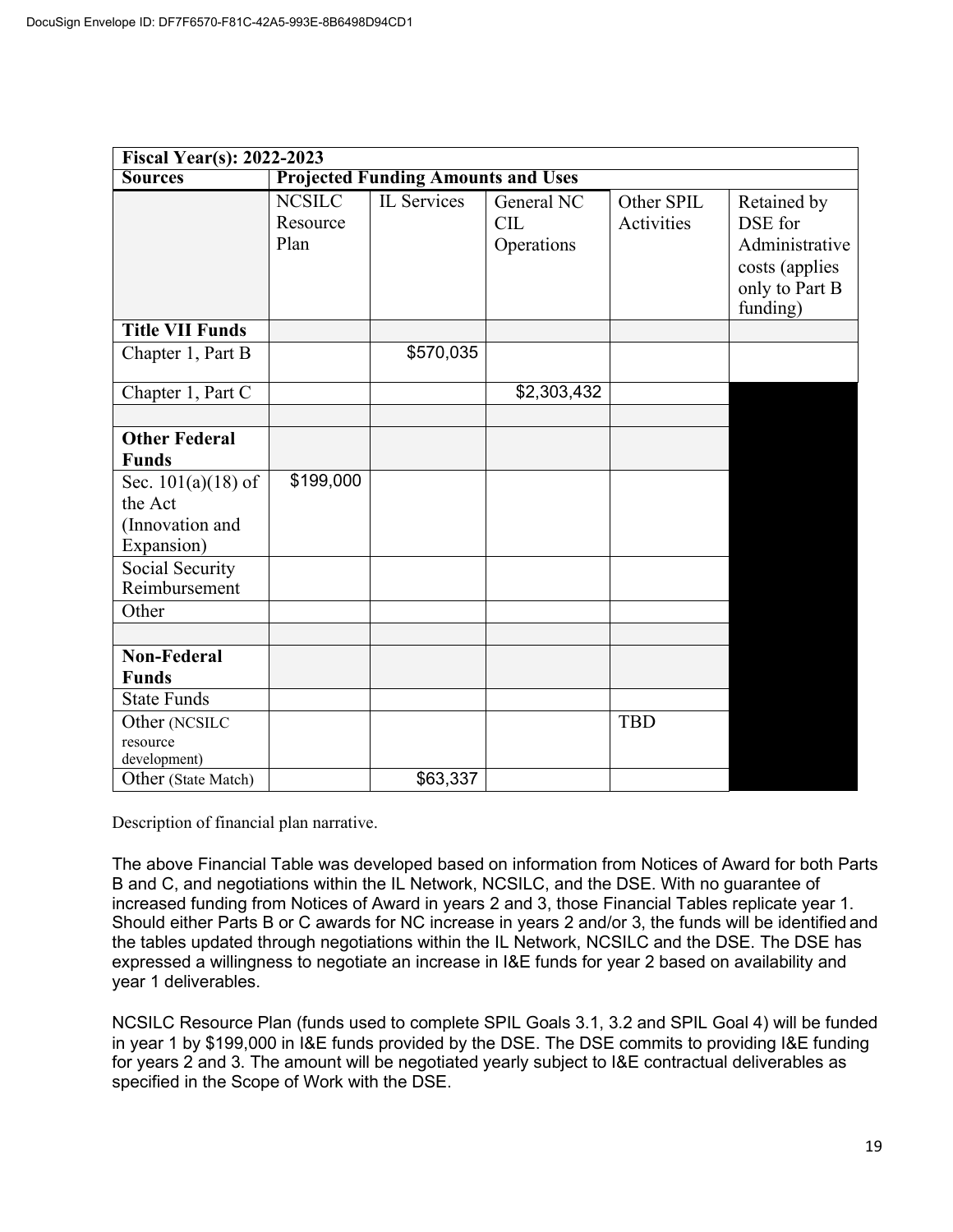Independent living services will be funded by Part B funding to eight NCCILs (seven that also receive Part C funds and one supported only by Part B funds) PLUS the entire required state match to support activities in SPIL Goals 1 and 2. Year 1 Part B funds = \$570,035 10% required state match = \$63,337 CARES Act funds = \$2,226,511 Total amount for independent living services = \$2,784,972

Years 2 and 3 Part B funds = or > \$570,035 10% required state match =  $or$  > \$63,337 Total amount for independent living services = or > \$558,461

General NC CIL Operations will be funded by Part C funding to seven NC CILs for a total of \$2,303,432.

Other SPIL Activities identified in Goal 3.3 will be funded through funds raised by NCSILC. The amount will be specified by the SPIL goal committee.

## Part B funds per NC CIL

- 1) Legal name of NC CIL: Alliance of Disability Advocates Dba or acronym: ADA \$40,017 (7.02% of NC Part B allocation)
- 2) Legal name of NC CIL: disAbility Resource Center Dba or acronym: dRC \$80,888 (14.19% of NC Part B allocation)
- 3) Legal name of NC CIL: Mainstreaming Consultants, Inc. Dba or acronym: Disability Rights & Resources \$36,026 (6.32% of NC Part B allocation)
- 4) Legal name of NC CIL: Pathways for The Future, Inc. Dba or acronym: Disability Partners Asheville \$36,026 (6.32% of NC Part B allocation)
- 5) Legal name of NC CIL: Pathways for The Future, Inc. DBA or acronym: Disability Partners Sylva \$36,026 (6.32% of NC Part B allocation)
- 6) Legal name of NC CIL: The Adaptables, Inc. Dba or acronym: Solutions for Independence \$36,026 (6.32% of NC Part B allocation)
- 7) Legal name of NC CIL: Disability Advocacy Center Dba or acronym: Disability Advocacy Center \$36,026 (6.32% of NC Part B allocation)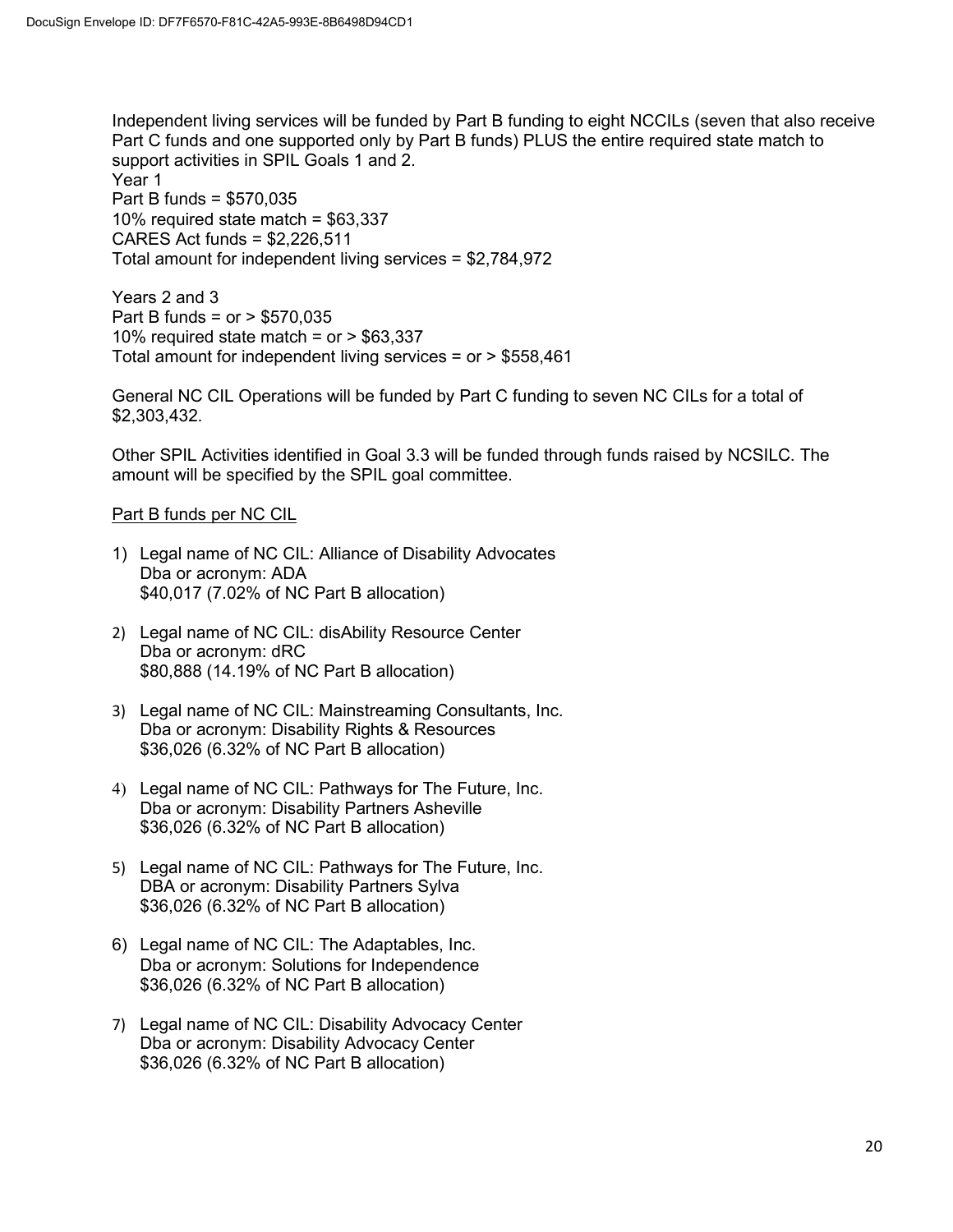8) Legal name of NC CIL: Eastern NC Center for Independent Living Dba or acronym: Disability Advocates & Resource Center \$269,000 (47.19% of NC Part B allocation)

## Part C funds per NC CIL

- 1) Legal name of NC CIL: Alliance of Disability Advocates Dba or acronym: ADA \$450,927 (17.05% of NC Part C funds)
- 2) Legal name of NC CIL: disAbility Resource Center Dba or acronym: dRC \$252,112 (9.54% of NC Part C funds)
- 3) Legal name of NC CIL: Mainstreaming Consultants, Inc. Dba or acronym: Disability Rights & Resources \$413,952 (15.66% if NC Part C funds)
- 4) Legal name of NC CIL: Pathways for The Future, Inc. Dba or acronym: Disability Partners Asheville \$392,852 (14.86% of NC Part C funds)
- 5) Legal name of NC CIL: Pathways for The Future, Inc. DBA or acronym: Disability Partners Sylva \$392,832 (14.86% of NC Part C funds)
- 6) Legal name of NC CIL: The Adaptables, Inc. Dba or acronym: Solutions for Independence \$400,757 (15.16% of NC Part C funds)
- 7) Legal name of NC CIL: Disability Advocacy Center Dba or acronym: Disability Advocacy Center \$340,599 (12.88% of NC Part C funds)

#### State Match Funds per NC CIL

State Match funds will be allocated per NC CIL following the percentage of NC Part B funds as follows:

- 1) Legal name of NC CIL: Alliance of Disability Advocates Dba or acronym: ADA \$4,446 (7.02% of Required State Match)
- 2) Legal name of NC CIL: disAbility Resource Center Dba or acronym: dRC \$8,988 (14.19% of Required State Match)
- 3) Legal name of NC CIL: Mainstreaming Consultants, Inc. Dba or acronym: Disability Rights & Resources \$4,003 (6.32% of Required State Match)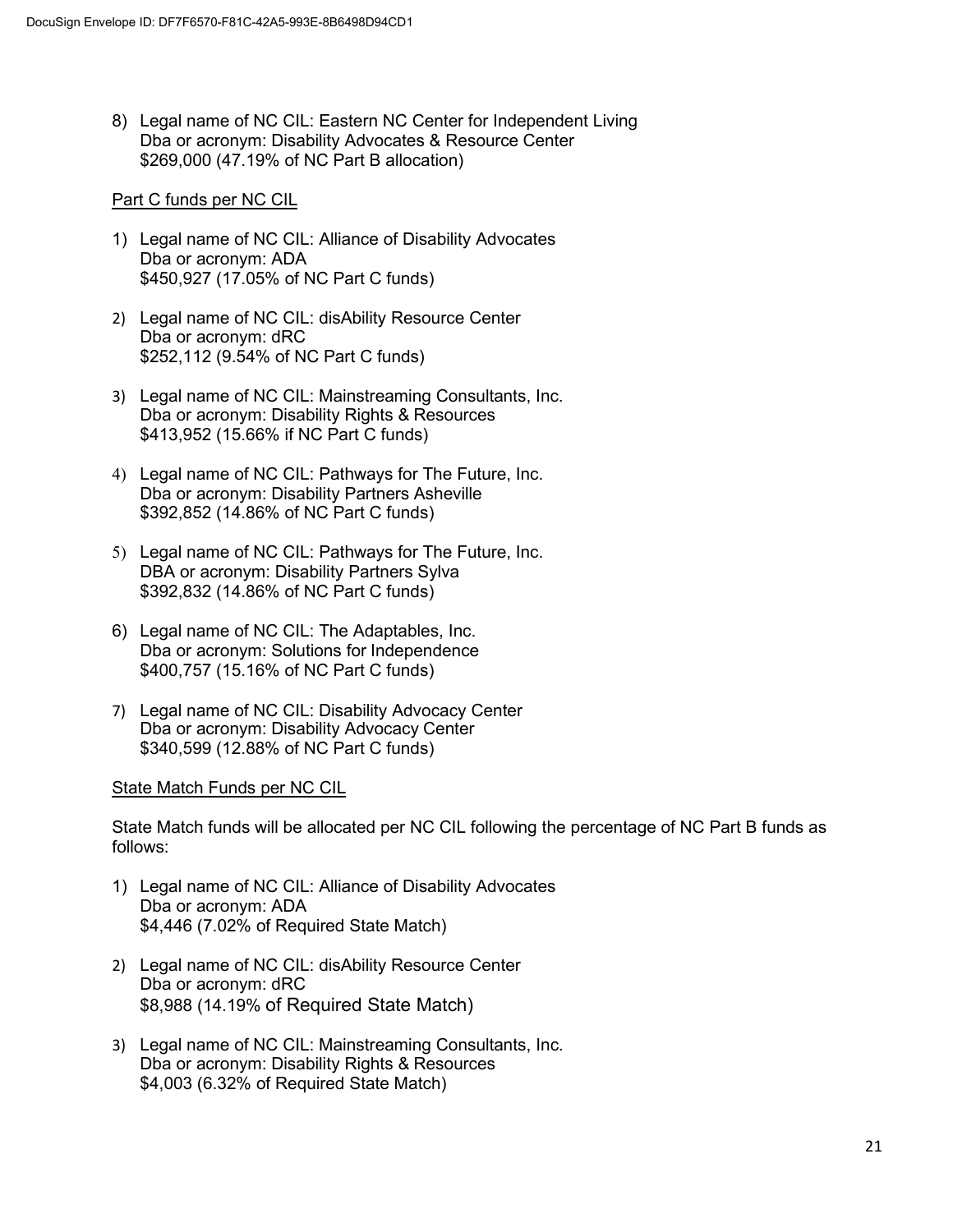- 4) Legal name of NC CIL: Pathways for The Future, Inc. Dba or acronym: Disability Partners Asheville \$4,003 (6.32% of Required State Match)
- 5) Legal name of NC CIL: Pathways for The Future, Inc. DBA or acronym: Disability Partners Sylva \$4,003 (6.32% of Required State Match)
- 6) Legal name of NC CIL: The Adaptables, Inc. Dba or acronym: Solutions for Independence \$4,003 (6.32% of Required State Match)
- 7) Legal name of NC CIL: Disability Advocacy Center Dba or acronym: Disability Advocacy Center \$4,003 (6.32% of Required State Match)
- 8) Legal name of NC CIL: Eastern NC Center for Independent Living Dba or acronym: Disability Advocates & Resource Center \$29,888 (47.19% of Required State Match)

## CARES Act funds per NC CIL – Year 1 only

[NOTE: the amount listed for each NCCIL covers January 20, 2020-September 30, 2021. Therefore, some of the amount listed may have been expended prior to the beginning of this SPIL.]

- 1) Legal name of NC CIL: Alliance of Disability Advocates Dba or acronym: ADA \$435,869
- 2) Legal name of NC CIL: disAbility Resource Center Dba or acronym: dRC \$243,693
- 3) Legal name of NC CIL: Mainstreaming Consultants, Inc. Dba or acronym: Disability Rights & Resources \$400,128
- 4) Legal name of NC CIL: Pathways for The Future, Inc. Dba or acronym: Disability Partners Asheville \$379,714
- 5) Legal name of NC CIL: Pathways for The Future, Inc. DBA or acronym: Disability Partners Sylva \$379,733
- 6) Legal name of NC CIL: The Adaptables, Inc. Dba or acronym: Solutions for Independence \$387,374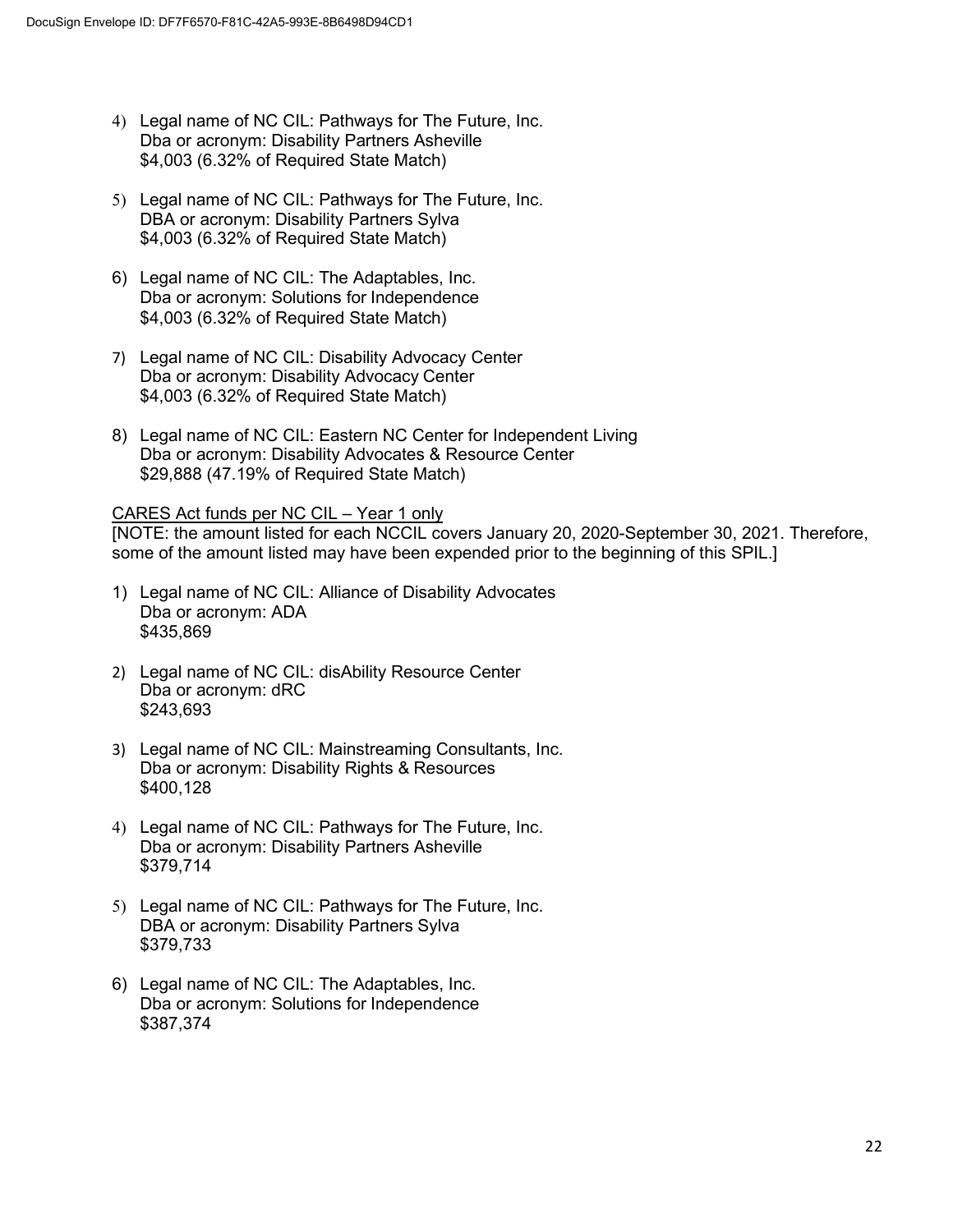## **Section 2: Scope, Extent, and Arrangements of Services**

## 2.1 Services

Services to be provided to persons with disabilities that promote full access to community life including geographic scope, determination of eligibility and statewideness.

| Table 2.1A: Independent living services                | <b>Provided using</b><br><b>Part B</b> (check to<br>indicate yes) | <b>Provided</b><br>using other<br>funds (check<br>to indicate yes;<br>do not list the<br>other funds) | <b>Entity that</b><br>provides<br>(specify NC<br>CIL, DSE, or<br>the other<br>entity) |
|--------------------------------------------------------|-------------------------------------------------------------------|-------------------------------------------------------------------------------------------------------|---------------------------------------------------------------------------------------|
| Core Independent Living Services, as follows:          |                                                                   |                                                                                                       |                                                                                       |
| Information and referral                               | $\overline{\text{X}}$                                             | $\boldsymbol{\mathrm{X}}$                                                                             | NC CIL                                                                                |
| IL skills training<br>$\overline{a}$                   | $\overline{\text{X}}$                                             | $\overline{\text{X}}$                                                                                 | NC CIL                                                                                |
| Peer counseling                                        | X                                                                 | $\boldsymbol{\mathrm{X}}$                                                                             | NC CIL                                                                                |
| Individual and systems advocacy                        | $\overline{\text{X}}$                                             | $\mathbf X$                                                                                           | NC CIL                                                                                |
| Transition services including:                         |                                                                   |                                                                                                       |                                                                                       |
| Transition from nursing homes & other                  |                                                                   |                                                                                                       |                                                                                       |
| institutions                                           |                                                                   |                                                                                                       |                                                                                       |
| Diversion from institutions                            |                                                                   |                                                                                                       |                                                                                       |
| Transition of youth (who were eligible for             |                                                                   |                                                                                                       |                                                                                       |
| an IEP) to post-secondary life                         |                                                                   |                                                                                                       |                                                                                       |
| Counseling services, including psychological,          |                                                                   | X                                                                                                     | NC CIL                                                                                |
| psychotherapeutic, and related services                |                                                                   |                                                                                                       |                                                                                       |
| Services related to securing housing or shelter,       | $\boldsymbol{\mathrm{X}}$                                         | $\boldsymbol{\mathrm{X}}$                                                                             | NC CIL                                                                                |
| including services related to community group          |                                                                   |                                                                                                       |                                                                                       |
| living, and supportive of the purposes of this Act     |                                                                   |                                                                                                       |                                                                                       |
| and of the titles of this Act, and adaptive housing    |                                                                   |                                                                                                       |                                                                                       |
| services (including appropriate accommodations to      |                                                                   |                                                                                                       |                                                                                       |
| and modifications of any space used to serve, or       |                                                                   |                                                                                                       |                                                                                       |
| occupied by, individuals with disabilities)            |                                                                   |                                                                                                       |                                                                                       |
| Note: NCCILs are not allowed to own or operate         |                                                                   |                                                                                                       |                                                                                       |
| housing.                                               |                                                                   |                                                                                                       |                                                                                       |
| Rehabilitation technology                              | X                                                                 | X                                                                                                     | NC CIL                                                                                |
| Mobility training                                      |                                                                   | $\overline{\text{X}}$                                                                                 | NC CIL                                                                                |
| Services and training for individuals with             | X                                                                 | $\mathbf X$                                                                                           | NC CIL                                                                                |
| cognitive and sensory disabilities, including life     |                                                                   |                                                                                                       |                                                                                       |
| skills training, and interpreter and reader services   |                                                                   |                                                                                                       |                                                                                       |
| Personal assistance services, including attendant      |                                                                   |                                                                                                       |                                                                                       |
| care and the training of personnel providing such      |                                                                   |                                                                                                       |                                                                                       |
| Services                                               |                                                                   |                                                                                                       |                                                                                       |
| Surveys, directories, and other activities to identify |                                                                   | X                                                                                                     | NC CIL                                                                                |
| appropriate housing, recreation opportunities, and     |                                                                   |                                                                                                       |                                                                                       |
| accessible transportation, and other support           |                                                                   |                                                                                                       |                                                                                       |
| Services                                               |                                                                   |                                                                                                       |                                                                                       |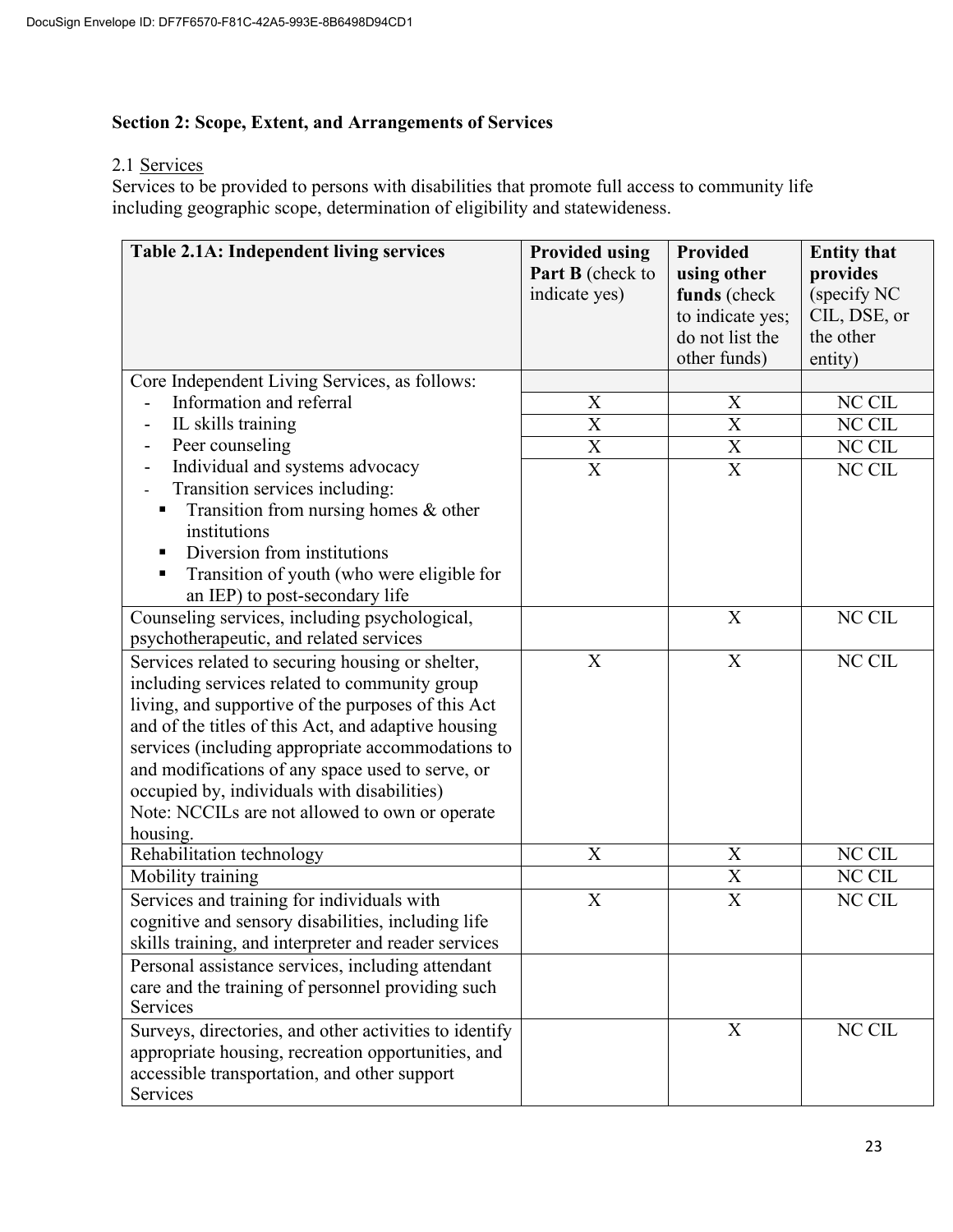| Table 2.1A: Independent living services                                                                                                                                                                                                                                  | <b>Provided using</b><br>Part B (check to<br>indicate yes) | <b>Provided</b><br>using other<br>funds (check<br>to indicate yes;<br>do not list the<br>other funds) | <b>Entity that</b><br>provides<br>(specify NC<br>CIL, DSE, or<br>the other<br>entity) |
|--------------------------------------------------------------------------------------------------------------------------------------------------------------------------------------------------------------------------------------------------------------------------|------------------------------------------------------------|-------------------------------------------------------------------------------------------------------|---------------------------------------------------------------------------------------|
| Consumer information programs on rehabilitation<br>and IL services available under this Act, especially<br>for minorities and other individuals with<br>disabilities who have traditionally been unserved<br>or underserved by programs under this Act                   | $\boldsymbol{\mathrm{X}}$                                  | X                                                                                                     | NC CIL                                                                                |
| Education and training necessary for living in the<br>community and participating in community<br>Activities                                                                                                                                                             | X                                                          | X                                                                                                     | NC CIL                                                                                |
| Supported living                                                                                                                                                                                                                                                         | $\mathbf X$                                                | X                                                                                                     | NC CIL                                                                                |
| Transportation, including referral and assistance<br>for such transportation                                                                                                                                                                                             | $\overline{\text{X}}$                                      | $\overline{\mathrm{X}}$                                                                               | NC CIL                                                                                |
| Physical rehabilitation                                                                                                                                                                                                                                                  | $\overline{\text{X}}$                                      | $\overline{\text{X}}$                                                                                 | NC CIL                                                                                |
| Therapeutic treatment                                                                                                                                                                                                                                                    |                                                            |                                                                                                       |                                                                                       |
| Provision of needed prostheses and other<br>appliances and devices                                                                                                                                                                                                       |                                                            |                                                                                                       |                                                                                       |
| Individual and group social and recreational<br>Services                                                                                                                                                                                                                 | $\boldsymbol{\mathrm{X}}$                                  | X                                                                                                     | NC CIL                                                                                |
| Training to develop skills specifically designed for<br>youths who are individuals with significant<br>disabilities to promote self-awareness and esteem,<br>develop advocacy and self-empowerment skills,<br>and explore career options                                 | $\boldsymbol{\mathrm{X}}$                                  | $\boldsymbol{\mathrm{X}}$                                                                             | NC CIL                                                                                |
| Services for children                                                                                                                                                                                                                                                    | $\boldsymbol{\mathrm{X}}$                                  | $\mathbf X$                                                                                           | NC CIL                                                                                |
| Services under other Federal, State, or local<br>programs designed to provide resources, training,<br>counseling, or other assistance, of substantial<br>benefit in enhancing the independence,<br>productivity, and quality of life of individuals with<br>Disabilities | $\overline{X}$                                             | $\overline{X}$                                                                                        | NC CIL                                                                                |
| Appropriate preventive services to decrease the<br>need of individuals with significant disabilities for<br>similar services in the future                                                                                                                               |                                                            | X                                                                                                     | NC CIL                                                                                |
| Community awareness programs to enhance the<br>understanding and integration into society of<br>individuals with disabilities                                                                                                                                            | X                                                          | X                                                                                                     | NC CIL                                                                                |
| Such other services as may be necessary and not<br>inconsistent with the Act                                                                                                                                                                                             | X                                                          | X                                                                                                     | NC CIL                                                                                |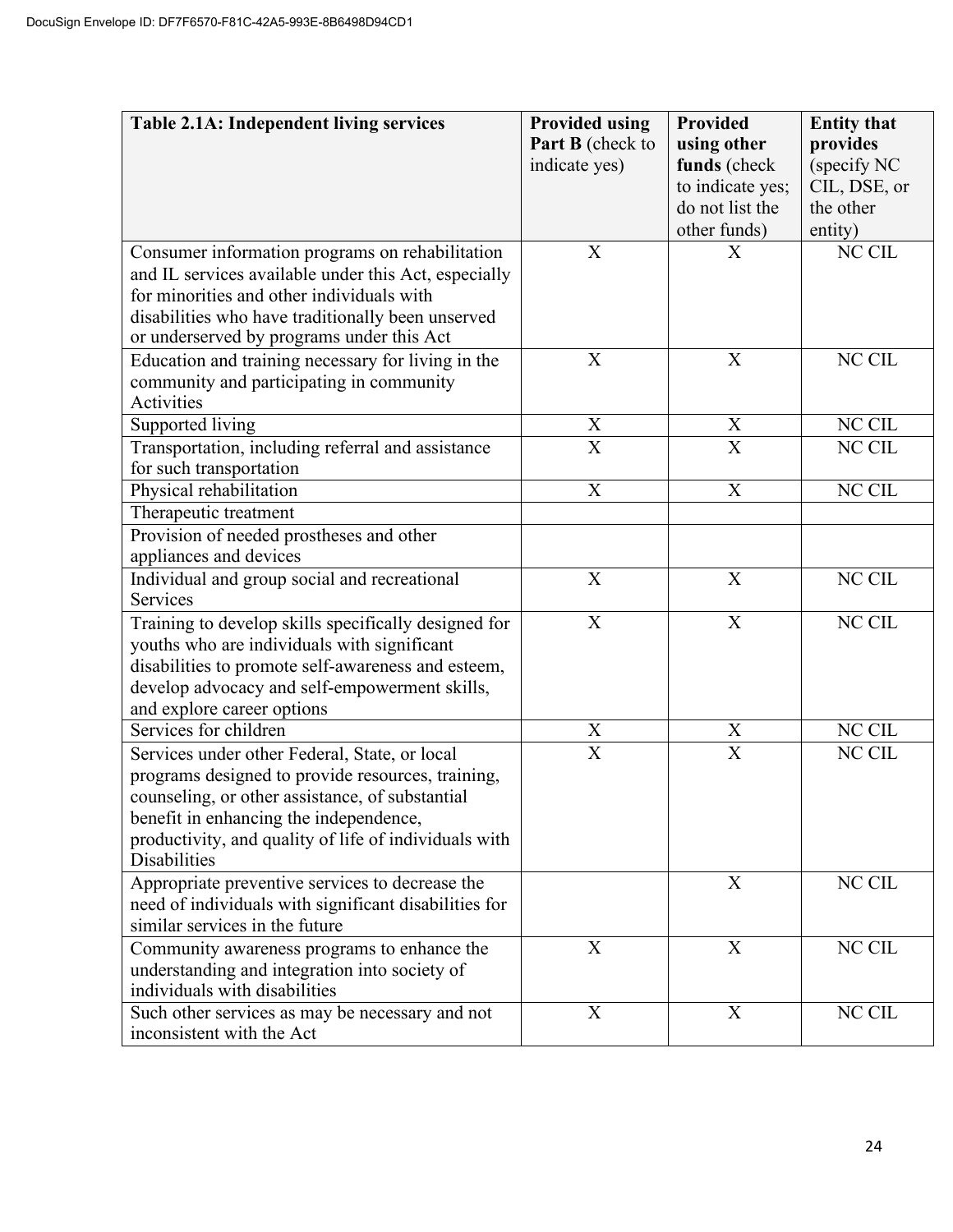## 2.2 Outreach

Identify steps to be taken regarding statewide outreach to populations that are unserved or underserved by programs that are funded under Title VII, including minority groups and urban and rural populations.

The unserved and underserved populations identified under this SPIL are based on geography. NC has 100 counties. 34 are served by Part C NC CILs and three counties are served by the Part B NC CIL. Until there is sufficient funding for all individuals with disabilities in a NC CIL's service area to be served, unserved and underserved populations will be identified based on where they live. Details are provided in §3 Network of Centers.

NCSILC has the following strategies for outreach to unserved individuals:

- NCSILC will create a list of grassroots advocacy organizations (GAOs) in counties or multi-county regions with no existing NC CIL coverage. This list will include Mayors' Committees, support groups and individuals who have contacted NCSILC for services.
- NCSILC will offer to hold one of its quarterly meetings per year in an unserved county if one of the GAOs in the county or multi-county region is willing to partner with NCSILC to identify the logistics necessary for the meeting to occur. This will include identifying a location for the meeting and lodging that complies with NCSILC's requirements for cost and access.
	- $\circ$  For the meeting in an unserved area, the GAO will identify individuals with disabilities and invite them to participate in a Thursday afternoon forum to discuss barriers and gaps in services in their areas.
	- $\circ$  NCSILC will invite and encourage individuals present at the Thursday afternoon forum to apply for membership to NCSILC.

NCSILC has the following strategies for outreach to underserved individuals:

- NCSILC will ensure that Part B funds will be provided to the NC CILs in an amount equal to or greater than the funds provided during each previous fiscal year.
- Information provided in §3.2 identifies NCSILC's approach to providing funding to the network of NC CILs. They, in turn, will work with their Boards of Directors to perform outreach to underserved individuals in their service areas.

## 2.3 Coordination

Plans for coordination of services and cooperation among programs and organizations that support community life for persons with disabilities.

- NCSILC holds ex-officio positions representing programs and organizations that support people with disabilities. These entities are: NC Division of Vocational Rehabilitation; NC Division of Services for the Blind; NC Council on Developmental Disabilities; Disability Rights NC (the state's Protection & Advocacy System); Client Assistance Program; and NC Division of Services for the Deaf and Hard of Hearing. These six programs have a direct opportunity to report their activities and discuss opportunities of collaboration during and outside NCSILC meetings.
- NCSILC maintains representation on the State Rehabilitation Council.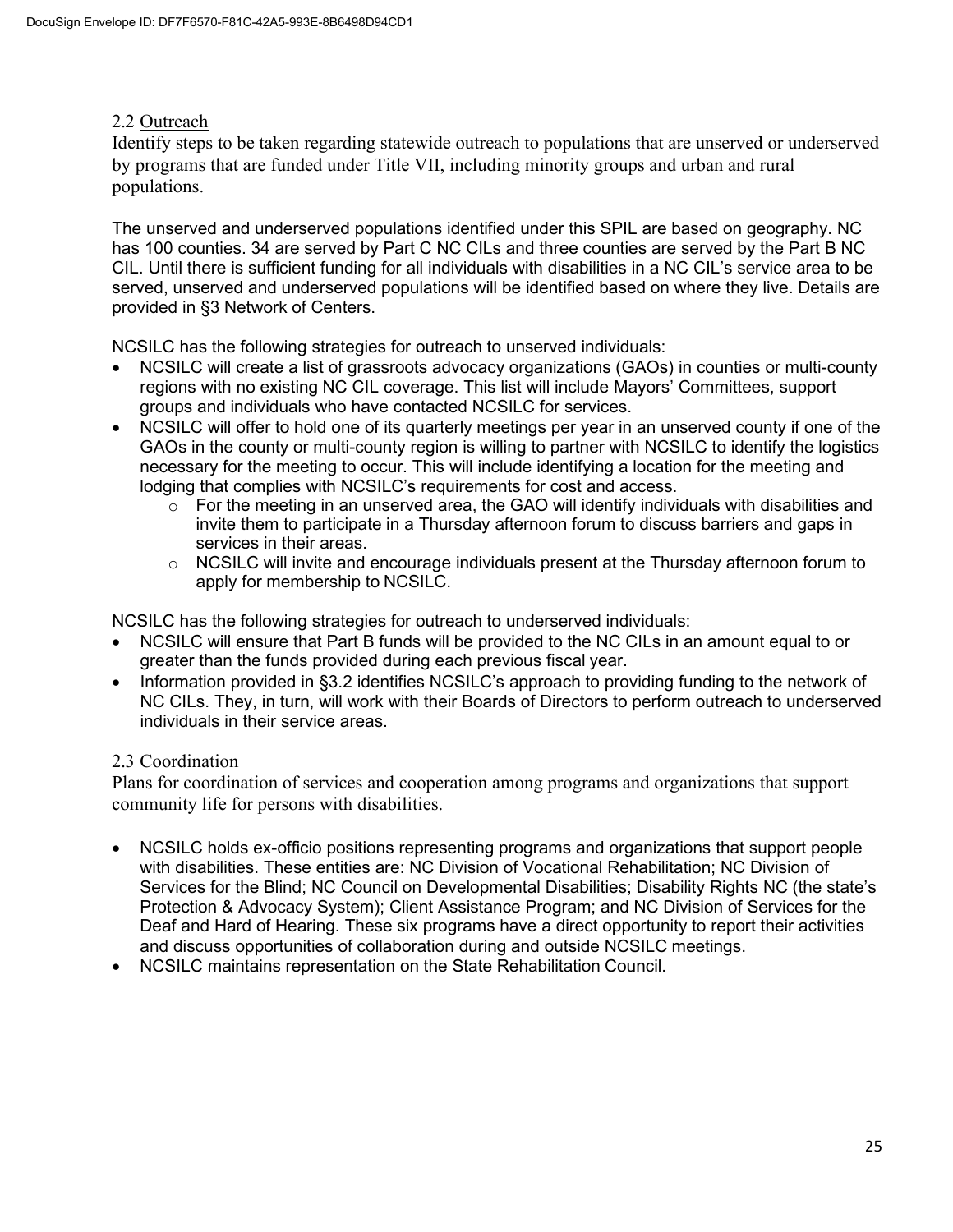## **Section 3: Network of Centers**

3.1 Existing Centers

Current Centers for Independent Living including: legal name; geographic area and counties served; and source(s) of funding. Oversight process, by source of funds (e.g., Part B, Part C, state funds, etc.) and oversight entity.

NC has six Part C funded NC CILs and one Part B funded NC CIL, all of which comply with WIOA requirements for a Center for Independent Living. The Part C NC CILs also receive Part B funding to provide IL services through contracts with the DSE. The Part B NC CIL receives only Part B funds. NC does not provide state funding to NC CILs. NC has 100 counties. 34 counties are served by Part C NC CILs and three additional counties are served by the Part B NC CIL.

1) Legal name of NC CIL: Alliance of Disability Advocates

Dba or acronym: ADA

Counties in service area: Durham, Franklin, Johnston, Orange, Wake

Current sources of funding: Part C, Part B, City of Raleigh, Eastpointe, fees for service, donations, fundraising events

Oversight process and entity:

Part C - submit annual PPR to ACL and NCSILC

Part B - submit monthly program and expense report and request for reimbursement to DSE with copy to NCSILC

City of Raleigh - submit quarterly report and review with ADA Board of Directors Eastpointe – no written report, monthly call with Eastpointe and NCDDMHDDSAS SPIL signatory? Yes

2) Legal name of NCCIL: disAbility Resource Center

Dba or acronym: dRC

Counties in service area: New Hanover, Brunswick, Pender, Onslow Columbus

Current sources of funding: Part C, Part B, donations, fundraising events

Oversight process and entity:

Part C - submit annual PPR to ACL and NCSILC

Part B - submit monthly program and expense report and request for reimbursement to DSE with copy to NCSILC

SPIL signatory? Yes

3) Legal name of NC CIL: Mainstreaming Consultants, Inc.

Dba or acronym: Disability Rights & Resources

Counties in service area: Cabarrus, Gaston, Mecklenburg, Union

Current sources of funding: Part C, Part B, United Way, City of Charlotte, fees for service, donations, fundraising events

Oversight process and entity:

Part C - submit annual PPR to ACL and NCSILC

Part B - submit monthly program and expense report and request for reimbursement to DSE with copy to NCSILC

United Way - submit annual report and review with DR&R Board of Directors

City of Charlotte - submit quarterly report and review with DR&R Board of Directors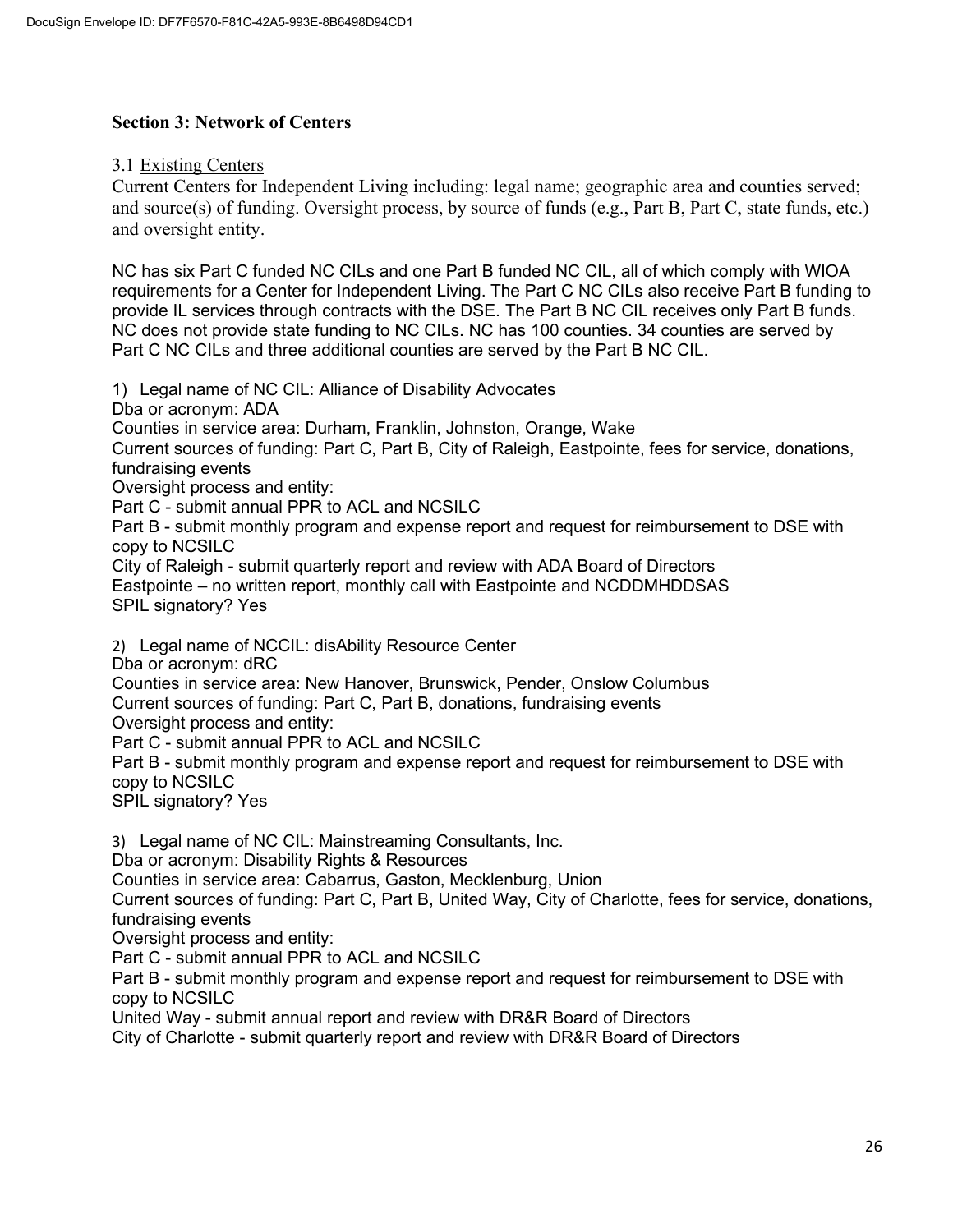SPIL signatory? yes

Legal name of NC CIL: Pathways for The Future, Inc.

4) Dba or acronym: Disability Partners Asheville

5) Dba or acronym: Disability Partners Sylva

Counties in service area:

Asheville Office: Buncombe, Henderson, Madison, McDowell, Polk, Rutherford, Transylvania Sylva office: Cherokee, Clay, Graham, Haywood, Jackson, Macon, Swain

Current sources of funding: Part C, Part B, Contract with Vaya Health-Person First Services, North Carolina Medicaid-Home Care Partners, Veterans Administration, Thrift Store, Contract with A & T University Agrability

Oversight process and entity:

Part C - submit annual PPR to ILA and NCSILC

Part B - submit monthly program and expense report and request for reimbursement to DSE with copy to NCSILC, Audits conducted by Medicaid and Vaya Health SPIL signatory? Yes

6) Legal name of NC CIL: The Adaptables, Inc.

Dba or acronym: Solutions for Independence

Counties in service area-Davidson, Davie, Forsyth, Stokes, Surry, Yadkin

Current sources of funding: Part C, Part B, fee for services and donations.

Part C - submit annual PPR to ACL and NCSILC

Part B - submit monthly program and expense report and request for reimbursement to DSE with copy to NCSILC

SPIL signatory? Yes

7) Legal name of NC CIL: Disability Advocacy Center Dba or acronym: Disability Advocacy Center Counties in service area: Alamance, Caswell, Guilford, Randolph, Rockingham Current sources of funding: Part C, Part B Oversight process and entity: Part C - submit annual PPR to ACL and NCSILC Part B - submit monthly program and expense report and request for reimbursement to DSE with copy to NCSILC SPIL signatory? Yes

8) Legal name of NC CIL: Eastern NC Center for Independent Living Dba or acronym: Disability Advocates & Resource Center Counties in service area: Pitt, Beaufort and Wilson Current sources of funding: Part B, donations, fundraising events Oversight process and entity: Part B - submit monthly program and expense report and request for reimbursement to DSE with copy to NCSILC and PPR information sent to DVR for them to report along with their information. SPIL signatory? Yes

3.2 Expansion and Adjustment of Network

Plan and priorities for use of funds, by funding source, including Part B funds, Part C funds, State funds, and other funds, whether current, increased, or one-time funding and methodology for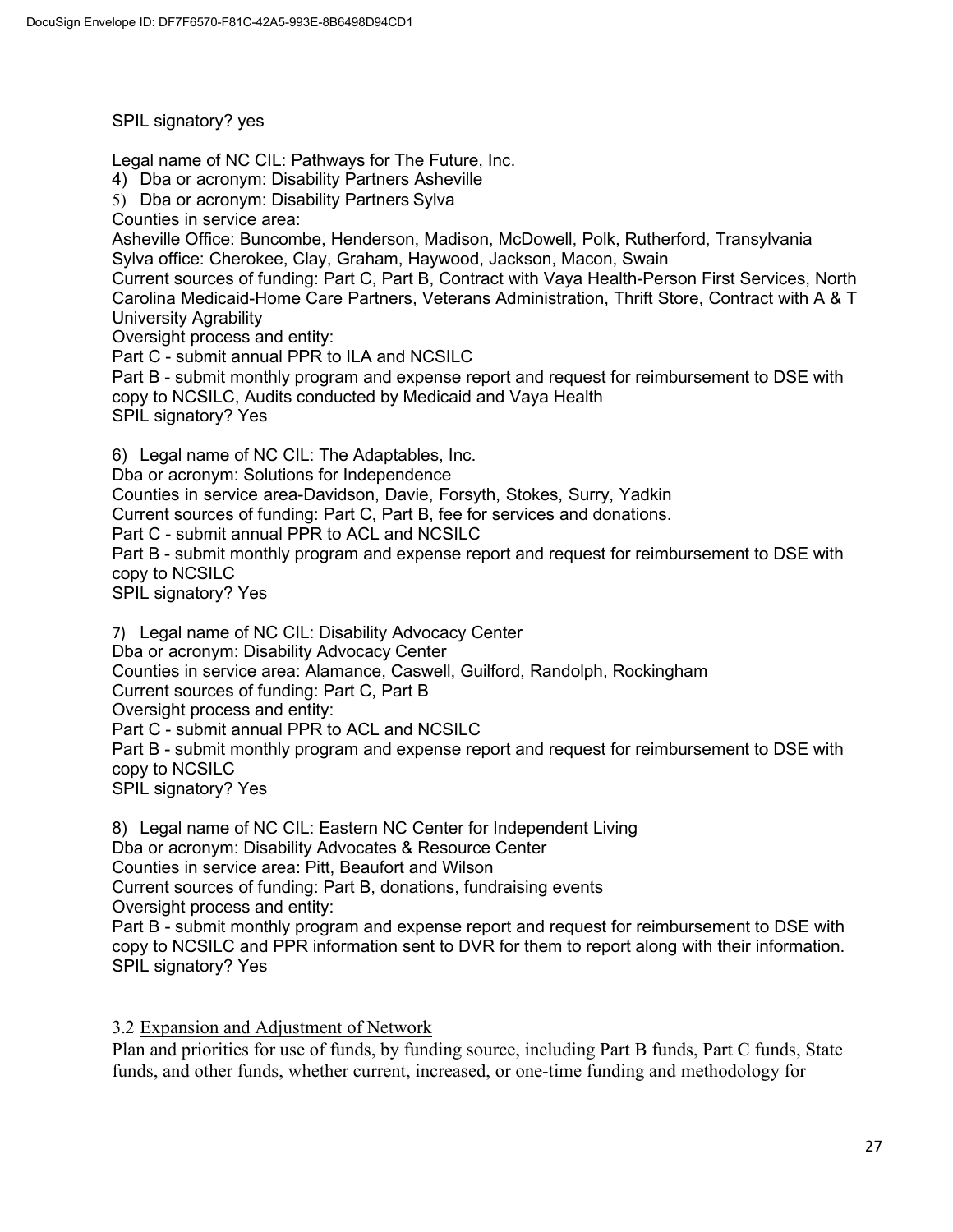distribution of funds. Use of funds to build capacity of existing Centers, establish new Centers, and/or increase statewideness of Network.

#### **Definition of served, unserved, and underserved:**

**Served**: individuals who live in counties where a NC CIL is located. Counties currently "served" are: Jackson, Buncombe, Mecklenburg, Forsyth, Wake, Pitt, New Hanover, and Guilford.

**Underserved**: individuals who live in counties in a NC CIL's service area but outside the county where the NC CIL is located.

Counties currently "underserved" are: Beaufort, Brunswick, Cabarrus, Cherokee, Clay, Columbus, Davidson, Davie, Durham, Franklin, Gaston, Graham, Haywood, Henderson, Johnston, McDowell, Macon, Madison, Onslow, Orange, Pender, Polk, Rutherford, Stokes, Surry, Swain, Transylvania, Union, Wilson, Yadkin, Alamance, Caswell, Randolph, and Rockingham

**Unserved**: individuals who live in counties not in a NC CIL's service area.

Counties currently "unserved" are Alexander, Alleghany, Anson, Ashe, Avery, Bertie, Bladen, Burke, Caldwell, Camden, Carteret, Catawba, Chatham, Chowan, Cleveland, Craven, Cumberland, Currituck, Dare, Duplin, Edgecombe, Gates, Granville, Greene, Halifax, Harnett, Hertford, Hoke, Hyde, Iredell, Jones, Lee, Lenoir, Lincoln, Martin, Mitchell, Montgomery, Moore, Nash, Northampton, Pamlico, Pasquotank, Perquimans, Person, Richmond, Robeson, Rowan, Sampson, Scotland, Stanly, Tyrrell, Vance, Warren, Washington, Watauga, Wayne, Wilkes, Yancey

Minimum funding level for a NC CIL and formula/plan for distribution of funds to bring each NC CIL to the minimum.

NCSILC differentiates between "base funding" and "minimum funding".

Base funding: \$400,000 per NC CIL in Part C funds

Minimum funding: an amount for each NCCIL depending on base funding + counties served + population according to the following funding formula:

The base funding for all NC CILs is \$400,000 for the provision of services in 1-3 counties. To this base funding, the amount of \$20,000 is added for each additional county beyond 3. To this base funding and additional county funding is added the amount of \$17,000 per 10,000 people with disabilities in the population of the NC CIL's service area based on the most recent numbers from [https://factfinder.census.gov/.](https://factfinder.census.gov/)

#### Action/process for distribution of funds relinquished or removed from a NCCIL and/or if a NCCIL closes

Priority 1:

In the event that a Part C-funded NC CIL relinquishes its grant, it is NCSILC's intent that the relinquished funds will be distributed as follows:

Step 1: transfer 50% of the relinquished Part C funds equally to the existing Part C NC CILs.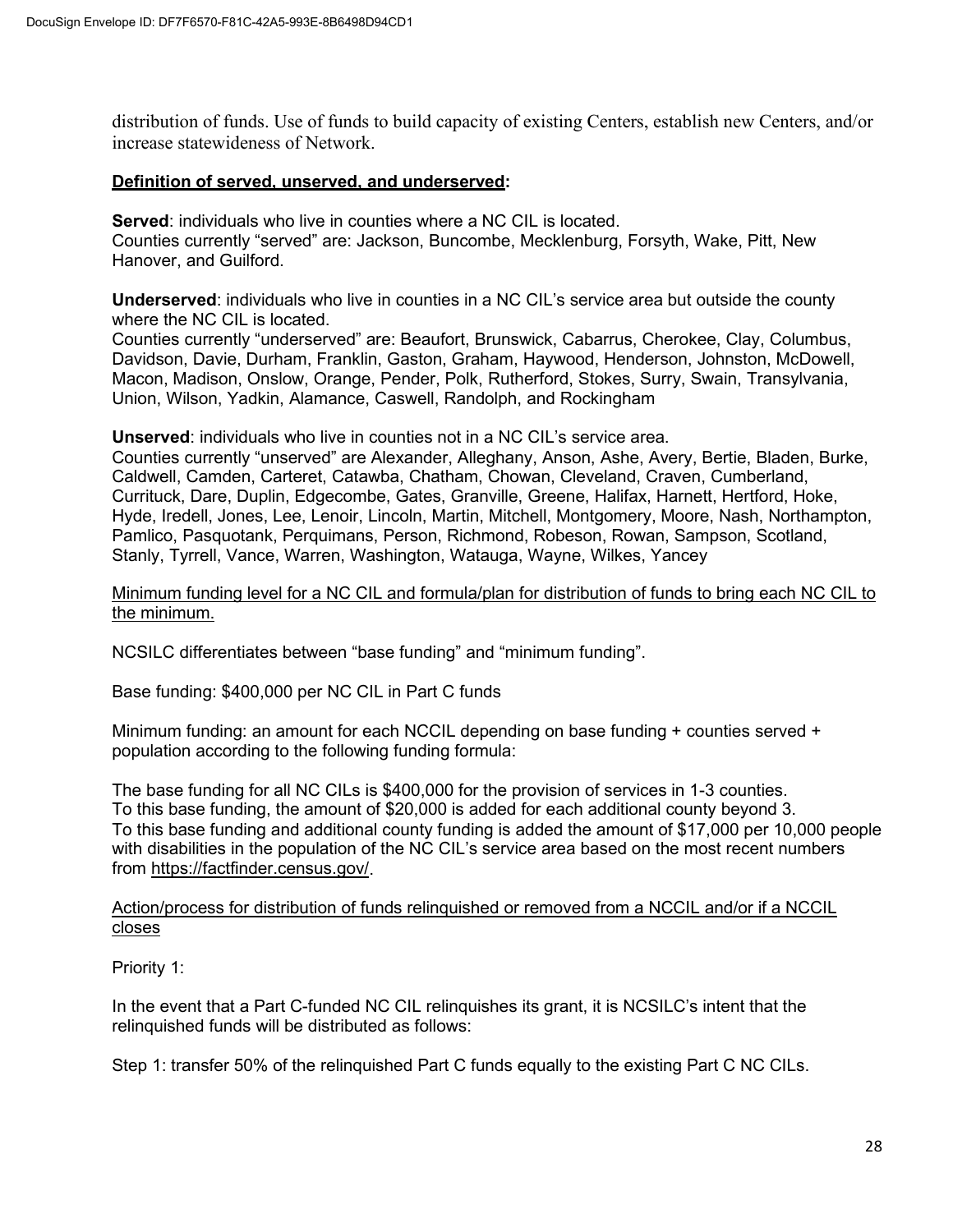Step 2: divide the remaining 50% of the relinquished Part C funds among the existing Part C NC CILs disproportionally as follows:

The Part C NC CIL that is the farthest below minimum funding (as outlined in §3.2 Minimum Funding Level) will receive all or part of the remaining 50% of the relinquished Part C funds in the amount that brings the NC CIL to minimum funding.

Step 3: If the NC CIL farthest below minimum funding is brought to minimum funding through the transfer of funds in Step 2 and additional relinquished Part C funds are available, repeat Step 2 for the NC CIL that is then farthest below minimum funding.

All Part C funding that is transferred to existing Part C NC CILs will become base funding for that NC CIL in future Part C allocations.

All Part B funding designated for the closed NC CIL will be distributed proportionally to each Part B and C NC CIL currently receiving Part B funds.

Priority 2:

Once all Part C NC CILs are funded at minimum funding, NCSILC will perform activities compliant with WIOA for an NCSPIL amendment for determination of the distribution of relinquished funds.

#### Plan/formula for adjusting distribution of funds when cut/reduced

If the NC allocation of Part B funding is cut/reduced, the amount each NCCIL continues to receive is proportional to the amount of Part B funds outlined in Section 1.5 Financial Plan Narrative.

If the NC allocation of Part C funding is cut/reduced, the amount each NC CIL continues to receive is proportional to the amount of Part C funds outlined in Section 1.5 Financial Plan Narrative.

## Plan for changes to Center service areas and/or funding levels to accommodate expansion and/or adjustment of the Network

Once all existing Part C funded NC CILs in NC are funded at the minimum level, and if addition, ongoing Part C funds become available, it in NCSILC's intent that Office of Independent Living Programs (OILP) under the Administration on Community Living (ACL) should conduct a grant competition for a new NC CIL. The amount of funding available must be a minimum of \$400,000 to cover no more than three counties. OILP will consider the funding formula outlined above to determine how many counties and what population can be served by the amount of funding available. OILP will collaborate with NCSILC at the time funding comes available to determine the county/counties to be considered in priority order.

## Plan for one-time funding and/or temporary changes to Center service areas and/or funding levels

Should one-time Part C funding come available for NC CILs, the funds should be distributed equally among the existing Part C NC CILs and not be included in the funding formula as base funding.

Should one-time Part B funding come available for NC CILs, the funds should be distributed as per the percentages outlined in Section 1.5 Financial Plan Narrative.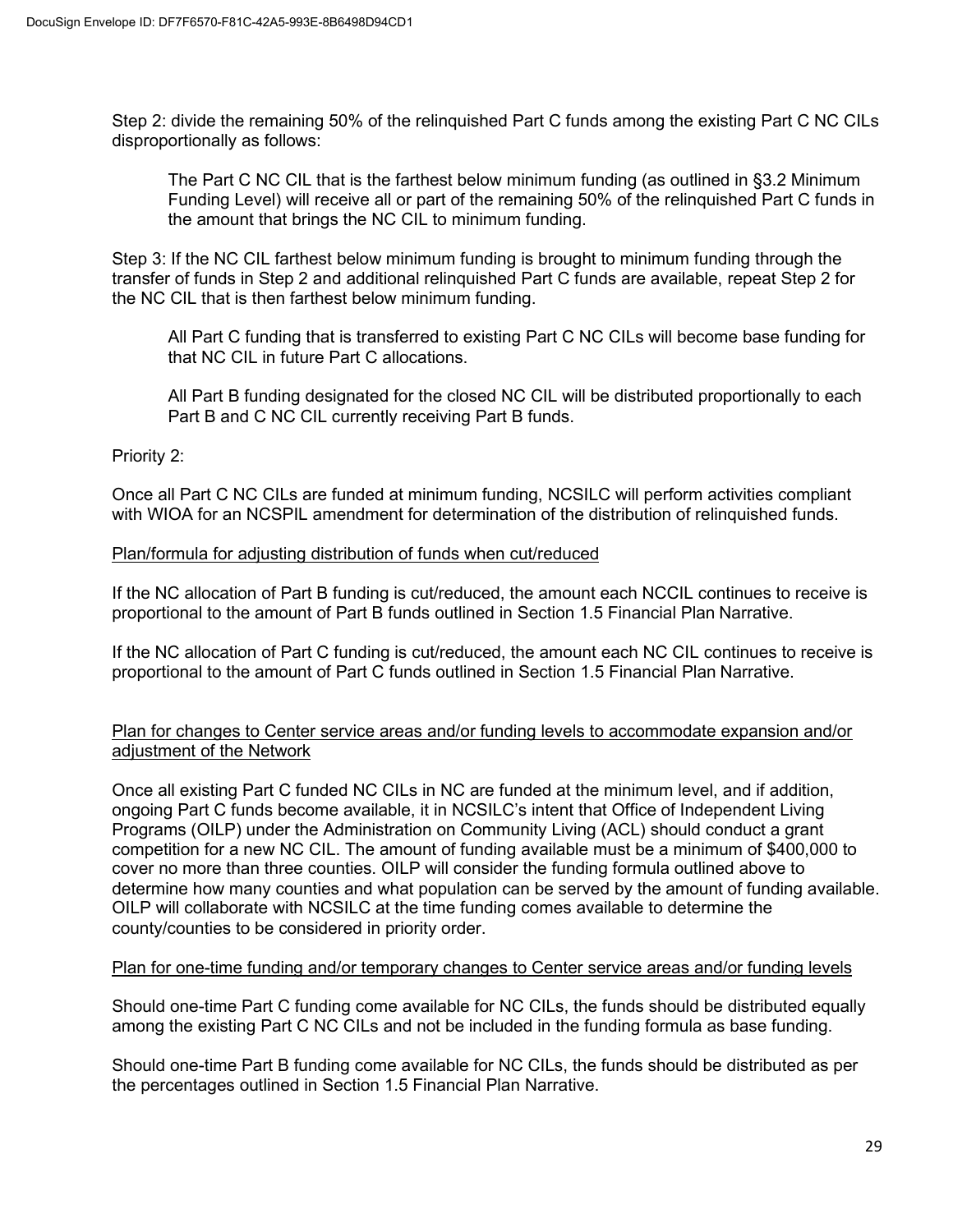Should temporary changes to an NC CIL's service area and/or funding level occur, NCSILC will confer with the Board of Directors of the affected NCCIL to assist in NCSILC's guidance to OILP for plans to move forward. If there is no compliant Board of Directors for the affected NC CIL, NCSILC will confer with the Independent Living Network of North Carolina (NC CIL Network) for guidance before making recommendations to OILP.

Any NC CIL that has unspent/unencumbered Part B funds at the end of the fiscal year is allowed to carryover that amount into the next fiscal year.

## **Section 4: Designated State Entity**

NC Division of Vocational Rehabilitation will serve as the entity in North Carolina designated to receive, administer, and account for funds made available to the state under Title VII, Chapter 1, Part B of the Act on behalf of the State. *(Sec. 704(c))*

4.1 DSE Responsibilities

- **(1)** receive, account for, and disburse funds received by the State under this chapter based on the plan;
- **(2)** provide administrative support services for a program under Part B, and a program under Part C in a case in which the program is administered by the State under section 723;
- **(3)** keep such records and afford such access to such records as the Administrator finds to be necessary with respect to the programs;
- **(4)** submit such additional information or provide such assurances as the Administrator may require with respect to the programs; and
- **(5)** retain not more than 5 percent of the funds received by the State for any fiscal year under Part B for administrative expenses

## 4.2 Grant Process & Distribution of Funds

Grant processes, policies, and procedures to be followed by the DSE in the awarding of grants of Part B funds.

- Annually the DSE will enter into a contractual arrangement with each NC CIL receiving Part B funds and with NCSILC receiving I&E funds.
- Each contractee will submit a scope of work, budget, budget justifications, and required certifications to the DSE that complies with the activities and outputs contained in the NCSPIL 2021-2023. The DSE does not have authority to question or change the scope of work as long as the activities comply with said SPIL, state contractual requirements, and the requirements of Innovation and Expansion funding.
- The contractual language will provide for the contractee to report program activities performed during the preceding month and identify expenses to be reimbursed through Part B funds (Program & Expense Report, aka "P&E").
- The contracts will allow for any contractee, upon request, to receive an advance equal to two months of operating expenses identified in the original contract. Should a contractee wish to request the advance, the monthly P&Es will be submitted as identified above and will indicate the amount of advance used during that month. When the advance has been expended, the P&E will request reimbursement.
- Each properly completed and submitted P&E will be reimbursed within 30 days of approval by the DSE.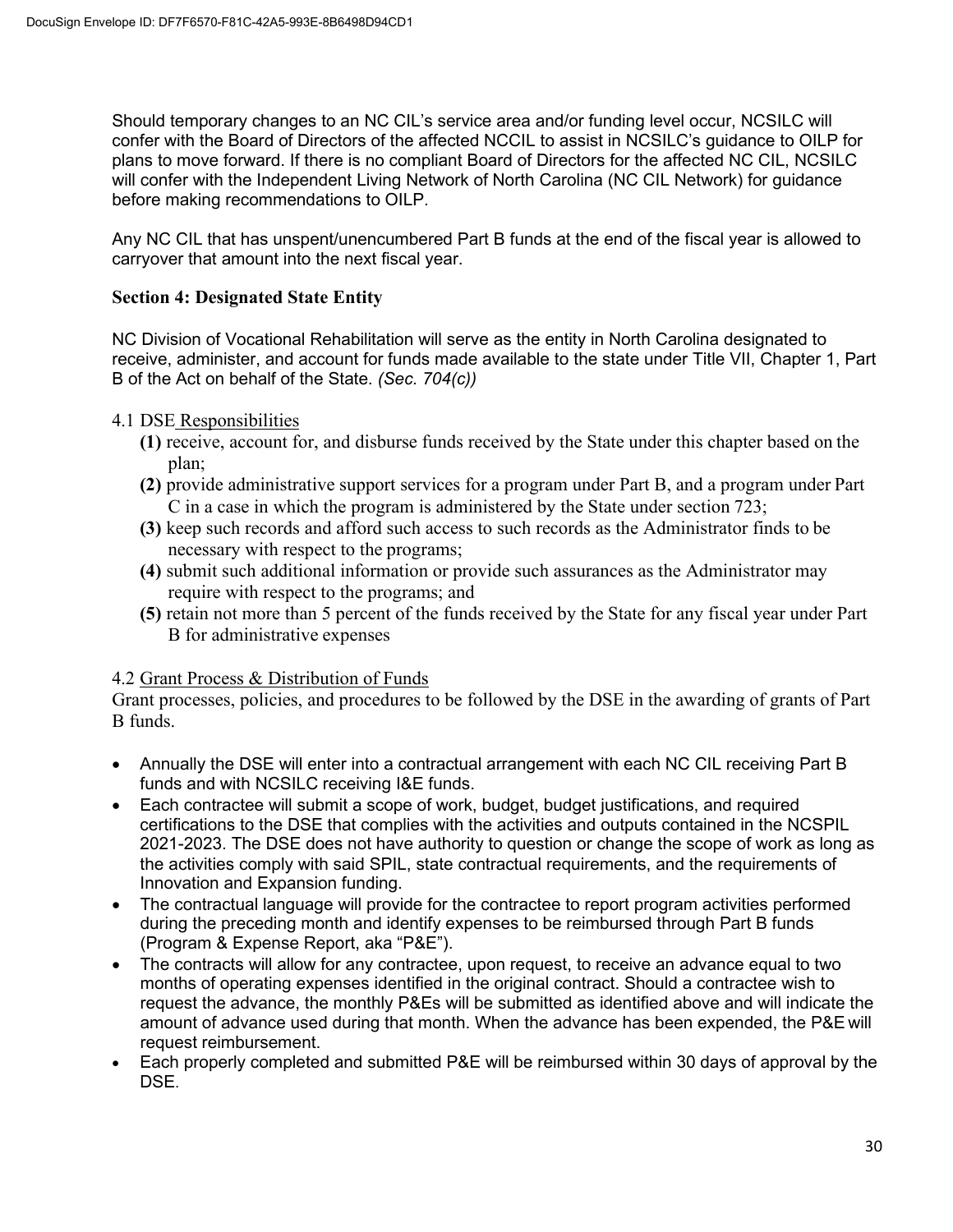The follow processes will be followed by the NCSILC and DSE in awarding I&E or unrestricted fund grants outlined under this SPIL:

- Executive Committee will:
	- o meet to discuss goals and expectations for the proposal
	- o created timeline.
	- $\circ$  collaborate with DSE in creating an RFP
	- $\circ$  establish a specific email account for respondents to send proposals and Executive Committee members to review submissions as they are sent
	- o post RFP to NCSILC Website
	- o share RFP with CIL Network, SILC members, DSE, and other service providers
	- o meet to evaluate and select applicants to interview
	- o interview applicants and select top choice
	- $\circ$  share top choice with council and justify selection
- Council members will discuss and make decision about which applicant to award.
- DSE and NC SILC will proceed with contracts

## 4.3 Oversight Process for Part B Funds

The oversight process to be followed by the DSE.

- The DSE will designate responsibilities based on organizational capacity. The DSE Point of Contact will be responsible for serving as the liaison among NCSILC, NC CILs and DVR. When necessary the Point of Contact Point of Contact shall delegate DSE responsibilities to DSE staff and communicate those roles to NCSILC Chair and NC CIL Directors
- The DSE Point of Contact will maintain contact with the grantees and with the contracting department in order to ensure timely approval of the contract and completed state-required documents in order for all contracts to be in place by the beginning of the contract year.
- Following internal control procedures, the DSE will be responsible for ensuring that the grantee receives payment within 30 days upon approval of a complete P&E.
- The DSE Point of Contact will interface monthly with NCSILC Treasurer to ensure NCSILC is fully aware of the amount of Part B and I&E funds expended year-to-date.
- In addition to the monthly collaboration with NCSILC Treasurer, the DSE Point of Contact will be prepared to provide reports to NCSILC Executive Director, upon request, re: the financial position of the Part B and I&E funds allocated based on the NCSPIL 2021-2023.

## 4.4 Administration and Staffing

Administrative and staffing support provided by the DSE.

The DSE will provide a Point of Contact to serve as the main liaison between NCSILC, NCCILs and the DSE.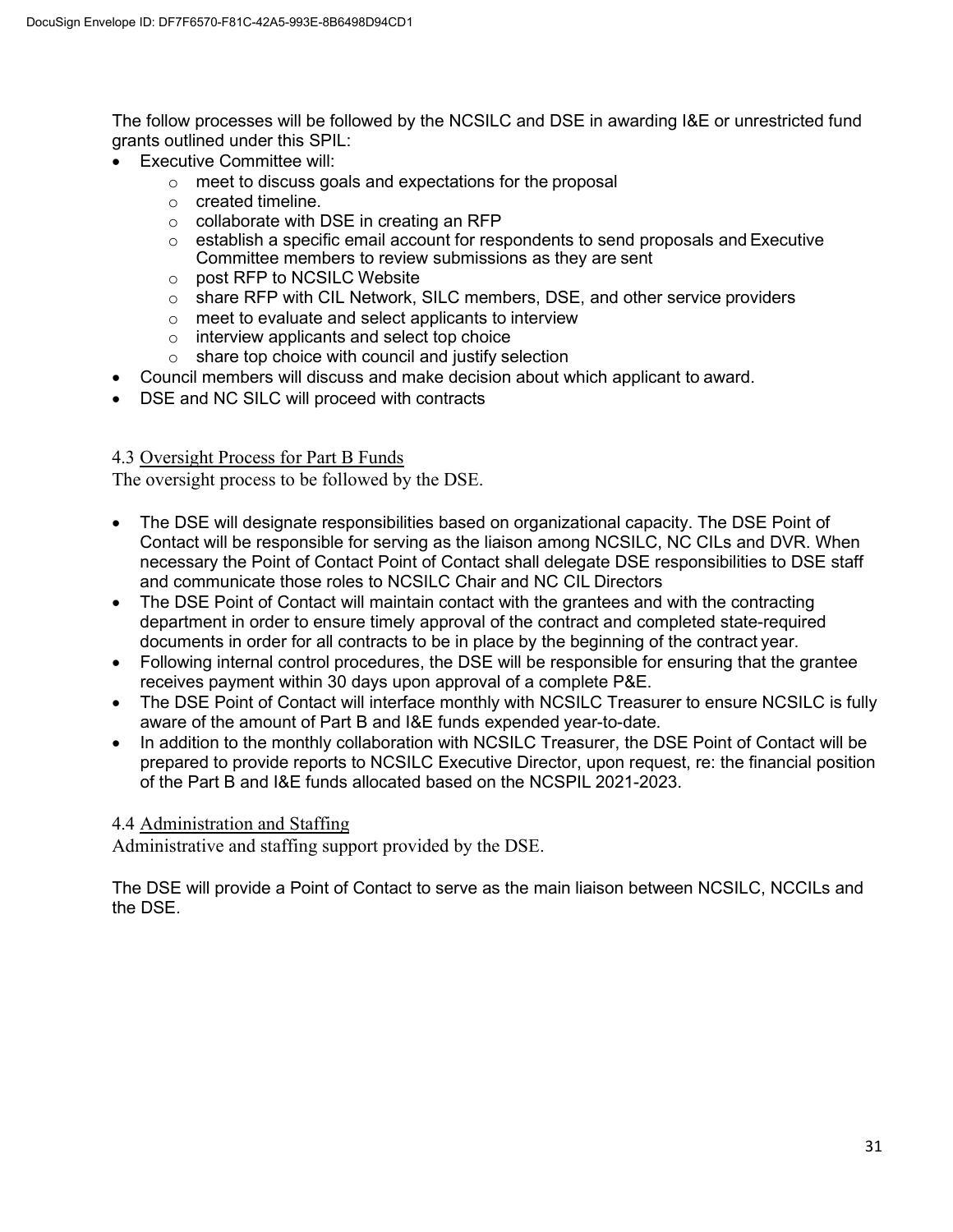#### 4.5 State Imposed Requirements

State-imposed requirements contained in the provisions of this SPIL including: *(45 CFR 1329.17(g))*

The DSE is the NC Division of Vocational Rehabilitation under the NC Department of Health and Human Services. As such, it performs its fiscal duties for the SPIL in accordance with: DHHS POLICIES AND PROCEDURES

Section II: Budget and Analysis Title: Cash Management Plan Chapter: Management of Disbursements, Cash Management Over Disbursements Current Effective Date: 8/1/02

Pertinent sections are: Monthly Expenditure Reporting Requirements for Local Governments and Others Receiving Funding from DHHS (Pages 1 & 2) Advance of Federal Funds Policy (Pages 9 & 10) DHHS Contract Reimbursement and Certification Policy (Page 17)

The above-referenced document can be found at [https://policies.ncdhhs.gov/departmental/policies-manuals/section-ii-budget-and](https://policies.ncdhhs.gov/departmental/policies-manuals/section-ii-budget-and-finance/manuals/cash-management/management-of-disbursements/cash-management-over-disbursements/%40%40display-file/policy_file/Pol6MODMange_Over_Dis.pdf)[finance/manuals/cash-management/management-of-disbursements/cash-management-over](https://policies.ncdhhs.gov/departmental/policies-manuals/section-ii-budget-and-finance/manuals/cash-management/management-of-disbursements/cash-management-over-disbursements/%40%40display-file/policy_file/Pol6MODMange_Over_Dis.pdf)[disbursements/@@display-file/policy\\_file/Pol6MODMange\\_Over\\_Dis.pdf](https://policies.ncdhhs.gov/departmental/policies-manuals/section-ii-budget-and-finance/manuals/cash-management/management-of-disbursements/cash-management-over-disbursements/%40%40display-file/policy_file/Pol6MODMange_Over_Dis.pdf)

## **Section 5: Statewide Independent Living Council (NCSILC)**

5.1 Establishment of NCSILC

How NCSILC is established and NCSILC autonomy is assured.

NCSILC has been incorporated as a 501(c)3 since January 2009 and is independent of all state agencies, including the DSE. The day-to-day operations of NCSILC are coordinated by the Executive Director who works in NCSILC office.

NCSILC is autonomous, which is substantiated by the following statements:

- NCSILC is not established as an entity within any state agency;
- NCSILC supervises and evaluates its own staff;
- NCSILC develops and manages its own budget and is responsible for proper expenditure of funds and use of resources;
- NCSILC's resource plan includes resources necessary and sufficient for the SILC to carry out its duties and authorities;
- No conditions or requirements NCSILC;
- NCSILC staff are not assigned any duties by the DSE or any other agency of the State) that creates a conflict of interest
- NCSILC reviews and revises its by-laws and SOPs to continue to ensure its autonomy;
- NCSILC is independent and autonomous from the DSE and all other state agencies.

NCSILC has selected NC Division of Health and Human Services (NCDHHS) to continue as the DSE for another 3-year period through the life of this SPIL, unless it is deemed necessary for this to be revisited and changed before 2024. NCDHHS will perform responsibilities as described in Section 4.1A. It is believed that this will ensure the opportunity for the SILC and its Board members to operate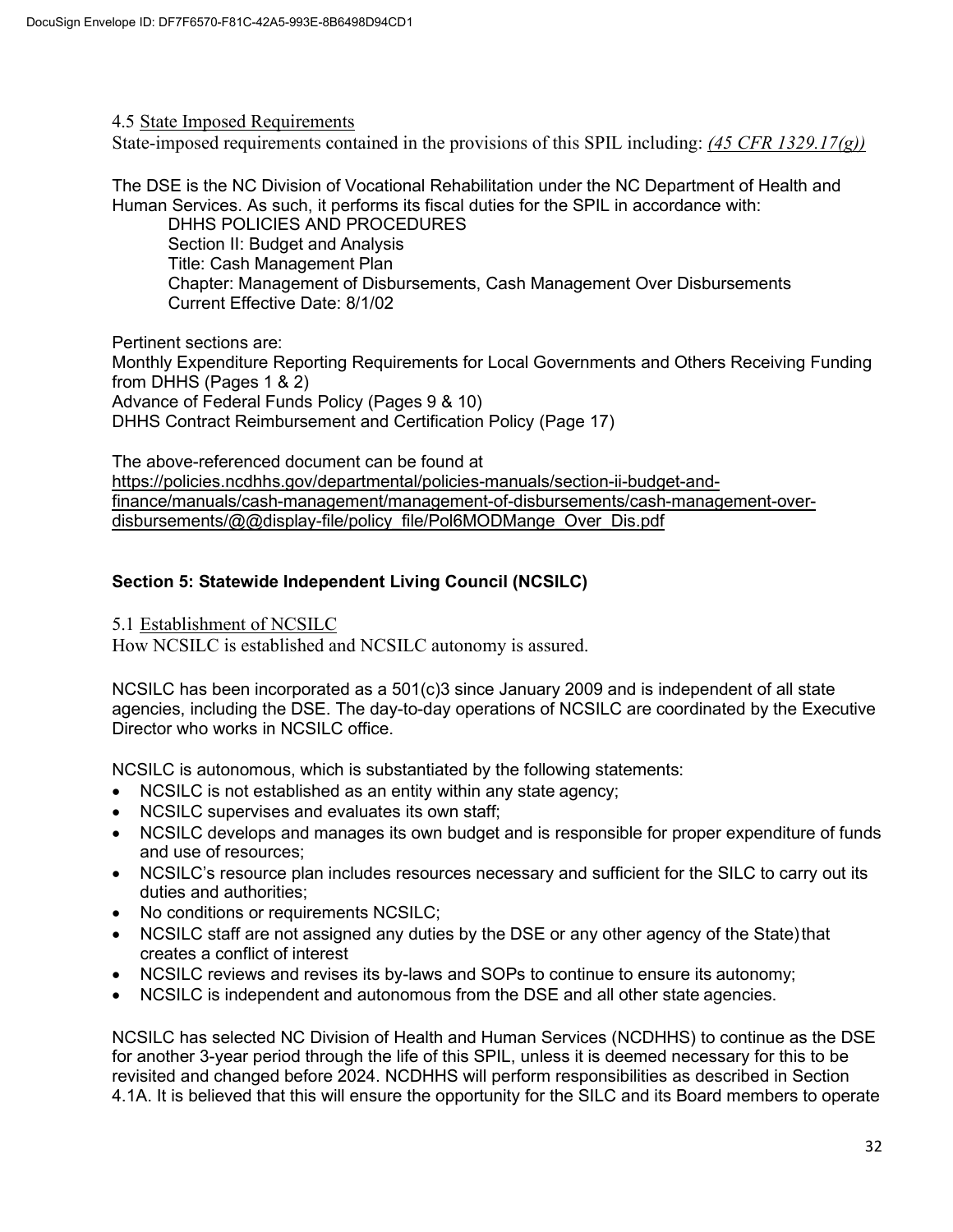independently and free from conflicts of interest. The representatives of NCDHHS who interface with NCSILC have expressed and demonstrated awareness that NCSILC will remain autonomous.

As evidenced by this SPIL Objective 4.3, NCSILC does not have a current, properly written Executive Order from the Governor that establishes NCSILC in state government, but will have one by the end of the term of this SPIL.

## 5.2 NCSILC Resource plan

Resources (including necessary and sufficient funding, staff/administrative support and in-kind), by funding source and amount, for NCSILC to fulfill all duties and authorities.

There are five funds used for the goals and activities in the 2021-2023 SPIL.

## Innovation and Expansion Funds - \$199,000

I&E funds are solely used to operate NCSILC nonprofit office and its activities. These expenses include:

- Full-time Executive Director
- Part-time Office Assistant
- Accounting Services
- IT Support
- Office Supplies & Materials
- Executive Director Travel for conferences, NCSILC meetings and other travel
- NCSILC Members Travel and Training to NCSILC meetings or conferences:
- NCSILC members attending 4 quarterly NCSILC meetings (including attendants as needed)
- NCSILC members attending annual APRIL conference (including attendants as needed)
- NCSILC members attending annual NCIL conference (including attendants as needed)
- NCSILC members attending NCSILC Congress (including attendants as needed)
- Office supplies, printing and binding
- Website
- Audio Visual for NCSILC meetings
- NCSILC meeting room space
- Occupancy
- Copier lease
- Telephone
- Dues and Subscriptions
- Insurance and Bonding
- Sign Language Interpreting and Brailling
- NCSILC and NC CIL Board training event

## Part B funds - \$502,615

Part B funds will be used to support the NC CIL in Greenville, NC and to support SPIL activities to be completed by the Part C-funded NC CILs in NC.

## Part C funds – \$2,303,432

Part C funds will be used by the Part C funded NC CILs in NC for NC CIL operations as agreed upon by their Board of Directors and the Office of Independent Living Programs in the Administration on Community Living.

State Match funds - \$55,846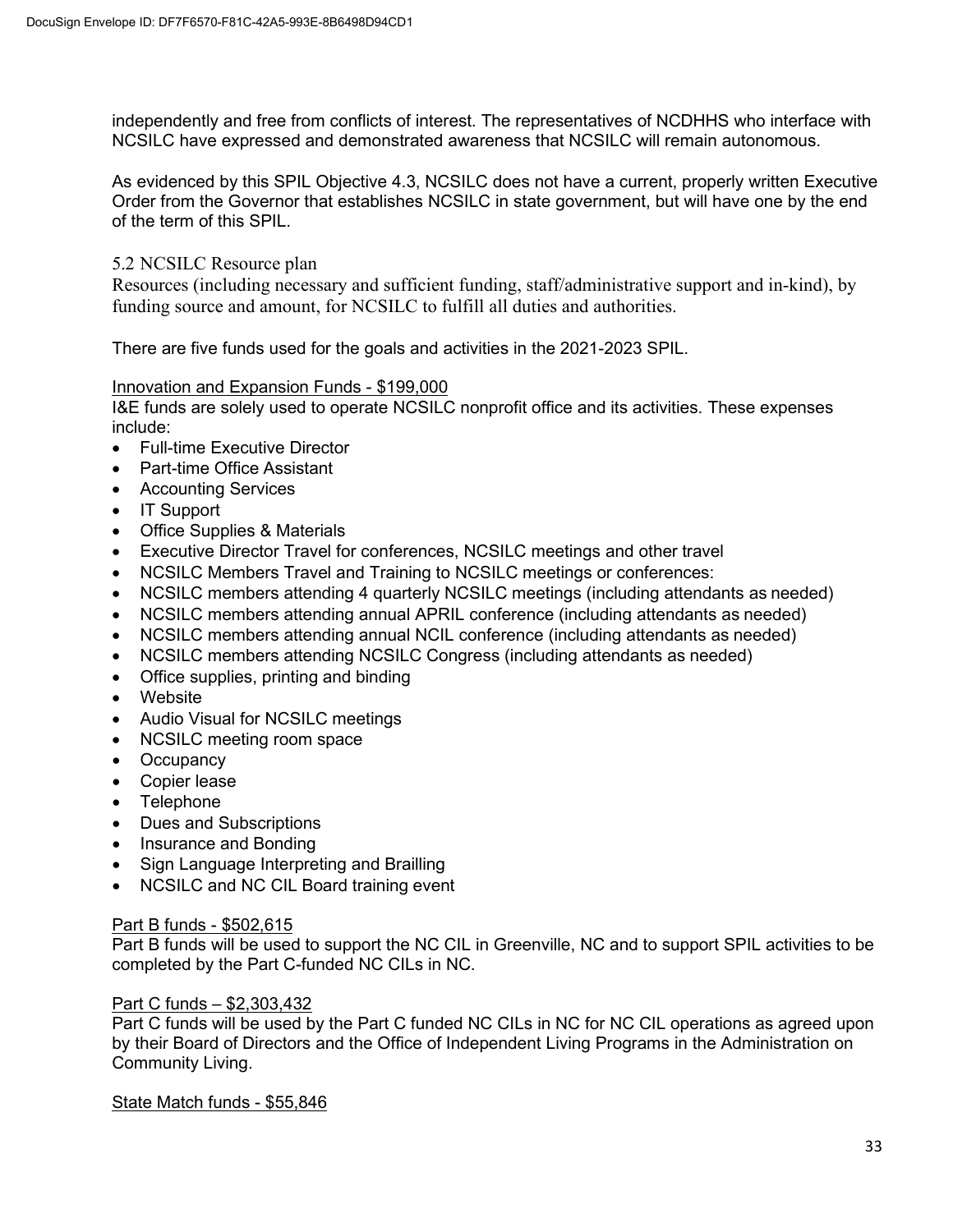There is a required 10% of Part B for the state to match. These funds will be used to support the NC CIL in Greenville and to support SPIL activities to be completed by the Part C-funded NC CILs.

## CARES Act-3 Funds (Year 1 only)

Six of the NC CILs in NC have been allocated CARES Act-3 funds. Each Board of Directors of the individual NC CILs will establish policies and procedures for the use of the funds, according to FAQs from ACL. These funds focus on responding to needs that are the result of the COVID-19 pandemic. The CARES Act-3 funds may be expended January 20, 2020-September 30, 2021. Therefore, some of the amounts listed may have been expended prior to the beginning of this SPIL.

## Unrestricted funds

NCSILC will make plans to raise unrestricted funds through grants, fees-for-service, or other resource development during the life of the SPIL in order to fund a youth leadership event in year 3.

Process used to develop the Resource Plan

NCSILC writing committee drafted a preliminary resource plan. The committee members are NCSILC Chair, NCSILC Vice-Chair, the NC CIL Representative to NCSILC, an NCSILC Ex-officio member, a NCSILC voting member who is staff at a NC CIL, and a NC CIL Executive Director who is not a member of NCSILC. Once the draft was prepared the committee met with the DSE to negotiate the amount of I&E funds and the specifics of the resource plan. The resource plan in the NCSPIL 2021- 2023 was agreed upon by NCSILC, the NC CILs and the DSE.

Process for distribution of funds to facilitate effective operations of NCSILC.

- Annually the DSE will enter into a contractual arrangement with NCSILC for distribution of I&E funds.
- Annually NCSILC will submit a scope of work, budget, budget justifications, and required certifications to the DSE that complies with the activities and outputs contained in the NCSPIL 2021-2023. The DSE does not have authority to question or change the scope of work as long as the activities comply with the SPIL, state contractual requirements, and the requirements of Innovation and Expansion funding.
- The contractual language will provide for NCSILC report program activities performed during the preceding month and identify expenses to be reimbursed through I&E funds.
- The contracts will allow for NCSILC, upon request, to receive an advance equal to 2 months of operating expenses identified in the original contract. Should NCSILC wish to request the advance, the monthly P&Es will be submitted as identified above and will indicate the amount of advance used during that month. When the advance has been expended, the P&E will request reimbursement.
- Each properly completed and submitted P&E will be reimbursed within 30 days of approval by the DSE.

Justification if more than 30% of the Part B appropriation is to be used for NCSILC Resource Plan.

N/A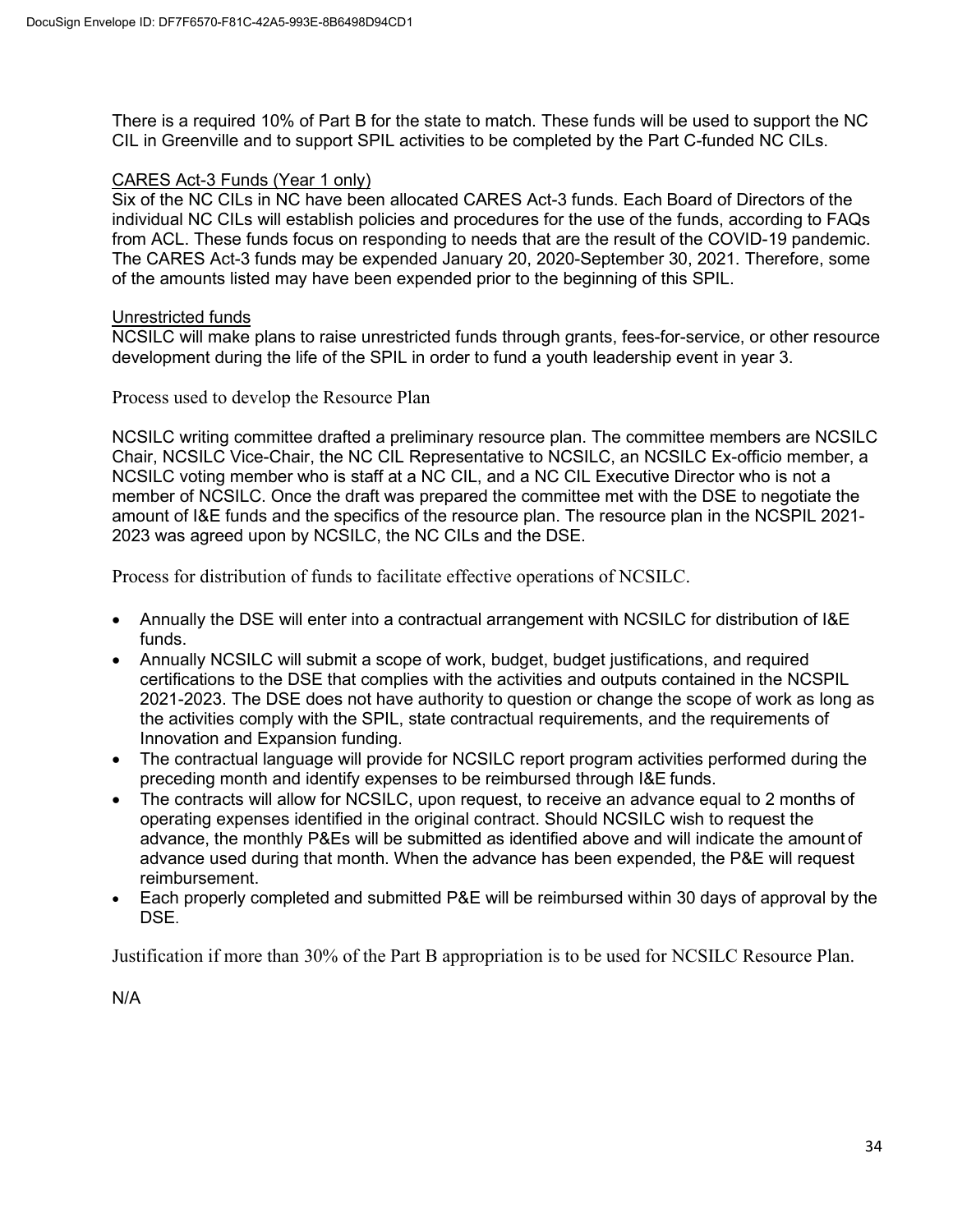#### 5.3 Maintenance of NCSILC

How State will maintain NCSILC over the course of the SPIL.

## Appointing Members to NCSILC

NCSILC's Governance Committee is responsible for membership. Interested North Carolinians are invited to submit an application, a letter of interest, and a resume, that describes their knowledge, experiences and participation in activities, committees, and community organizations that promote the independent living philosophy. The committee will review applications from interested individuals and determine eligibility as described in WIOA. Qualified applicants are voted on by the full NCSILC and those approved are forwarded to the Governor's office for consideration. Individuals may also apply directly to the Governor's office. NCSILC members are appointed by the Governor of NC. Members of NCSILC represent a broad range of disabilities and cultural and ethnic backgrounds as well as living in various locations from across the State. The composition of NCSILC is twenty voting members, with a majority of members who are consumers and not employed by either a NC CIL or a State agency, and six Ex-Officio non-voting members; the majority of the 26 voting and non-voting members are also consumers and not employed by either a NC CIL or a State Agency. The officers and members of the Executive Committee will be elected in compliance with the NCSILC's bylaws.

## **Staffing**

NCSILC is a 501(c) 3 not-for-profit organization. NCSILC is an equal opportunity employer that does not discriminate on the basis of race, culture, national origin, political affiliation, religion, gender, gender identity, sexual orientation, age or disability. NCSILC is committed to the employment of competent individuals that can carry out the functions of the State Plan. All NC and federal labor laws are followed.

NCSILC Executive Director is hired by NCSILC and is supervised by NCSILC Chair. The Executive Director receives an annual review by the Board Chair. At that review, goals and objectives are set for the following year. The Executive Director supervises other employees of NCSILC, if any, and will ensure compliance with all contracts.

## **Section 6: Legal Basis and Certifications**

## 6.1 Designated State Entity (DSE)

The state entity/agency designated to receive and distribute funding, as directed by the SPIL, under Title VII, Part B of the Act is North Carolina Division of Vocational Rehabilitation Services. Authorized representative of the DSE is Kathie B. Trotter, Director of NCDVRS.

6.2 Statewide Independent Living Council (NCSILC)

The Statewide Independent Living Council (NCSILC) that meets the requirements of section 705 of the Act and is authorized to perform the functions outlined in section 705(c) of the Act in the State is North Carolina Statewide Independent Living Council (NCSILC).

## 6.2 Centers for Independent Living (NC CILs)

The Centers for Independent Living (NC CILs) eligible to sign the SPIL, a minimum of 51% whom must sign prior to submission, are:

Alliance of Disability Advocates Disability Partners, Sylva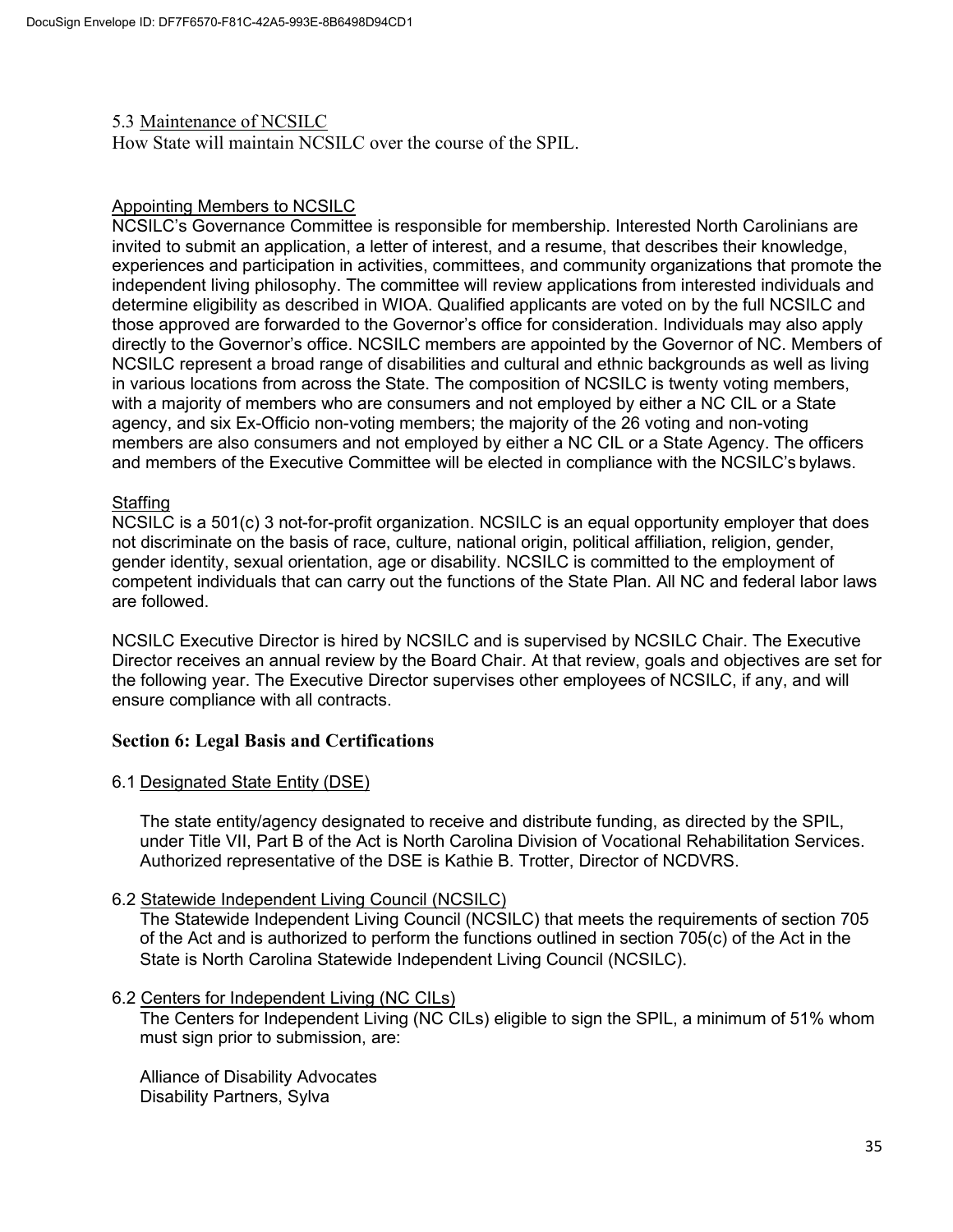Disability Partners, Asheville disAbility Resource Center Disability Rights & Resources Solutions for Independence

#### 6.4 Authorizations

6.4.a. NCSILC is authorized to submit the SPIL to the Independent Living Administration, Administration for Community Living. Yes

6.4.b. NCSILC and NC CILs may legally carryout each provision of the SPIL. Yes

6.4.c. State/DSE operation and administration of the program is authorized by the SPIL. Yes

## **Section 7: DSE Assurances**

Kathie B. Trotter, Director, acting on behalf of the DSE, North Carolina Division of Vocational Rehabilitation Services, located at 805 Ruggles Drive, Haywood Bldg, Raleigh, NC 27699; 919-855- 3563; [kathie.trotter@dhhs.nc.gov a](mailto:kathie.trotter@dhhs.nc.gov)s per *45 CFR 1329.11* assures that:

- 7.1. The DSE acknowledges its role on behalf of the State, as the fiscal intermediary to receive, account for and disburse funds received by the State to support Independent Living Services in the State based on the plan;
- 7.2. The DSE will assure that the agency keeps appropriate records, in accordance with federal and state law, and provides access to records by the federal funding agency upon request;
- 7.3. The DSE will not retain more than 5 percent of the funds received by the State for any fiscal year under Part B for administrative expenses;
- 7.4. The DSE assures that NCSILC is established as an autonomous entity within the State as required in *45 CFR 1329.14*;
- 7.5. The DSE will not interfere with the business or operations of NCSILC that include but are not limited to:
	- 1. Expenditure of federal funds
	- 2. Meeting schedules and agendas
	- 3. NCSILC board business
	- 4. Voting actions of NCSILC board
	- 5. Personnel actions
	- 6. Allowable travel
	- 7. Trainings
- 7.6. The DSE will abide by NCSILC determination of whether NCSILC wants to utilize DSE staff. NCSILC will be fully responsible for funding any NCSILC position:
	- 1. If NCSILC informs the DSE that NCSILC wants to utilize DSE staff, the DSE assures that management of such staff with regard to activities and functions performed for NCSILC is the sole responsibility of NCSILC in accordance with Sec. 705(e)(3) of the Act (Sec. 705(e)(3), 29 U.S.C.796d(e)(3)).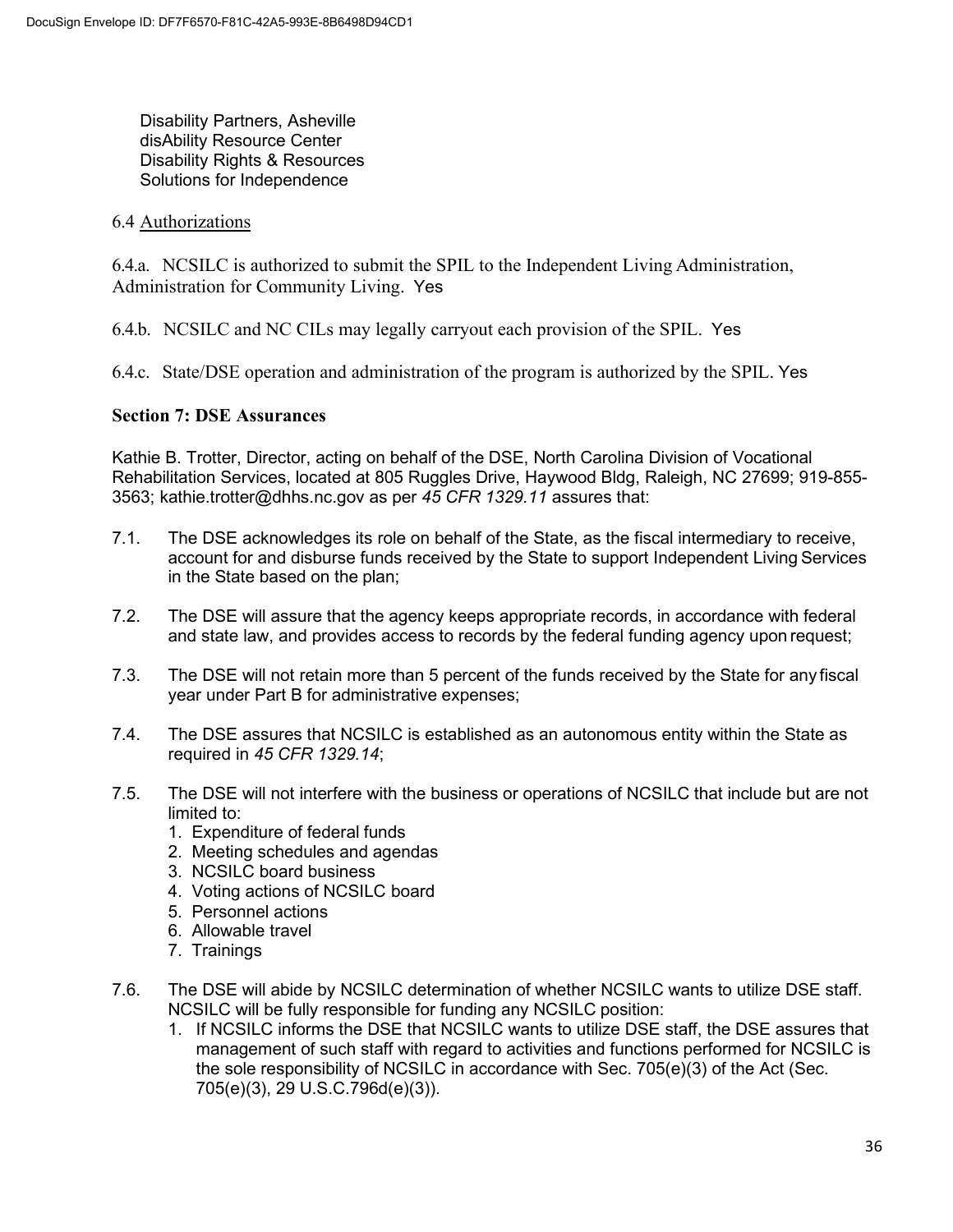- 7.7. The DSE will fully cooperate with NCSILC in the nomination and appointment process for NCSILC in the State;
- 7.8. The DSE shall make timely and prompt payments to Part B funded NCSILCs and NC CILs:
	- 1. When the reimbursement method is used, the DSE must make a payment within 30 calendar days after approval of the billing, unless the agency or pass-through entity reasonably believes the request to be improper;
	- 2. When properly requested by the NCSILC or a Part B NC CIL, the DSE may advance payments not to exceed the cash requirement for up to a 60-day period.
	- 3. The DSE will accept requests for advance payments and reimbursements at least monthly when electronic fund transfers are not used, and as often as necessary when electronic fund transfers are used, in accordance with the provisions of the Electronic Fund Transfer Act (15 U.S.C. 1693-1693r).

The signature below indicates this entity/agency's agreement to: serve as the DSE and fulfill all the responsibilities in Sec. 704(c) of the Act; affirm the State will comply with the aforementioned assurances during the three-year period of this SPIL; and develop, with NCSILC, and ensure that NCSILC resource plan is necessary and sufficient (in compliance with section 8, indicator (6) below) for NCSILC to fulfill its statutory duties and authorities under Sec. 705(c) of the Act, consistent with the approved SPIL.

## Kathie B. Trotter, Director, NCDVRS

|           | Name and Title of DSE Director |           |
|-----------|--------------------------------|-----------|
|           | DocuSigned by:                 |           |
|           | katlue Trotter                 | 12/8/2020 |
| Signature | -2AB7D78DCD534BD               | Date      |

Electronic signature may be used for the purposes of submission, but hard copy of signature must be kept on file by NCSILC.

## **Section 8: Statewide Independent Living Council (NCSILC) Assurances and Indicators of Minimum Compliance**

## 8.1 Assurances

Eva Reynolds, acting on behalf of North Carolina Statewide Independent Living Council (NCSILC) located at 108 New Leicester Highway, Asheville, NC 28806 (*45 CFR 1329.14)* assures that:

- (1) NCSILC regularly (not less than annually) provides the appointing authority recommendations for eligible appointments;
- (2) NCSILC is composed of the requisite members set forth in the Act;
- (3) NCSILC terms of appointment adhere to the Act;
- (4) NCSILC is not established as an entity within a State agency in accordance with 45 CFR Sec. 1329.14(b);
- (5) NCSILC will make the determination of whether it wants to utilize DSE staff to carry outthe functions of NCSILC;
	- a. NCSILC must inform the DSE if it chooses to utilize DSE staff;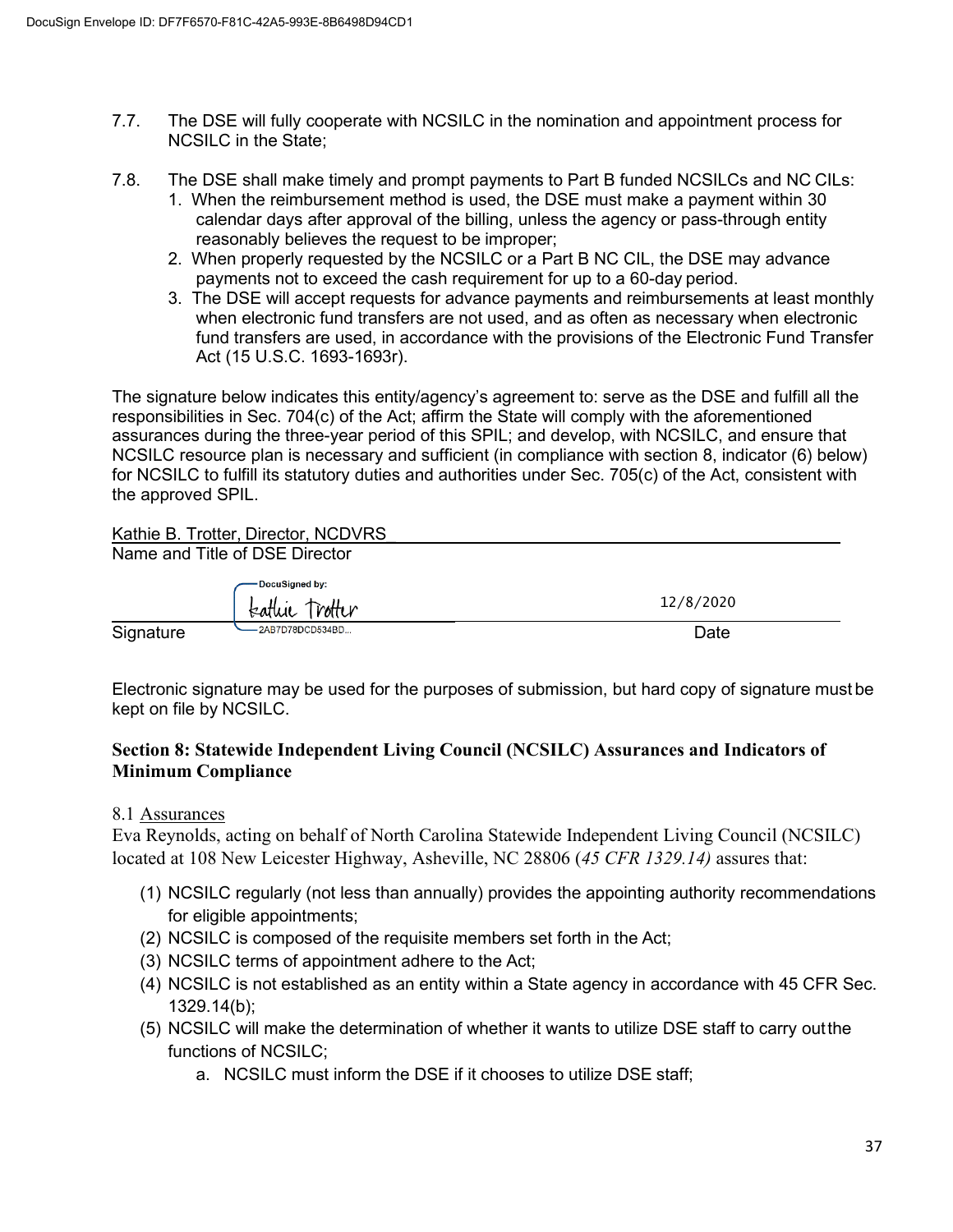- b. NCSILC assumes management and responsibility of such staff with regard to activities and functions performed for NCSILC in accordance with the Act.
- (6) NCSILC shall ensure all program activities are accessible to people with disabilities;
- (7) The State Plan shall provide assurances that the designated State entity, any other agency, office, or entity of the State will not interfere with operations of NCSILC, except as provided by law and regulation and;
- (8) NCSILC actively consults with unserved and underserved populations in urban and rural areas that include, indigenous populations as appropriate for State Plan development as described in Sec. 713(b)(7) the Act regarding Authorized Uses of Funds.

## Section 8.2 Indicators of Minimum Compliance

Indicators of minimum compliance for Statewide Independent Living Councils (NCSILC) as required by the Rehabilitation Act (Section 706(b), 29 U.S.C. Sec 796d-1(b)), as amended and supported by 45 CFR 1329.14-1329.16; and Assurances for Designated State Entities (DSE) as permitted by Section 704(c)(4) of the Rehabilitation Act (29 U.S.C. Sec. 796c(c)(4)), as amended.

(a) STATEWIDE INDEPENDENT LIVING COUNCIL INDICATORS. –

- (1) NCSILC written policies and procedures must include:
	- a. A method for recruiting members, reviewing applications, and regularly providing recommendations for eligible appointments to the appointing authority;
	- b. A method for identifying and resolving actual or potential disputes and conflicts of interest that are in compliance with State and federal law;
	- c. A process to hold public meetings and meet regularly as prescribed in 45 CFR 1329.15(a)(3);
	- d. A process and timelines for advance notice to the public of NCSILC meetings in compliance with State and federal law and 45 CFR 1329.15(a)(3);
	- e. A process and timeline for advance notice to the public for NCSILC "Executive Session" meetings, that are closed to the public, that follow applicable federal and State laws;
		- i. "Executive Session" meetings should be rare and only take place to discuss confidential NCSILC issues such as but not limited to staffing.
		- ii. Agendas for "Executive Session" meetings must be made available to the public, although personal identifiable information regarding NCSILC staff shall not be included;
	- f. A process and timelines for the public to request reasonable accommodations to participate during a public Council meeting;
	- g. A method for developing, seeking and incorporating public input into, monitoring, reviewing and evaluating implementation of the State Plan as required in 45 CFR 1329.17; and
	- h. A process to verify centers for independent living are eligible to sign the State Plan in compliance with 45 CFR 1329.17(d)(2)(iii).
- (2) NCSILC maintains regular communication with the appointing authority to ensure efficiency and timeliness of the appointment process.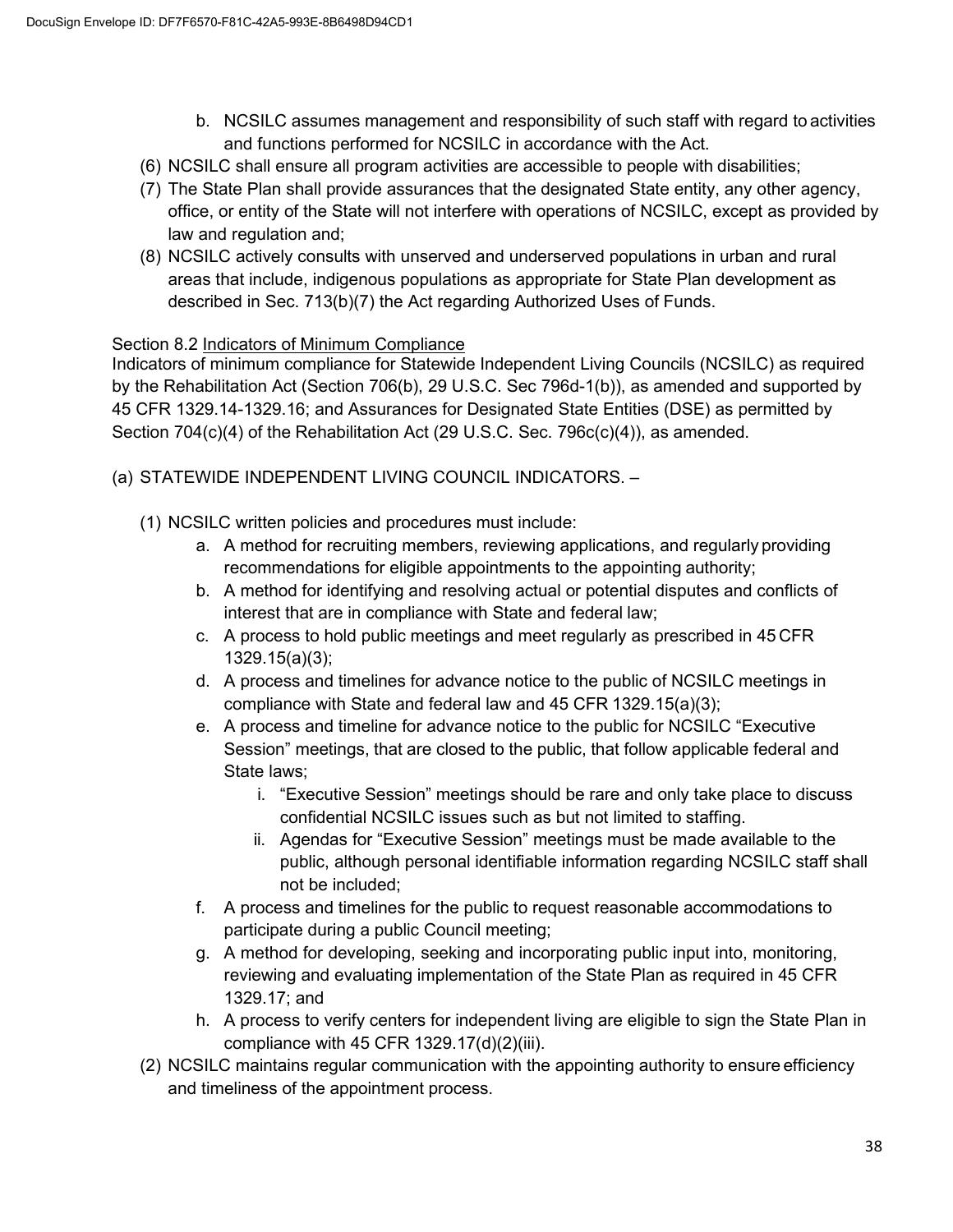- (3) NCSILC maintains individual training plans for members that adhere to NCSILC Training and Technical Assistance Center's NCSILC training curriculum.
- (4) NCSILC receives public input into the development of the State Plan for Independent Living in accordance with 45 CFR 1329.17(f) ensuring:
	- a. Adequate documentation of the State Plan development process, including but not limited to, a written process setting forth how input will be gathered from the state's centers for independent living and individuals with disabilities throughout the state, and the process for how the information collected is considered.
	- b. All meetings regarding State Plan development and review are open to the public and provides advance notice of such meetings in accordance with existing State and federal laws and 45 CFR 1329.17(f)(2)(i)-(ii);
	- c. Meetings seeking public input regarding the State Plan provides advance notice of such meetings in accordance with existing State and federal laws, and 45 CFR 1329.17(f)(2)(i);
	- d. Public meeting locations, where public input is being taken, are accessible to all people with disabilities, including, but not limited to:
		- **i.** proximity to public transportation**,**
		- ii. physical accessibility, and
		- iii. effective communication and accommodations that include auxiliary aids and services, necessary to make the meeting accessible to all people with disabilities.
	- e. Materials available electronically must be 508 compliant and, upon request, available in alternative and accessible format including other commonly spoken languages.
- (5) NCSILC monitors, reviews and evaluates the State Plan in accordance with 45 CFR
	- 1329.15(a)(2) ensuring:
		- a. Timely identification of revisions needed due to any material change in State law, state organization, policy or agency operations that affect the administration of the State Plan approved by the Administration for Community Living.
- (6) NCSILC State Plan resource plan includes:
	- a. Sufficient funds received from:
		- i. Title VII, Part B funds;
			- 1. If the resource plan includes Title VII, Part B funds, the State Plan provides justification of the percentage of Part B funds to be used if the percentage exceeds 30 percent of Title VII, Part B funds received by the State;
		- ii. Funds for innovation and expansion activities under Sec. 101(a) (18) of the Act, 29 U.S.C. Sec. 721(a)(18), as applicable;
		- iii. Other public and private sources.
	- b. The funds needed to support:
		- i. Staff/personnel;
		- ii. Operating expenses;
		- iii. Council compensation and expenses;
		- iv. Meeting expenses including meeting space, alternate formats, interpreters, and other accommodations;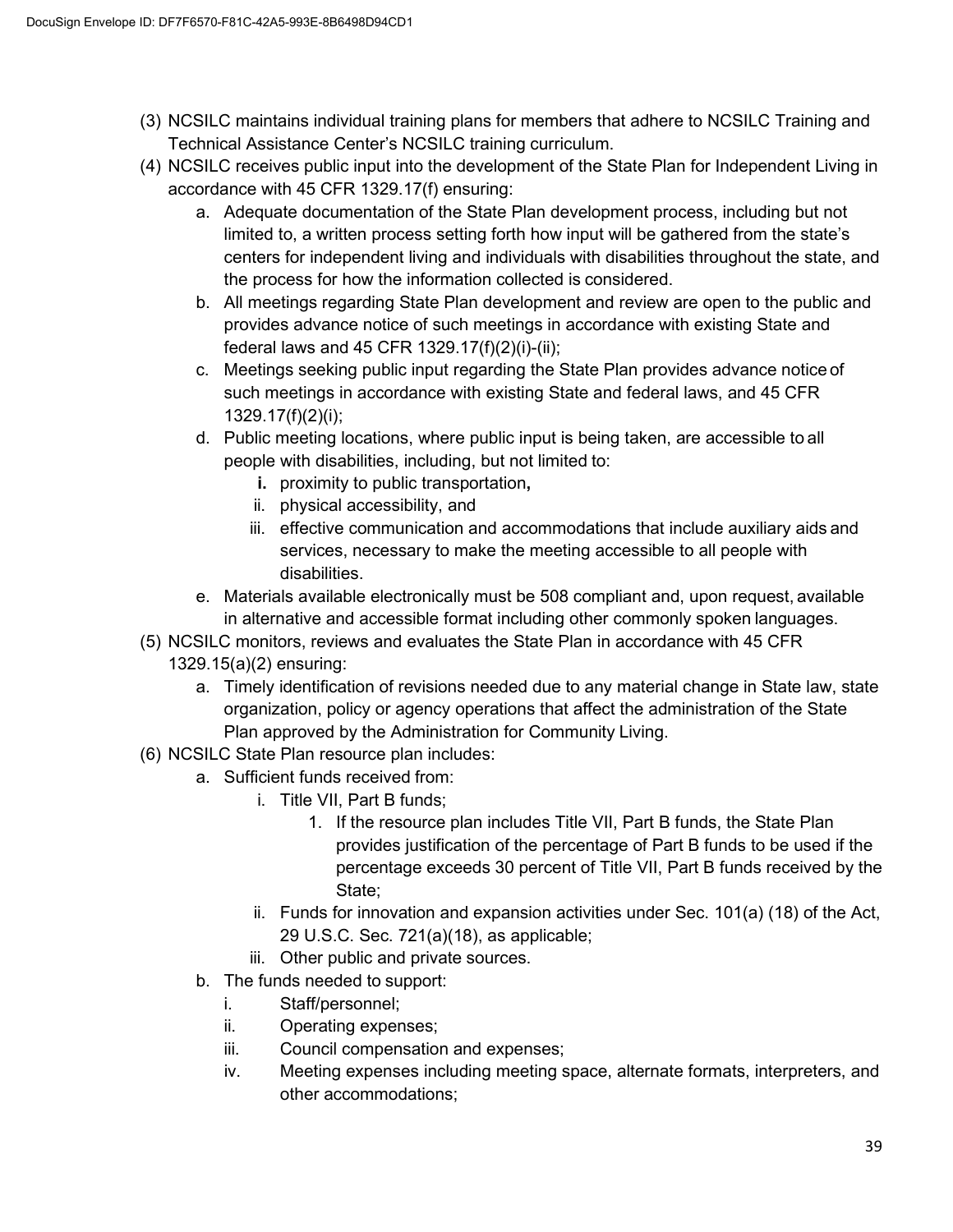- v. Resources to attend and/or secure training and conferences for staff and council members and;
- vi. Other costs as appropriate.

## **Section 9: Signatures**

The signatures below are of NCSILC chairperson and at least 51 percent of the directors of the centers for independent living listed in section 6.3. These signatures indicate that the North Carolina Statewide Independent Living Center and the centers for independent living in the state agree with and intend to fully implement this SPIL's content. These signatures also indicate that this SPIL is complete and ready for submission to the Independent Living Administration, Administration for Community Living, U.S. Department of Health and Human Services.

The effective date of this SPIL is October 1, 2020

Eva Reynolds

\_\_\_\_\_\_\_\_\_\_\_12/9/2020

\_\_\_\_\_\_\_\_\_\_\_12/8/2020

SIGNATURE OF NCSILC CHAIRPERSON DATE

Eva Reynolds

NAME OFNCSILC CHAIRPERSON

Alliance of Disability Advocates NAME OF CENTER FOR INDEPENDENT LIVING (NC CIL)

lich Druth

SIGNATURE OF NC CIL DIRECTOR

Vicki Smith NAME OF NC CIL DIRECTOR

disAbility Resource Center NAME OF CENTER FOR INDEPENDENT LIVING (NC CIL)

## Gloria Garton 12/8/2020

 $\overline{a}$ SIGNATURE OF NC CIL DIRECTOR **Example 20 SIGNATURE OF NC** 

Gloria Garton

NAME OF NC CIL DIRECTOR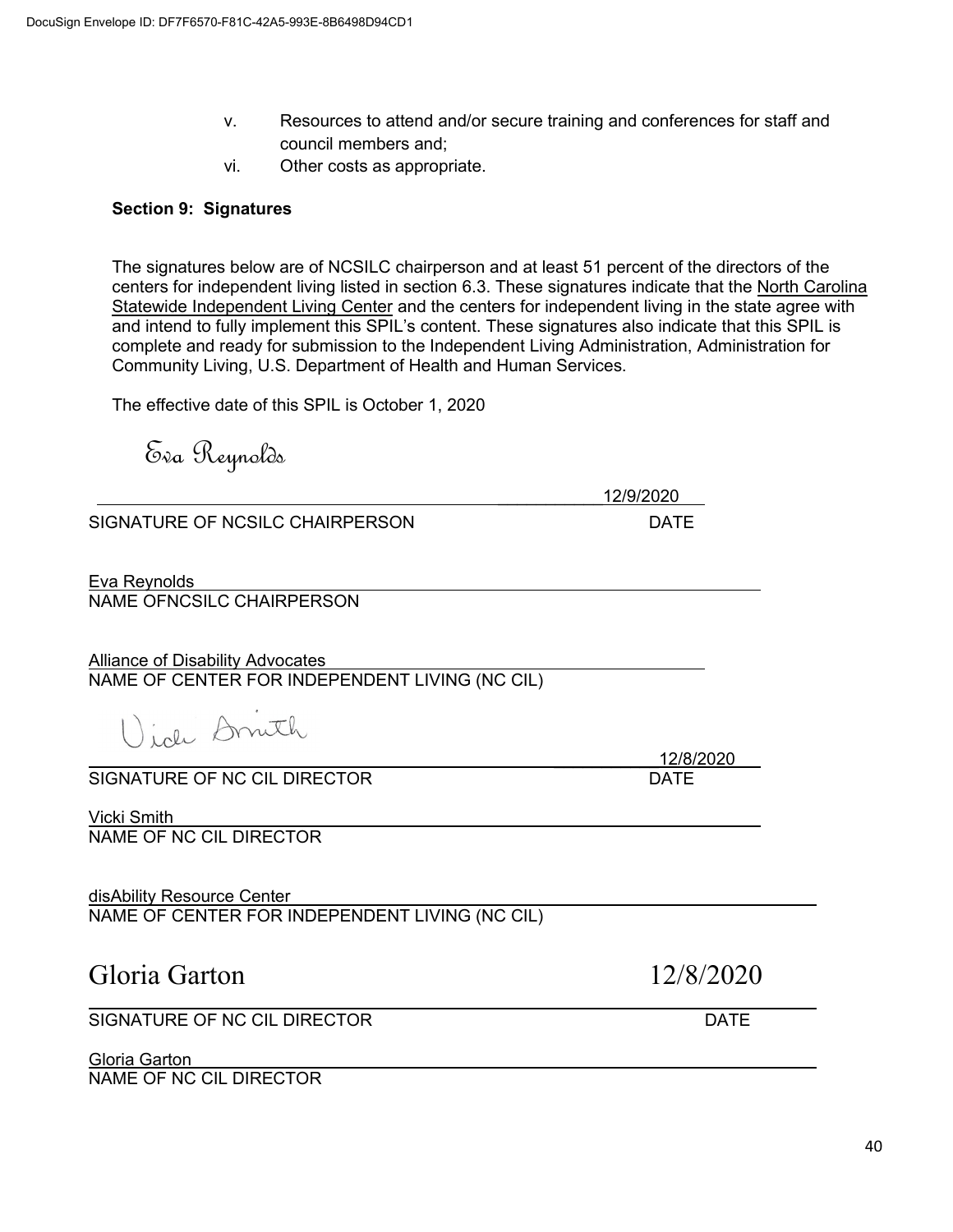Disability Advocates and Resource Center NAME OF CENTER FOR INDEPENDENT LIVING (NC CIL)

<sub>hu</sub> Pase

12/7/2020

SIGNATURE OF NC CIL DIRECTOR DATE

**Helen Pase** NAME OF NC CIL DIRECTOR

Disability Partners NAME OF CENTER FOR INDEPENDENT LIVING (NC CIL)

# Barbara Davis **12/8/2020**

SIGNATURE OF NC CIL DIRECTOR DATE

Barbara Davis NAME OF NC CIL DIRECTOR

Disability Rights & Resources NAME OF CENTER FOR INDEPENDENT LIVING (NC CIL)

Victor Sain

SIGNATURE OF NC CIL DIRECTOR DATE

Julia Sain NAME OF NC CIL DIRECTOR

Solutions for Independence NAME OF CENTER FOR INDEPENDENT LIVING (NC CIL)

Mark Steele 12/8/2020

SIGNATURE OF NC CIL DIRECTOR DATE

Mark Steele NAME OF NC CIL DIRECTOR

12/7/2020